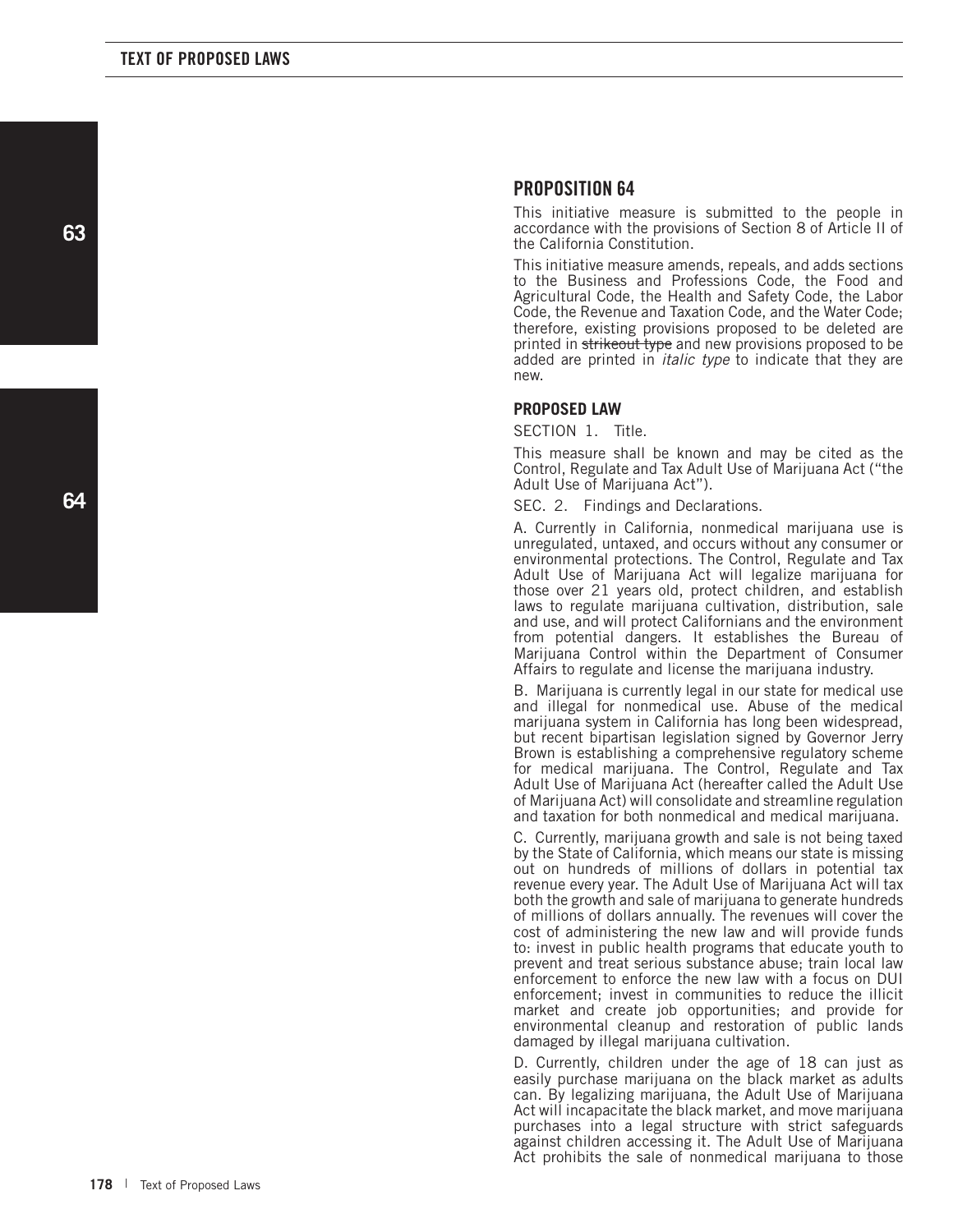under 21 years old, and provides new resources to educate youth against drug abuse and train local law enforcement to enforce the new law. It bars marijuana businesses from being located within 600 feet of schools and other areas where children congregate. It establishes mandatory and strict packaging and labeling requirements for marijuana and marijuana products. And it mandates that marijuana and marijuana products cannot be advertised or marketed towards children.

E. There are currently no laws governing adult use marijuana businesses to ensure that they operate in accordance with existing California laws. Adult use of marijuana may only be accessed from the unregulated illicit market. The Adult Use of Marijuana Act sets up a comprehensive system governing marijuana businesses at the state level and safeguards local control, allowing local governments to regulate marijuana-related activities, to subject marijuana businesses to zoning and permitting requirements, and to ban marijuana businesses by a vote of the people within a locality.

F. Currently, illegal marijuana growers steal or divert millions of gallons of water without any accountability. The Adult Use of Marijuana Act will create strict environmental regulations to ensure that the marijuana is grown efficiently and legally, to regulate the use of pesticides, to prevent wasting water, and to minimize water usage. The Adult Use of Marijuana Act will crack down on the illegal use of water and punish bad actors, while providing funds to restore lands that have been damaged by illegal marijuana grows. If a business does not demonstrate they are in full compliance with the applicable water usage and environmental laws, they will have their license revoked.

G. Currently, the courts are clogged with cases of nonviolent drug offenses. By legalizing marijuana, the Adult Use of Marijuana Act will alleviate pressure on the courts, but continue to allow prosecutors to charge the most serious marijuana-related offenses as felonies, while reducing the penalties for minor marijuana-related offenses as set forth in the act.

H. By bringing marijuana into a regulated and legitimate market, the Adult Use of Marijuana Act creates a transparent and accountable system. This will help police crackdown on the underground black market that currently benefits violent drug cartels and transnational gangs, which are making billions from marijuana trafficking and jeopardizing public safety.

I. The Adult Use of Marijuana Act creates a comprehensive regulatory structure in which every marijuana business is overseen by a specialized agency with relevant expertise. The Bureau of Marijuana Control, housed in the Department of Consumer Affairs, will oversee the whole system and ensure a smooth transition to the legal market, with licenses issued beginning in 2018. The Department of Consumer Affairs will also license and oversee marijuana<br>retailers, distributors, and microbusinesses. The retailers, distributors, and microbusinesses. The Department of Food and Agriculture will license and oversee marijuana cultivation, ensuring it is environmentally safe. The State Department of Public Health will license and oversee manufacturing and testing, ensuring consumers receive a safe product. The State Board of Equalization will collect the special marijuana taxes, and the Controller will allocate the revenue to administer the new law and provide the funds to critical investments.

J. The Adult Use of Marijuana Act ensures the nonmedical marijuana industry in California will be built around small and medium sized businesses by prohibiting large-scale

cultivation licenses for the first five years. The Adult Use of Marijuana Act also protects consumers and small businesses by imposing strict anti-monopoly restrictions for businesses that participate in the nonmedical marijuana industry.

SEC. 3. Purpose and Intent.

The purpose of the Adult Use of Marijuana Act is to establish a comprehensive system to legalize, control and regulate the cultivation, processing, manufacture, distribution, testing, and sale of nonmedical marijuana, including marijuana products, for use by adults 21 years and older, and to tax the commercial growth and retail sale of marijuana. It is the intent of the people in enacting this act to accomplish the following:

(a) Take nonmedical marijuana production and sales out of the hands of the illegal market and bring them under a regulatory structure that prevents access by minors and protects public safety, public health, and the environment.

(b) Strictly control the cultivation, processing, manufacture, distribution, testing and sale of nonmedical marijuana through a system of state licensing, regulation, and enforcement.

(c) Allow local governments to enforce state laws and regulations for nonmedical marijuana businesses and enact additional local requirements for nonmedical marijuana businesses, but not require that they do so for a nonmedical marijuana business to be issued a state license and be legal under state law.

(d) Allow local governments to ban nonmedical marijuana businesses as set forth in this act.

(e) Require track and trace management procedures to track nonmedical marijuana from cultivation to sale.

(f) Require nonmedical marijuana to be comprehensively tested by independent testing services for the presence of contaminants, including mold and pesticides, before it can be sold by licensed businesses.

(g) Require nonmedical marijuana sold by licensed businesses to be packaged in child-resistant containers and be labeled so that consumers are fully informed about potency and the effects of ingesting nonmedical marijuana.

(h) Require licensed nonmedical marijuana businesses to follow strict environmental and product safety standards as a condition of maintaining their license.

(i) Prohibit the sale of nonmedical marijuana by businesses that also sell alcohol or tobacco.

(j) Prohibit the marketing and advertising of nonmedical marijuana to persons younger than 21 years old or near schools or other places where children are present.

(k) Strengthen the state's existing medical marijuana system by requiring patients to obtain by January 1, 2018, a new recommendation from their physician that meets the strict standards signed into law by the Governor in 2015, and by providing new privacy protections for patients who obtain medical marijuana identification cards as set forth in this act.

(*l*) Permit adults 21 years and older to use, possess, purchase and grow nonmedical marijuana within defined limits for use by adults 21 years and older as set forth in this act.

(m) Allow local governments to reasonably regulate the cultivation of nonmedical marijuana for personal use by adults 21 years and older through zoning and other local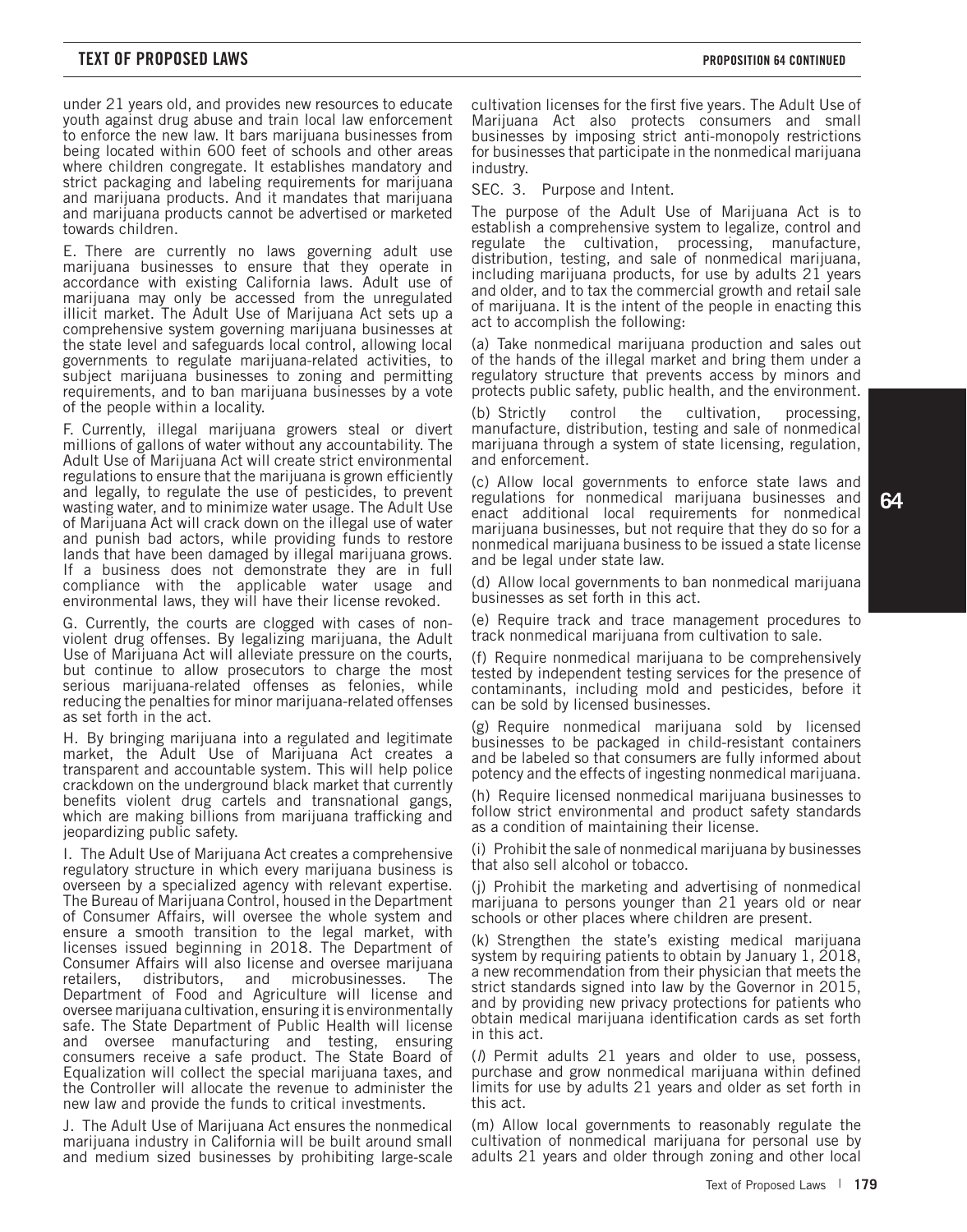laws, and only to ban outdoor cultivation as set forth in this act.

(n) Deny access to marijuana by persons younger than 21 years old who are not medical marijuana patients.

(o) Prohibit the consumption of marijuana in a public place unlicensed for such use, including near K–12 schools and other areas where children are present.

(p) Maintain existing laws making it unlawful to operate a car or other vehicle used for transportation while impaired by marijuana.

(q) Prohibit the cultivation of marijuana on public lands or while trespassing on private lands.

(r) Allow public and private employers to enact and enforce workplace policies pertaining to marijuana.

(s) Tax the growth and sale of marijuana in a way that drives out the illicit market for marijuana and discourages use by minors, and abuse by adults.

(t) Generate hundreds of millions of dollars in new state revenue annually for restoring and repairing the environment, youth treatment and prevention, community investment, and law enforcement.

(u) Prevent illegal production or distribution of marijuana.

(v) Prevent the illegal diversion of marijuana from California to other states or countries or to the illegal market.

(w) Preserve scarce law enforcement resources to prevent and prosecute violent crime.

(x) Reduce barriers to entry into the legal, regulated market.

(y) Require minors who commit marijuana-related offenses to complete drug prevention education or counseling and community service.

(z) Authorize courts to resentence persons who are currently serving a sentence for offenses for which the penalty is reduced by the act, so long as the person does not pose a risk to public safety, and to redesignate or dismiss such offenses from the criminal records of persons who have completed their sentences as set forth in this act.

(aa) Allow industrial hemp to be grown as an agricultural product, and for agricultural or academic research, and regulated separately from the strains of cannabis with higher delta-9 tetrahydrocannabinol concentrations.

SEC. 4. Personal Use.

**64** 

SEC. 4.1. Section 11018 of the Health and Safety Code is amended to read:

## 11018. *Marijuana.*

"Marijuana" means all parts of the plant Cannabis sativa L., whether growing or not; the seeds thereof; the resin extracted from any part of the plant; and every compound, manufacture, salt, derivative, mixture, or preparation of the plant, its seeds or resin. It does not include the mature stalks of the plant, fiber produced from the stalks, oil or cake made from the seeds of the plant, any other compound, manufacture, salt, derivative, mixture, or preparation of the mature stalks (except the resin extracted therefrom), fiber, oil, or cake, or the sterilized seed of the plant which is incapable of germination*:* 

*(a) Industrial hemp, as defined in Section 11018.5; or* 

*(b) The weight of any other ingredient combined with marijuana to prepare topical or oral administrations, food, drink, or other product.* 

SEC. 4.2. Section 11018.1 is added to the Health and Safety Code, to read:

*11018.1. Marijuana Products.* 

*"Marijuana products" means marijuana that has undergone a process whereby the plant material has been transformed into a concentrate, including, but not limited to, concentrated cannabis, or an edible or topical product containing marijuana or concentrated cannabis and other ingredients.* 

SEC. 4.3. Section 11018.2 is added to the Health and Safety Code, to read:

*11018.2. Marijuana Accessories.* 

*"Marijuana accessories" means any equipment, products or materials of any kind which are used, intended for use, or designed for use in planting, propagating, cultivating, growing, harvesting, manufacturing, compounding, converting, producing, processing, preparing, testing, analyzing, packaging, repackaging, storing, smoking, vaporizing, or containing marijuana, or for ingesting, inhaling, or otherwise introducing marijuana or marijuana products into the human body.* 

SEC. 4.4. Section 11362.1 is added to the Health and Safety Code, to read:

*11362.1. (a) Subject to Sections 11362.2, 11362.3, 11362.4, and 11362.45, but notwithstanding any other provision of law, it shall be lawful under state and local law, and shall not be a violation of state or local law, for persons 21 years of age or older to:* 

*(1) Possess, process, transport, purchase, obtain, or give away to persons 21 years of age or older without any compensation whatsoever, not more than 28.5 grams of marijuana not in the form of concentrated cannabis;* 

*(2) Possess, process, transport, purchase, obtain, or give away to persons 21 years of age or older without any compensation whatsoever, not more than eight grams of marijuana in the form of concentrated cannabis, including as contained in marijuana products;* 

*(3) Possess, plant, cultivate, harvest, dry, or process not more than six living marijuana plants and possess the marijuana produced by the plants;* 

*(4) Smoke or ingest marijuana or marijuana products; and* 

*(5) Possess, transport, purchase, obtain, use, manufacture, or give away marijuana accessories to persons 21 years of age or older without any compensation whatsoever.* 

*(b) Paragraph (5) of subdivision (a) is intended to meet the requirements of subsection (f) of Section 863 of Title 21 of the United States Code (21 U.S.C. Sec. 863(f)) by authorizing, under state law, any person in compliance with this section to manufacture, possess, or distribute marijuana accessories.* 

*(c) Marijuana and marijuana products involved in any way with conduct deemed lawful by this section are not contraband nor subject to seizure, and no conduct deemed lawful by this section shall constitute the basis for detention, search, or arrest.* 

SEC. 4.5. Section 11362.2 is added to the Health and Safety Code, to read: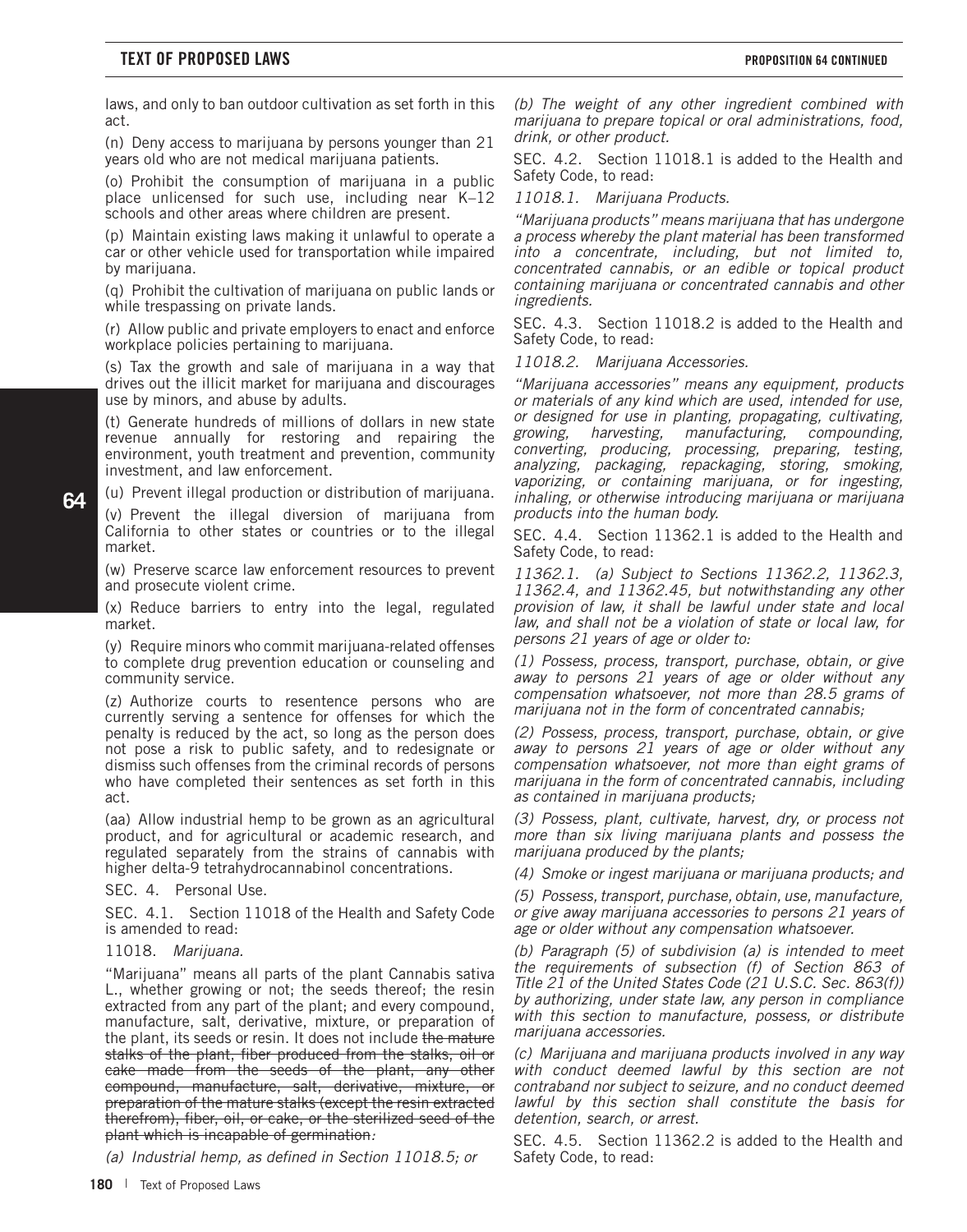**64** 

*11362.2. (a) Personal cultivation of marijuana under paragraph (3) of subdivision (a) of Section 11362.1 is subject to the following restrictions:* 

*(1) A person shall plant, cultivate, harvest, dry, or process plants in accordance with local ordinances, if any, adopted in accordance with subdivision (b).* 

*(2) The living plants and any marijuana produced by the plants in excess of 28.5 grams are kept within the person's private residence, or upon the grounds of that private residence (e.g., in an outdoor garden area), are in a locked space, and are not visible by normal unaided vision from a public place.* 

*(3) Not more than six living plants may be planted, cultivated, harvested, dried, or processed within a single private residence, or upon the grounds of that private residence, at one time.* 

*(b) (1) A city, county, or city and county may enact and enforce reasonable regulations to reasonably regulate the actions and conduct in paragraph (3) of subdivision (a) of Section 11362.1.* 

*(2) Notwithstanding paragraph (1), no city, county, or city and county may completely prohibit persons engaging in the actions and conduct under paragraph (3) of subdivision (a) of Section 11362.1 inside a private residence, or inside an accessory structure to a private residence located upon the grounds of a private residence that is fully enclosed and secure.* 

*(3) Notwithstanding paragraph (3) of subdivision (a) of Section 11362.1, a city, county, or city and county may completely prohibit persons from engaging in actions and conduct under paragraph (3) of subdivision (a) of Section 11362.1 outdoors upon the grounds of a private residence.* 

*(4) Paragraph (3) shall become inoperative upon a determination by the California Attorney General that nonmedical use of marijuana is lawful in the State of California under federal law, and an act taken by a city, county, or city and county under paragraph (3) shall be deemed repealed upon the date of such determination by the Attorney General.* 

*(5) For purposes of this section, "private residence" means a house, an apartment unit, a mobile home, or other similar dwelling.* 

SEC. 4.6. Section 11362.3 is added to the Health and Safety Code, to read:

*11362.3. (a) Nothing in Section 11362.1 shall be construed to permit any person to:* 

*(1) Smoke or ingest marijuana or marijuana products in any public place, except in accordance with Section 26200 of the Business and Professions Code.* 

*(2) Smoke marijuana or marijuana products in a location where smoking tobacco is prohibited.* 

*(3) Smoke marijuana or marijuana products within 1,000 feet of a school, day care center, or youth center while children are present at such a school, day care center, or youth center, except in or upon the grounds of a private residence or in accordance with Section 26200 of, or Chapter 3.5 (commencing with Section 19300) of Division 8 of, the Business and Professions Code and only if such smoking is not detectable by others on the grounds of such a school, day care center, or youth center while children are present.* 

*(4) Possess an open container or open package of marijuana or marijuana products while driving, operating, or riding in the passenger seat or compartment of a motor vehicle, boat, vessel, aircraft, or other vehicle used for transportation.* 

*(5) Possess, smoke or ingest marijuana or marijuana products in or upon the grounds of a school, day care center, or youth center while children are present.* 

*(6) Manufacture concentrated cannabis using a volatile solvent, unless done in accordance with a license under Chapter 3.5 (commencing with Section 19300) of Division 8 of, or Division 10 of, the Business and Professions Code.* 

*(7) Smoke or ingest marijuana or marijuana products while driving, operating a motor vehicle, boat, vessel, aircraft, or other vehicle used for transportation.* 

*(8) Smoke or ingest marijuana or marijuana products while riding in the passenger seat or compartment of a motor vehicle, boat, vessel, aircraft, or other vehicle used for transportation except as permitted on a motor vehicle, boat, vessel, aircraft, or other vehicle used for transportation that is operated in accordance with Section 26200 of the Business and Professions Code and while no persons under the age of 21 years are present.* 

*(b) For purposes of this section, "day care center" has the same meaning as in Section 1596.76.* 

*(c) For purposes of this section, "smoke" means to inhale, exhale, burn, or carry any lighted or heated device or pipe, or any other lighted or heated marijuana or marijuana product intended for inhalation, whether natural or synthetic, in any manner or in any form. "Smoke" includes the use of an electronic smoking device that creates an aerosol or vapor, in any manner or in any form, or the use of any oral smoking device for the purpose of circumventing the prohibition of smoking in a place.* 

*(d) For purposes of this section, "volatile solvent" means volatile organic compounds, including: (1) explosive gases, such as Butane, Propane, Xylene, Styrene, Gasoline, Kerosene,*  $O_2$  *or H<sub>2</sub>; and (2) dangerous poisons, toxins, or carcinogens, such as Methanol, Iso-propyl Alcohol, Methylene Chloride, Acetone, Benzene, Toluene, and Trichloro-ethylene.* 

*(e) For purposes of this section, "youth center" has the same meaning as in Section 11353.1.* 

*(f) Nothing in this section shall be construed or interpreted to amend, repeal, affect, restrict, or preempt laws pertaining to the Compassionate Use Act of 1996.* 

SEC. 4.7. Section 11362.4 is added to the Health and Safety Code, to read:

*11362.4. (a) A person who engages in the conduct described in paragraph (1) of subdivision (a) of Section 11362.3 is guilty of an infraction punishable by no more than a one hundred dollar (\$100) fine; provided, however, that persons under the age of 18 shall instead be required to complete four hours of a drug education program or counseling, and up to 10 hours of community service, over a period not to exceed 60 days once the drug education program or counseling and community service opportunity are made available to the person.* 

*(b) A person who engages in the conduct described in paragraphs (2) through (4) of subdivision (a) of Section 11362.3 shall be guilty of an infraction punishable by no more than a two-hundred-fifty-dollar (\$250) fine,*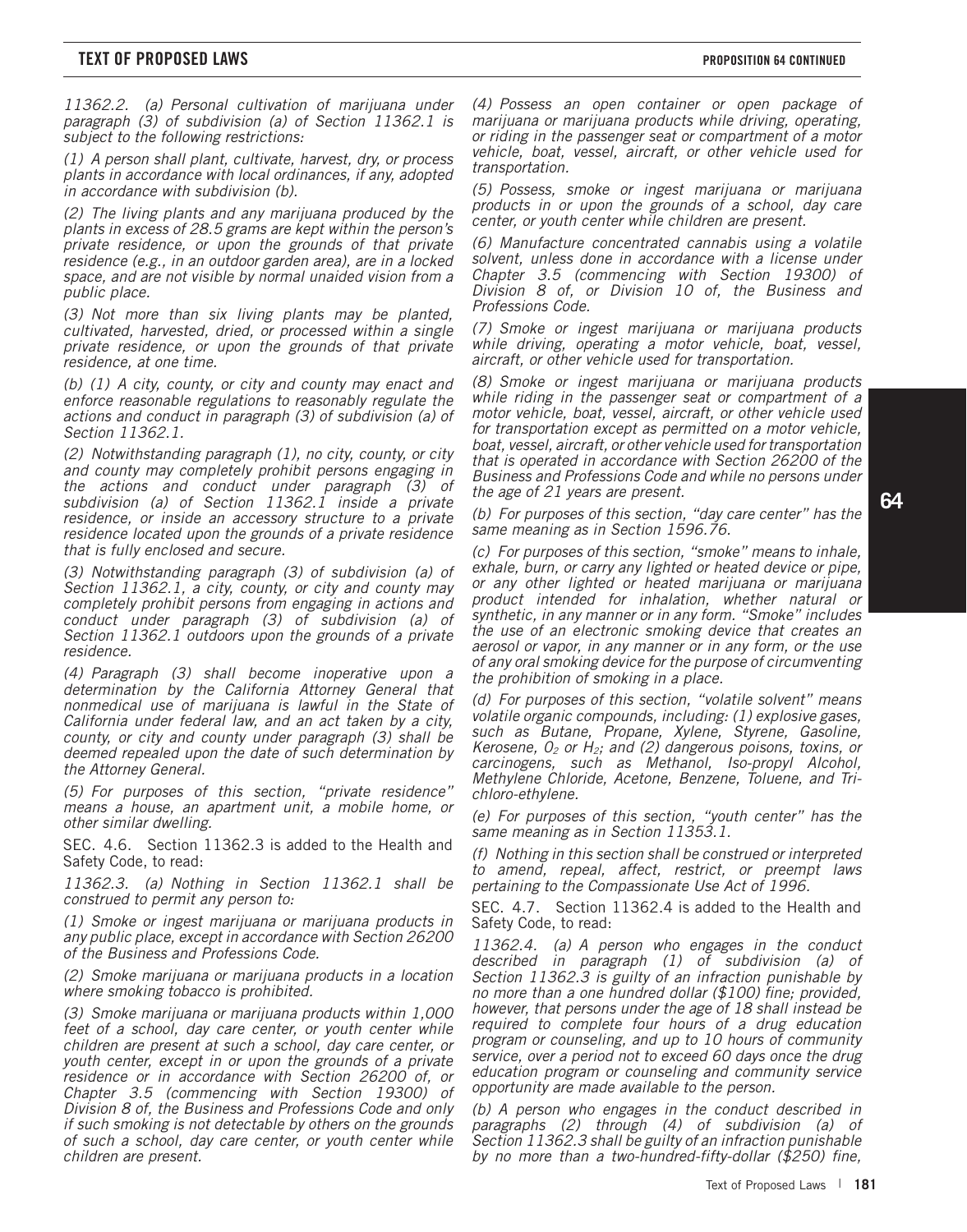**64** 

*unless such activity is otherwise permitted by state and local law; provided, however, that persons under the age of 18 shall instead be required to complete four hours of drug education or counseling, and up to 20 hours of community service, over a period not to exceed 90 days once the drug education program or counseling and community service opportunity are made available to the person.* 

*(c) A person who engages in the conduct described in paragraph (5) of subdivision (a) of Section 11362.3 shall be subject to the same punishment as provided under subdivision (c) or (d) of Section 11357.* 

*(d) A person who engages in the conduct described in paragraph (6) of subdivision (a) of Section 11362.3 shall be subject to punishment under Section 11379.6.* 

*(e) A person who violates the restrictions in subdivision (a) of Section 11362.2 is guilty of an infraction punishable by no more than a two-hundred-fifty-dollar (\$250) fine.* 

*(f) Notwithstanding subdivision (e), a person under the age of 18 who violates the restrictions in subdivision (a) of Section 11362.2 shall be punished under subdivision (a) of Section 11358.* 

*(g) (1) The drug education program or counseling hours required by this section shall be mandatory unless the court makes a finding that such a program or counseling is unnecessary for the person or that a drug education program or counseling is unavailable.* 

*(2) The drug education program required by this section for persons under the age of 18 must be free to participants and provide at least four hours of group discussion or instruction based on science and evidence-based principles and practices specific to the use and abuse of marijuana and other controlled substances.* 

*(h) Upon a finding of good cause, the court may extend the time for a person to complete the drug education or counseling, and community service required under this section.* 

SEC. 4.8. Section 11362.45 is added to the Health and Safety Code, to read:

*11362.45. Nothing in Section 11362.1 shall be construed or interpreted to amend, repeal, affect, restrict, or preempt:* 

*(a) Laws making it unlawful to drive or operate a vehicle, boat, vessel, or aircraft, while smoking, ingesting, or impaired by, marijuana or marijuana products, including, but not limited to, subdivision (e) of Section 23152 of the Vehicle Code, or the penalties prescribed for violating those laws.* 

*(b) Laws prohibiting the sale, administering, furnishing, or giving away of marijuana, marijuana products, or marijuana accessories, or the offering to sell, administer, furnish, or give away marijuana, marijuana products, or marijuana accessories to a person younger than 21 years of age.* 

*(c) Laws prohibiting a person younger than 21 years of age from engaging in any of the actions or conduct otherwise permitted under Section 11362.1.* 

*(d) Laws pertaining to smoking or ingesting marijuana or marijuana products on the grounds of, or within, any facility or institution under the jurisdiction of the Department of Corrections and Rehabilitation or the Division of Juvenile Justice, or on the grounds of, or within, any other facility or institution referenced in Section 4573 of the Penal Code.* 

*(e) Laws providing that it would constitute negligence or professional malpractice to undertake any task while impaired from smoking or ingesting marijuana or marijuana products.* 

*(f) The rights and obligations of public and private employers to maintain a drug and alcohol free workplace or require an employer to permit or accommodate the use, consumption, possession, transfer, display, transportation, sale, or growth of marijuana in the workplace, or affect the ability of employers to have policies prohibiting the use of marijuana by employees and prospective employees, or prevent employers from complying with state or federal law.* 

*(g) The ability of a state or local government agency to prohibit or restrict any of the actions or conduct otherwise permitted under Section 11362.1 within a building owned, leased, or occupied by the state or local government agency.* 

*(h) The ability of an individual or private entity to prohibit or restrict any of the actions or conduct otherwise permitted under Section 11362.1 on the individual's or entity's privately owned property.* 

*(i) Laws pertaining to the Compassionate Use Act of 1996.* 

SEC. 5. Use of Marijuana for Medical Purposes.

SEC. 5.1. Section 11362.712 is added to the Health and Safety Code, to read:

*11362.712. (a) Commencing on January 1, 2018, a qualified patient must possess a physician's recommendation that complies with Article 25 (commencing with Section 2525) of Chapter 5 of Division 2 of the Business and Professions Code. Failure to comply with this requirement shall not, however, affect any of the protections provided to patients or their primary caregivers by Section 11362.5.* 

*(b) A county health department or the county's designee shall develop protocols to ensure that, commencing upon January 1, 2018, all identification cards issued pursuant to Section 11362.71 are supported by a physician's recommendation that complies with Article 25 (commencing with Section 2525) of Chapter 5 of Division 2 of the Business and Professions Code.* 

 SEC. 5.2. Section 11362.713 is added to the Health and Safety Code, to read:

*11362.713. (a) Information identifying the names, addresses, or social security numbers of patients, their medical conditions, or the names of their primary caregivers, received and contained in the records of the State Department of Public Health and by any county public health department are hereby deemed "medical information" within the meaning of the Confidentiality of Medical Information Act (Part 2.6 (commencing with Section 56) of Division 1 of the Civil Code) and shall not be disclosed by the department or by any county public health department except in accordance with the restrictions on disclosure of individually identifiable information under the Confidentiality of Medical Information Act.* 

*(b) Within 24 hours of receiving any request to disclose the name, address, or social security number of a patient, their medical condition, or the name of their primary caregiver, the State Department of Public Health or any county public health agency shall contact the patient and inform the patient of the request and if the request was made in writing, a copy of the request.*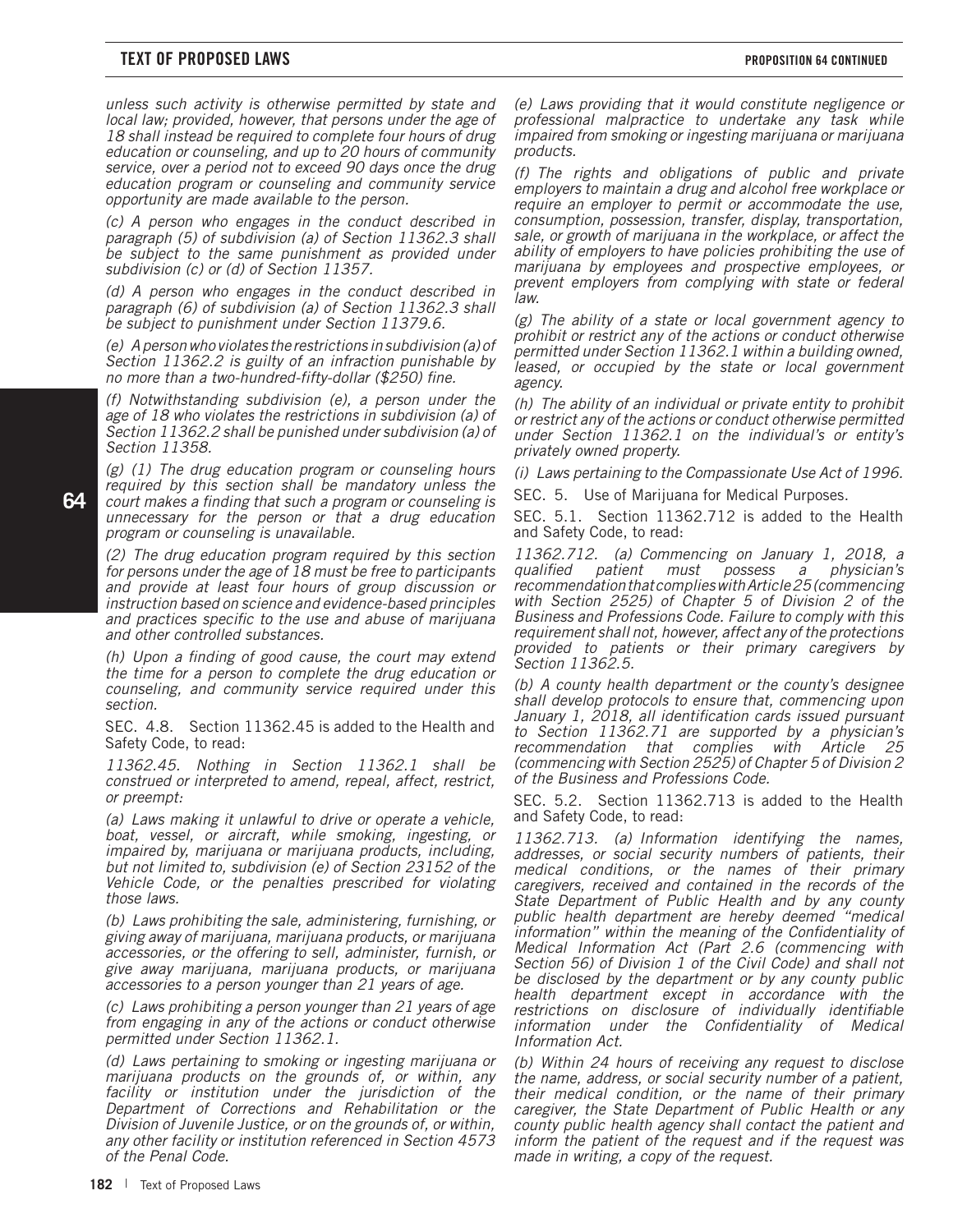**64** 

*(c) Notwithstanding Section 56.10 of the Civil Code, neither the State Department of Public Health, nor any county public health agency, shall disclose, nor shall they be ordered by agency or court to disclose, the names, addresses, or social security numbers of patients, their medical conditions, or the names of their primary caregivers, sooner than the 10th day after which the patient whose records are sought to be disclosed has been contacted.* 

*(d) No identification card application system or database used or maintained by the State Department of Public Health or by any county department of public health or the county's designee as provided in Section 11362.71 shall contain any personal information of any qualified patient, including, but not limited to, the patient's name, address, social security number, medical conditions, or the names of their primary caregivers. Such an application system or database may only contain a unique user identification number, and when that number is entered, the only information that may be provided is whether the card is valid or invalid.* 

SEC. 5.3. Section 11362.755 of the Health and Safety Code is amended to read:

11362.755. (a) The department shall establish application and renewal fees for persons seeking to obtain or renew identification cards that are sufficient to cover the expenses incurred by the department, including the startup cost, the cost of reduced fees for Medi-Cal beneficiaries in accordance with subdivision (b), the cost of identifying and developing a cost-effective Internet Web-based system, and the cost of maintaining the 24-hour toll-free telephone number. Each county health department or the county's designee may charge an additional *a* fee for all costs incurred by the county or the county's designee for administering the program pursuant to this article.

*(b) In no event shall the amount of the fee charged by a county health department exceed one hundred dollars (\$100) per application or renewal.* 

(b) *(c)* Upon satisfactory proof of participation and eligibility in the Medi-Cal program, a Medi-Cal beneficiary shall receive a 50 percent reduction in the fees established pursuant to this section.

*(d) Upon satisfactory proof that a qualified patient, or the legal guardian of a qualified patient under the age of 18, is a medically indigent adult who is eligible for and participates in the County Medical Services Program, the fee established pursuant to this section shall be waived.* 

*(e) In the event the fees charged and collected by a county health department are not sufficient to pay for the administrative costs incurred in discharging the county health department's duties with respect to the mandatory identification card system, the Legislature, upon request by the county health department, shall reimburse the county health department for those reasonable administrative costs in excess of the fees charged and collected by the county health department.* 

SEC. 5.4. Section 11362.84 is added to the Health and Safety Code, to read:

*11362.84. The status and conduct of a qualified patient who acts in accordance with the Compassionate Use Act shall not, by itself, be used to restrict or abridge custodial or parental rights to minor children in any action or proceeding under the jurisdiction of family or juvenile court.* 

SEC. 5.5. Section 11362.85 is added to the Health and Safety Code, to read:

*11362.85. Upon a determination by the California Attorney General that the federal schedule of controlled substances has been amended to reclassify or declassify marijuana, the Legislature may amend or repeal the provisions of the Health and Safety Code, as necessary, to conform state law to such changes in federal law.* 

SEC. 6. Marijuana Regulation and Safety.

SEC. 6.1. Division 10 (commencing with Section 26000) is added to the Business and Professions Code, to read:

#### *DIVISION 10. MARIJUANA*

## *Chapter 1. General provisions and definitions*

*26000. (a) The purpose and intent of this division is to establish a comprehensive system to control and regulate the cultivation, distribution, transport, storage, manufacturing, processing, and sale of nonmedical marijuana and marijuana products for adults 21 years of age and over.* 

*(b) In the furtherance of subdivision (a), this division expands the power and duties of the existing state agencies responsible for controlling and regulating the medical cannabis industry under Chapter 3.5 (commencing with Section 19300) of Division 8 to include the power and duty to control and regulate the commercial nonmedical marijuana industry.* 

*(c) The Legislature may, by majority vote, enact laws to implement this division, provided such laws are consistent with the purposes and intent of the Control, Regulate and Tax Adult Use of Marijuana Act.* 

*26001. For purposes of this division, the following definitions shall apply:* 

*(a) "Applicant" means the following:* 

*(1) The owner or owners of a proposed licensee. "Owner" means all persons having (A) an aggregate ownership interest (other than a security interest, lien, or encumbrance) of 20 percent or more in the licensee and (B) the power to direct or cause to be directed, the management or control of the licensee.* 

*(2) If the applicant is a publicly traded company, "owner" includes the chief executive officer and any member of the board of directors and any person or entity with an aggregate ownership interest in the company of 20 percent or more. If the applicant is a nonprofit entity, "owner" means both the chief executive officer and any member of the board of directors.* 

*(b) "Bureau" means the Bureau of Marijuana Control within the Department of Consumer Affairs.* 

*(c) "Child resistant" means designed or constructed to be significantly difficult for children under five years of age to open, and not difficult for normal adults to use properly.* 

*(d) "Commercial marijuana activity" includes the cultivation, possession, manufacture, distribution, processing, storing, laboratory testing, labeling, transportation, distribution, delivery or sale of marijuana and marijuana products as provided for in this division.* 

*(e) "Cultivation" means any activity involving the planting, growing, harvesting, drying, curing, grading, or trimming of marijuana.*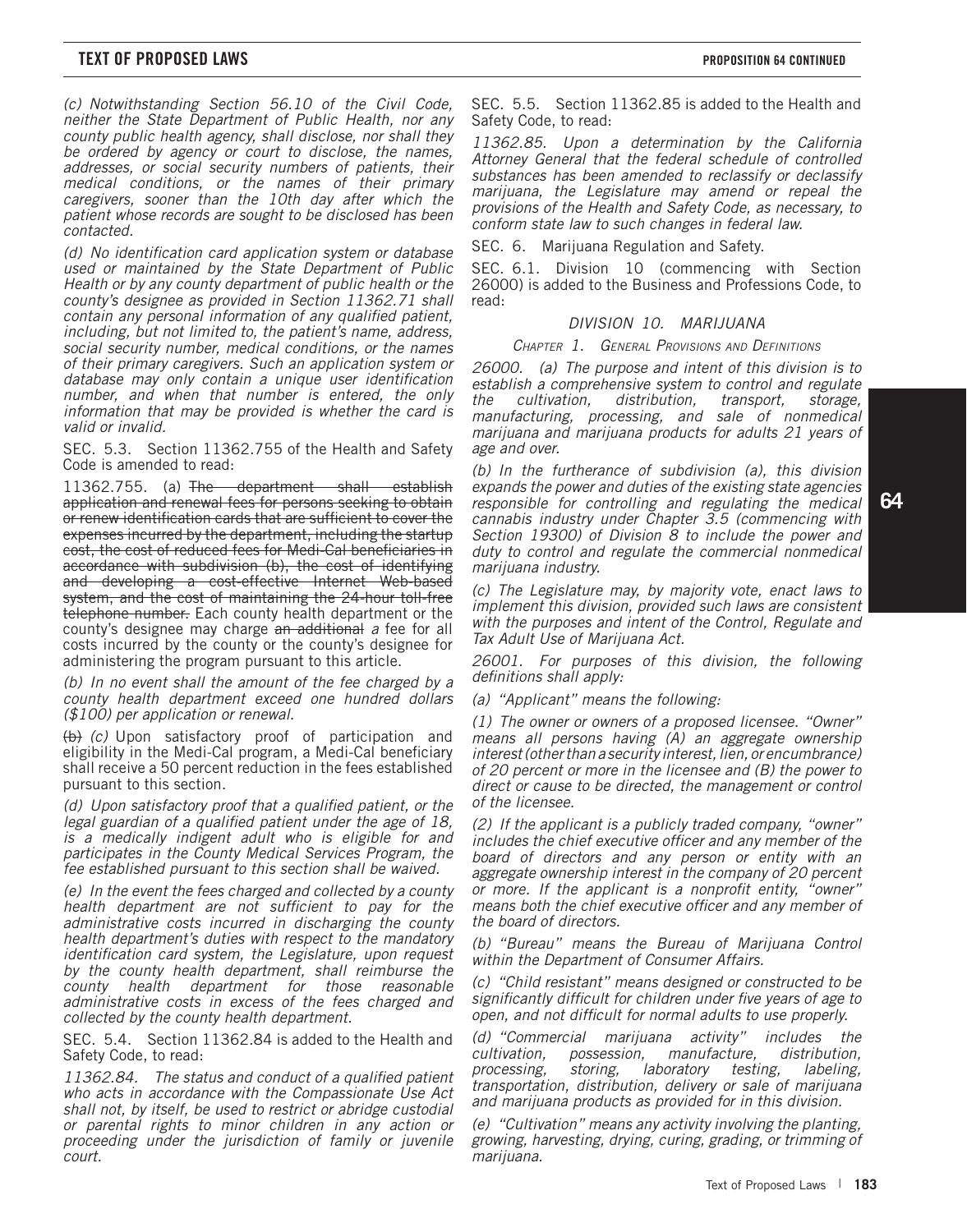**64** 

*(f) "Customer" means a natural person 21 years of age or over.* 

*(g) "Day care center" shall have the same meaning as in Section 1596.76 of the Health and Safety Code.* 

*(h) "Delivery" means the commercial transfer of marijuana or marijuana products to a customer. "Delivery" also includes the use by a retailer of any technology platform owned and controlled by the retailer, or independently licensed under this division, that enables customers to arrange for or facilitate the commercial transfer by a licensed retailer of marijuana or marijuana products.* 

*(i) "Director" means the Director of the Department of Consumer Affairs.* 

*(j) "Distribution" means the procurement, sale, and transport of marijuana and marijuana products between entities licensed pursuant to this division.* 

*(k) "Fund" means the Marijuana Control Fund established pursuant to Section 26210.* 

*(l) "Kind" means applicable type or designation regarding a particular marijuana variant or marijuana product type, including, but not limited to, strain name or other grower trademark, or growing area designation.* 

*(m) "License" means a state license issued under this division.* 

*(n) "Licensee" means any person or entity holding a license under this division.* 

*(o) "Licensing authority" means the state agency responsible for the issuance, renewal, or reinstatement of the license, or the state agency authorized to take disciplinary action against the licensee.* 

*(p) "Local jurisdiction" means a city, county, or city and county.* 

*(q) "Manufacture" means to compound, blend, extract, infuse, or otherwise make or prepare a marijuana product.* 

*(r) "Manufacturer" means a person that conducts the production, preparation, propagation, or compounding of marijuana or marijuana products either directly or indirectly or by extraction methods, or independently by means of chemical synthesis, or by a combination of extraction and chemical synthesis at a fixed location that packages or repackages marijuana or marijuana products or labels or re-labels its container, that holds a state license pursuant to this division.* 

*(s) "Marijuana" has the same meaning as in Section 11018 of the Health and Safety Code, except that it does not include marijuana that is cultivated, processed, transported, distributed, or sold for medical purposes under Chapter 3.5 (commencing with Section 19300) of Division 8.* 

*(t) "Marijuana accessories" has the same meaning as in Section 11018.2 of the Health and Safety Code.* 

*(u) "Marijuana products" has the same meaning as in Section 11018.1 of the Health and Safety Code, except that it does not include marijuana products manufactured, processed, transported, distributed, or sold for medical purposes under Chapter 3.5 (commencing with Section 19300) of Division 8.* 

*(v) "Nursery" means a licensee that produces only clones, immature plants, seeds, and other agricultural products used specifically for the planting, propagation, and cultivation of marijuana.* 

*(w) "Operation" means any act for which licensure is required under the provisions of this division, or any commercial transfer of marijuana or marijuana products.* 

*(x) "Package" means any container or receptacle used for holding marijuana or marijuana products.* 

*(y) "Person" includes any individual, firm, copartnership, joint venture, association, corporation, limited liability company, estate, trust, business trust, receiver, syndicate, or any other group or combination acting as a unit, and the plural as well as the singular.* 

*(z) "Purchaser" means the customer who is engaged in a transaction with a licensee for purposes of obtaining marijuana or marijuana products.* 

*(aa) "Sell," "sale," and "to sell" include any transaction whereby, for any consideration, title to marijuana is transferred from one person to another, and includes the delivery of marijuana or marijuana products pursuant to an order placed for the purchase of the same and soliciting or receiving an order for the same, but does not include the return of marijuana or marijuana products by a licensee to the licensee from whom such marijuana or marijuana product was purchased.* 

*(bb) "Testing service" means a laboratory, facility, or entity in the state, that offers or performs tests of marijuana or marijuana products, including the equipment provided by such laboratory, facility, or entity, and that is both of the following:* 

*(1) Accredited by an accrediting body that is independent from all other persons involved in commercial marijuana activity in the state.* 

*(2) Registered with the State Department of Public Health.* 

*(cc) "Unique identifier" means an alphanumeric code or designation used for reference to a specific plant on a licensed premises.* 

*(dd) "Unreasonably impracticable" means that the measures necessary to comply with the regulations require such a high investment of risk, money, time, or any other resource or asset, that the operation of a marijuana establishment is not worthy of being carried out in practice by a reasonably prudent business person.* 

*(ee) "Youth center" shall have the same meaning as in Section 11353.1 of the Health and Safety Code.* 

#### *Chapter 2. administration*

*26010. (a) The Bureau of Medical Marijuana Regulation established in Section 19302 is hereby renamed the Bureau of Marijuana Control. The director shall administer and enforce the provisions of this division in addition to the provisions of Chapter 3.5 (commencing with Section 19300) of Division 8. The director shall have the same power and authority as provided by subdivisions (b) and (c) of Section 19302.1 for purposes of this division.* 

*(b) The bureau and the director shall succeed to and are vested with all the duties, powers, purposes, responsibilities, and jurisdiction vested in the Bureau of Medical Marijuana Regulation under Chapter 3.5 (commencing with Section 19300) of Division 8.* 

*(c) In addition to the powers, duties, purposes, responsibilities, and jurisdiction referenced in subdivision (b), the bureau shall heretofore have the power, duty, purpose, responsibility, and jurisdiction to regulate commercial marijuana activity as provided in this division.*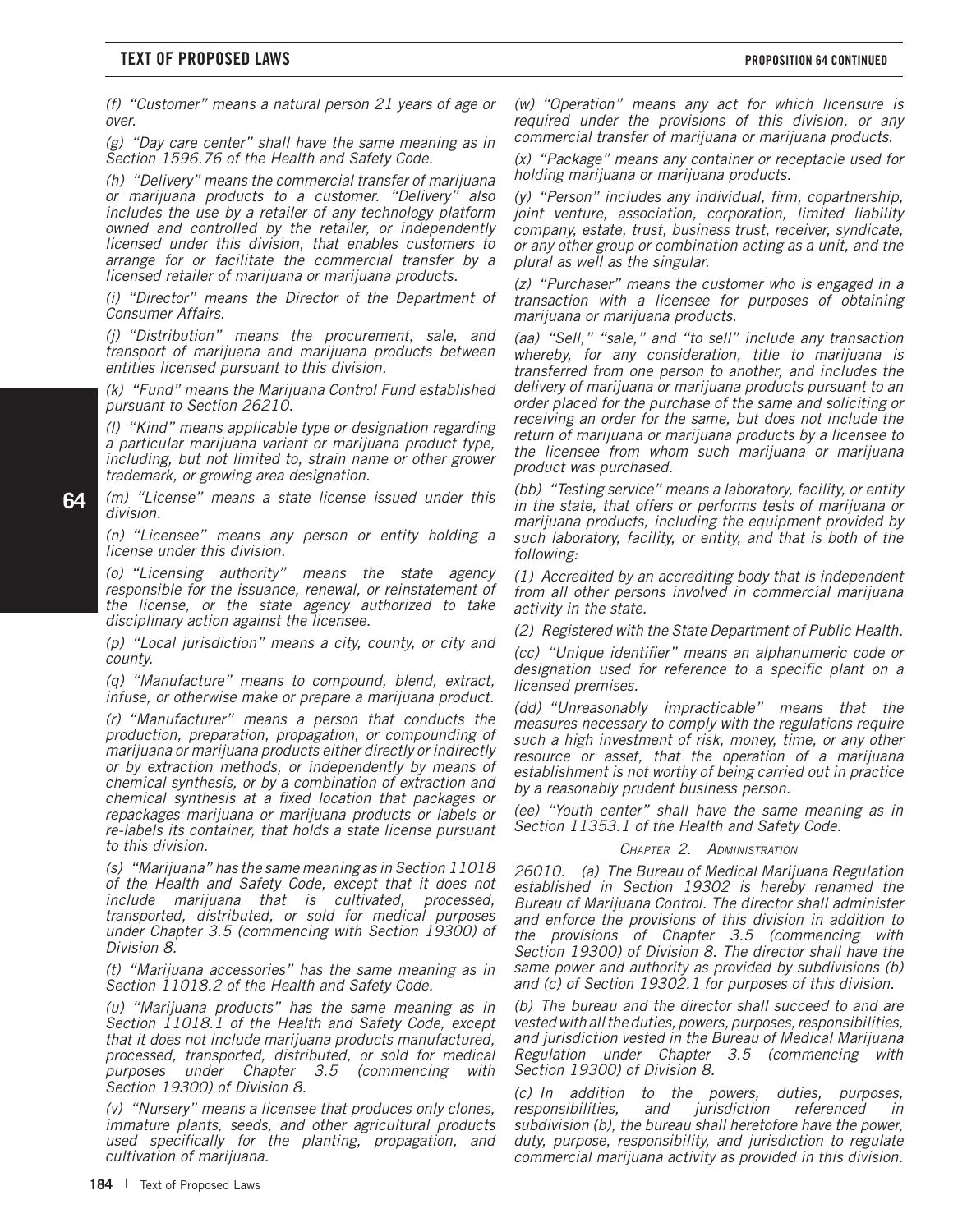*(d) Upon the effective date of this section, whenever "Bureau of Medical Marijuana Regulation" appears in any statute, regulation, or contract, or in any other code, it shall be construed to refer to the bureau.* 

*26011. Neither the chief of the bureau nor any member of the Marijuana Control Appeals Panel established under Section 26040 shall do any of the following:* 

*(a) Receive any commission or profit whatsoever, directly or indirectly, from any person applying for or receiving any license or permit under this division or Chapter 3.5 (commencing with Section 19300) of Division 8.* 

*(b) Engage or have any interest in the sale or any insurance covering a licensee's business or premises.* 

*(c) Engage or have any interest in the sale of equipment for use upon the premises of a licensee engaged in commercial marijuana activity.* 

*(d) Knowingly solicit any licensee for the purchase of tickets for benefits or contributions for benefits.* 

*(e) Knowingly request any licensee to donate or receive money, or any other thing of value, for the benefit of any person whatsoever.* 

*26012. (a) It being a matter of statewide concern, except as otherwise authorized in this division:* 

*(1) The Department of Consumer Affairs shall have the exclusive authority to create, issue, renew, discipline, suspend, or revoke licenses for the transportation, storage unrelated to manufacturing activities, distribution, and sale of marijuana within the state.* 

*(2) The Department of Food and Agriculture shall administer the provisions of this division related to and associated with the cultivation of marijuana. The Department of Food and Agriculture shall have the authority to create, issue, and suspend or revoke cultivation licenses for violations of this division.* 

*(3) The State Department of Public Health shall administer the provisions of this division related to and associated with the manufacturing and testing of marijuana. The State Department of Public Health shall have the authority to create, issue, and suspend or revoke manufacturing and testing licenses for violations of this division.* 

*(b) The licensing authorities and the bureau shall have the authority to collect fees in connection with activities they regulate concerning marijuana. The bureau may create licenses in addition to those identified in this division that the bureau deems necessary to effectuate its duties under this division.* 

*(c) Licensing authorities shall begin issuing licenses under this division by January 1, 2018.* 

*26013. (a) Licensing authorities shall make and prescribe reasonable rules and regulations as may be necessary to implement, administer and enforce their respective duties under this division in accordance with Chapter 3.5 (commencing with Section 11340) of Part 1 of Division 3 of Title 2 of the Government Code. Such rules and regulations shall be consistent with the purposes and intent of the Control, Regulate and Tax Adult Use of Marijuana Act.* 

*(b) Licensing authorities may prescribe, adopt, and enforce any emergency regulations as necessary to implement, administer and enforce their respective duties under this division. Any emergency regulation prescribed, adopted or enforced pursuant to this section shall be adopted in accordance with Chapter 3.5 (commencing* 

*with Section 11340) of Part 1 of Division 3 of Title 2 of the Government Code, and, for purposes of that chapter, including Section 11349.6 of the Government Code, the adoption of the regulation is an emergency and shall be considered by the Office of Administrative Law as necessary for the immediate preservation of the public peace, health and safety, and general welfare.* 

*(c) Regulations issued under this division shall be necessary to achieve the purposes of this division, based on best available evidence, and shall mandate only commercially feasible procedures, technology, or other requirements, and shall not unreasonably restrain or inhibit the development of alternative procedures or technology to achieve the same substantive requirements, nor shall such regulations make compliance unreasonably impracticable.* 

*26014. (a) The bureau shall convene an advisory committee to advise the bureau and licensing authorities on the development of standards and regulations pursuant to this division, including best practices and guidelines that protect public health and safety while ensuring a regulated environment for commercial marijuana activity that does not impose such unreasonably impracticable barriers so as to perpetuate, rather than reduce and eliminate, the illicit market for marijuana.* 

*(b) The advisory committee members shall include, but not be limited to, representatives of the marijuana industry, representatives of labor organizations, appropriate state and local agencies, public health experts, and other subject matter experts, including representatives from the Department of Alcoholic Beverage Control, with expertise in regulating commercial activity for adult-use intoxicating substances. The advisory committee members shall be determined by the director.* 

*(c) Commencing on January 1, 2019, the advisory committee shall publish an annual public report describing its activities including, but not limited to, the recommendations the advisory committee made to the bureau and licensing authorities during the immediately preceding calendar year and whether those recommendations were implemented by the bureau or licensing authorities.* 

*26015. A licensing authority may make or cause to be made such investigation as it deems necessary to carry out its duties under this division.* 

*26016. For any hearing held pursuant to this division, except a hearing held under Chapter 4 (commencing with Section 26040), a licensing authority may delegate the power to hear and decide to an administrative law judge. Any hearing before an administrative law judge shall be pursuant to the procedures, rules, and limitations prescribed in Chapter 5 (commencing with Section 11500) of Part 1 of Division 3 of Title 2 of the Government Code.* 

*26017. In any hearing before a licensing authority pursuant to this division, the licensing authority may pay any person appearing as a witness at the hearing at the request of the licensing authority pursuant to a subpoena, his or her actual, necessary, and reasonable travel, food, and lodging expenses, not to exceed the amount authorized for state employees.* 

*26018. A licensing authority may on its own motion at any time before a penalty assessment is placed into effect, and without any further proceedings, review the penalty, but such review shall be limited to its reduction.* 

**64**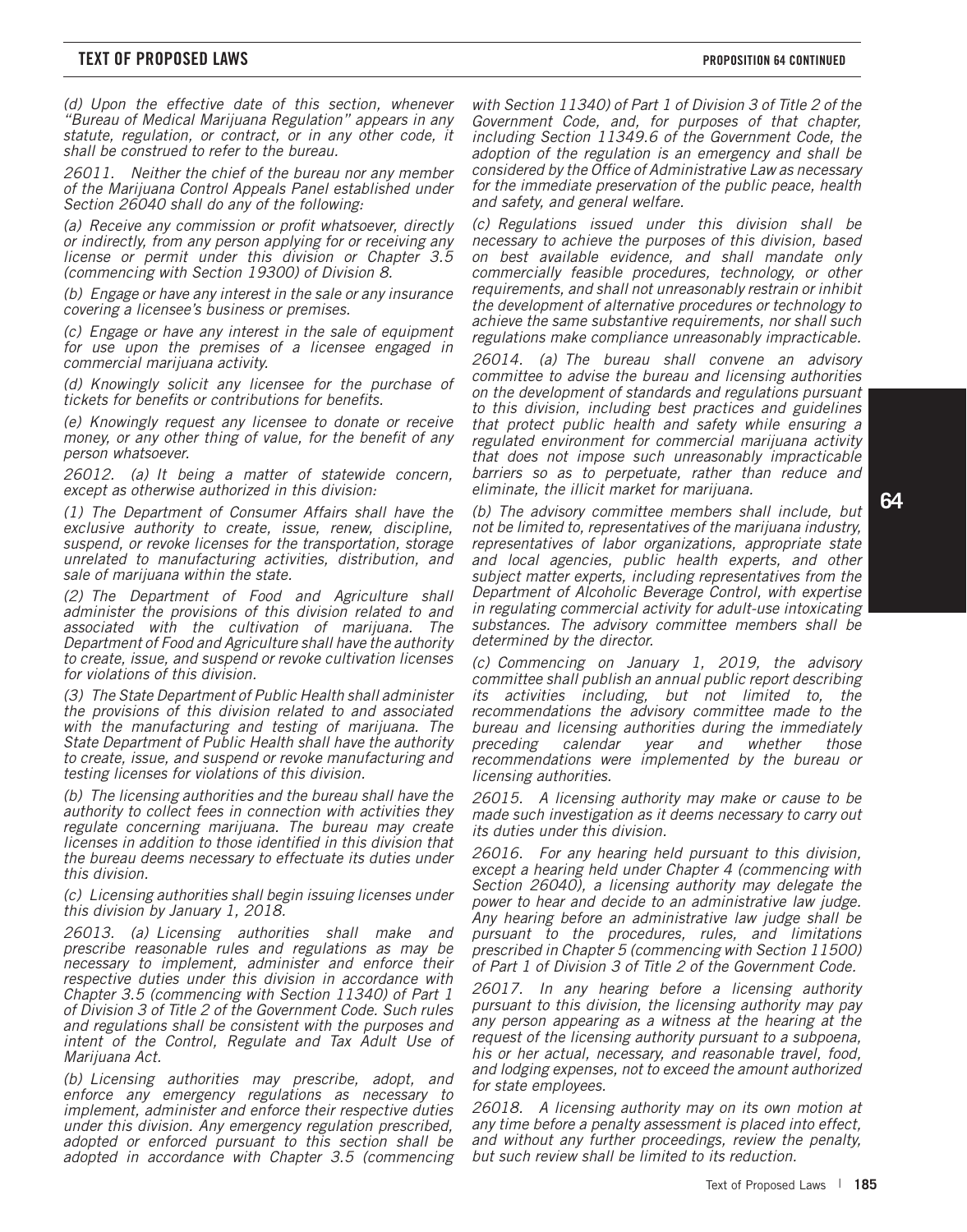**64** 

### *Chapter 3. enforCement*

*26030. Grounds for disciplinary action include:* 

*(a) Failure to comply with the provisions of this division or any rule or regulation adopted pursuant to this division.* 

*(b) Conduct that constitutes grounds for denial of licensure pursuant to Chapter 3 (commencing with Section 490) of Division 1.5.* 

*(c) Any other grounds contained in regulations adopted by a licensing authority pursuant to this division.* 

*(d) Failure to comply with any state law including, but not limited to, the payment of taxes as required under the Revenue and Taxation Code, except as provided for in this division or other California law.* 

*(e) Knowing violations of any state or local law, ordinance, or regulation conferring worker protections or legal rights on the employees of a licensee.* 

*(f) Failure to comply with the requirement of a local ordinance regulating commercial marijuana activity.* 

*(g) The intentional and knowing sale of marijuana or marijuana products by a licensee to a person under the legal age to purchase or possess.* 

*26031. Each licensing authority may suspend or revoke licenses, after proper notice and hearing to the licensee, if the licensee is found to have committed any of the acts or omissions constituting grounds for disciplinary action. The disciplinary proceedings under this chapter shall be conducted in accordance with Chapter 5 (commencing with Section 11500) of Part 1 of Division 3 of Title 2 of the Government Code, and the director of each licensing authority shall have all the powers granted therein.* 

*26032. Each licensing authority may take disciplinary action against a licensee for any violation of this division when the violation was committed by the licensee's agent or employee while acting on behalf of the licensee or engaged in commercial marijuana activity.* 

*26033. Upon suspension or revocation of a license, the licensing authority shall inform the bureau. The bureau shall then inform all other licensing authorities.* 

*26034. Accusations against licensees under this division shall be filed within the same time limits as specified in Section 19314 or as otherwise provided by law.* 

*26035. The director shall designate the persons employed by the Department of Consumer Affairs for purposes of the administration and enforcement of this division. The director shall ensure that a sufficient number of employees are qualified peace officers for purposes of enforcing this division.* 

*26036. Nothing in this division shall be interpreted to supersede or limit state agencies from exercising their existing enforcement authority, including, but not limited to, under the Fish and Game Code, the Food and Agricultural Code, the Government Code, the Health and Safety Code, the Public Resources Code, the Water Code, or the application of those laws.* 

*26037. (a) The actions of a licensee, its employees, and its agents that are (1) permitted under a license issued under this division and any applicable local ordinances and (2) conducted in accordance with the requirements of this division and regulations adopted pursuant to this division, are not unlawful under state law and shall not be an offense subject to arrest, prosecution, or other sanction* 

*under state law, or be subject to a civil fine or be a basis for seizure or forfeiture of assets under state law.* 

*(b) The actions of a person who, in good faith, allows his or her property to be used by a licensee, its employees, and its agents, as permitted pursuant to a state license and any applicable local ordinances, are not unlawful under state law and shall not be an offense subject to arrest, prosecution, or other sanction under state law, or be subject to a civil fine or be a basis for seizure or forfeiture of assets under state law.* 

*26038. (a) A person engaging in commercial marijuana activity without a license required by this division shall be subject to civil penalties of up to three times the amount of the license fee for each violation, and the court may order the destruction of marijuana associated with that violation in accordance with Section 11479 of the Health and Safety Code. Each day of operation shall constitute a separate violation of this section. All civil penalties imposed and collected pursuant to this section by a licensing authority shall be deposited into the General Fund except as provided in subdivision (b).* 

*(b) If an action for civil penalties is brought against a licensee pursuant to this division by the Attorney General on behalf of the people, the penalty collected shall be deposited into the General Fund. If the action is brought by a district attorney or county counsel, the penalty shall first be used to reimburse the district attorney or county counsel for the costs of bringing the action for civil penalties, with the remainder, if any, to be deposited into the General Fund. If the action is brought by a city attorney or city prosecutor, the penalty collected shall first be used to reimburse the city attorney or city prosecutor for the costs of bringing the action for civil penalties, with the remainder, if any, to be deposited into the General Fund.* 

*(c) Notwithstanding subdivision (a), criminal penalties shall continue to apply to an unlicensed person engaging in commercial marijuana activity in violation of this division.* 

#### *Chapter 4. appeals*

*26040. (a) There is established in state government a Marijuana Control Appeals Panel which shall consist of three members appointed by the Governor and subject to confirmation by a majority vote of all of the members elected to the Senate. Each member, at the time of his or her initial appointment, shall be a resident of a different county from the one in which either of the other members resides. Members of the panel shall receive an annual salary as provided for by Chapter 6 (commencing with Section 11550) of Part 1 of Division 3 of Title 2 of the Government Code.* 

*(b) The members of the panel may be removed from office by the Governor, and the Legislature shall have the power, by a majority vote of all members elected to each house, to remove any member from office for dereliction of duty, corruption or incompetency.* 

*(c) A concurrent resolution for the removal of any member of the panel may be introduced in the Legislature only if 5 Members of the Senate, or 10 Members of the Assembly, join as authors.* 

*26041. All personnel of the panel shall be appointed, employed, directed, and controlled by the panel consistent with state civil service requirements. The director shall furnish the equipment, supplies, and housing necessary for the authorized activities of the panel and shall perform*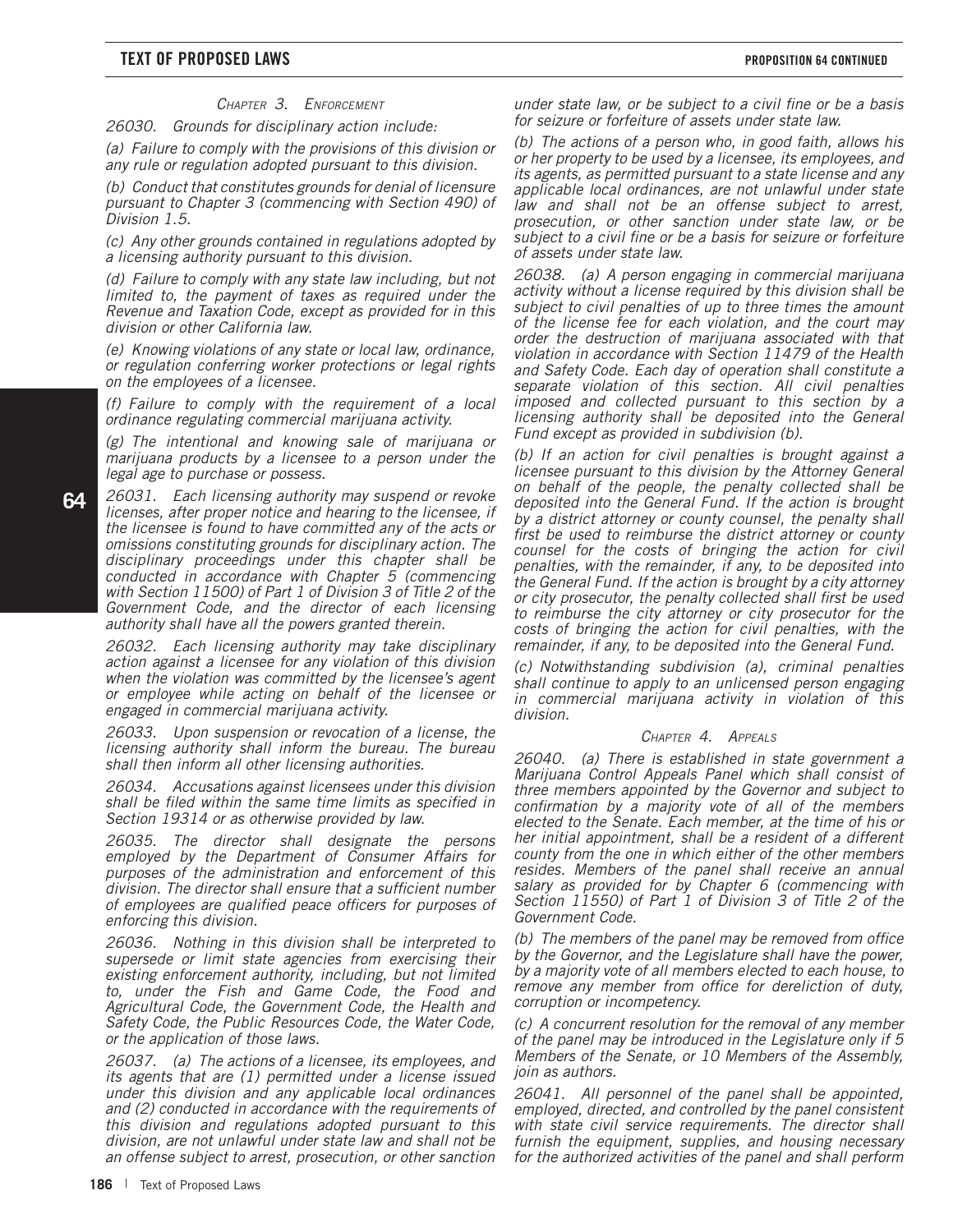**64** 

*such other mechanics of administration as the panel and the director may agree upon.* 

*26042. The panel shall adopt procedures for appeals similar to the procedures used in Article 3 (commencing with Section 23075) and Article 4 (commencing with Section 23080) of Chapter 1.5 of Division 9 of the Business and Professions Code. Such procedures shall be adopted in accordance with the Administrative Procedure Act (Chapter 3.5 (commencing with Section 11340) of Part 1 of Division 3 of Title 2 of the Government Code).* 

*26043. (a) When any person aggrieved thereby appeals from a decision of the bureau or any licensing authority ordering any penalty assessment, issuing, denying, transferring, conditioning, suspending or revoking any license provided for under this division, the panel shall review the decision subject to such limitations as may be imposed by the Legislature. In such cases, the panel shall not receive evidence in addition to that considered by the bureau or the licensing authority.* 

*(b) Review by the panel of a decision of the bureau or a licensing authority shall be limited to the following questions:* 

*(1) Whether the bureau or any licensing authority has proceeded without or in excess of its jurisdiction.* 

*(2) Whether the bureau or any licensing authority has proceeded in the manner required by law.* 

*(3) Whether the decision is supported by the findings.* 

*(4) Whether the findings are supported by substantial evidence in the light of the whole record.* 

*26044. (a) In appeals where the panel finds that there is relevant evidence which, in the exercise of reasonable diligence, could not have been produced or which was improperly excluded at the hearing before the bureau or licensing authority, it may enter an order remanding the matter to the bureau or licensing authority for reconsideration in the light of such evidence.* 

*(b) Except as provided in subdivision (a), in all appeals, the panel shall enter an order either affirming or reversing the decision of the bureau or licensing authority. When the order reverses the decision of the bureau or licensing authority, the board may direct the reconsideration of the matter in the light of its order and may direct the bureau or licensing authority to take such further action as is specially enjoined upon it by law, but the order shall not limit or control in any way the discretion vested by law in the bureau or licensing authority.* 

*26045. Orders of the panel shall be subject to judicial review under Section 1094.5 of the Code of Civil Procedure upon petition by the bureau or licensing authority or any party aggrieved by such order.* 

#### *Chapter 5. liCensinG*

*26050. (a) The license classification pursuant to this division shall, at a minimum, be as follows:* 

- *(1) Type 1—Cultivation; Specialty outdoor; Small.*
- *(2) Type 1A—Cultivation; Specialty indoor; Small.*
- *(3) Type 1B—Cultivation; Specialty mixed-light; Small.*
- *(4) Type 2—Cultivation; Outdoor; Small.*
- *(5) Type 2A—Cultivation; Indoor; Small.*
- *(6) Type 2B—Cultivation; Mixed-light; Small.*
- *(7) Type 3—Cultivation; Outdoor; Medium.*
- *(8) Type 3A—Cultivation; Indoor; Medium.*
- *(9) Type 3B—Cultivation; Mixed-light; Medium.*
- *(10) Type 4—Cultivation; Nursery.*
- *(11) Type 5—Cultivation; Outdoor; Large.*
- *(12) Type 5A—Cultivation; Indoor; Large.* 
	- *(13) Type 5B—Cultivation; Mixed-light; Large.*
	- *(14) Type 6—Manufacturer 1.*
	- *(15) Type 7—Manufacturer 2.*
	- *(16) Type 8—Testing.*
	- *(17) Type 10—Retailer.*
	- *(18) Type 11—Distributor.*
	- *(19) Type 12—Microbusiness.*

*(b) All licenses issued under this division shall bear a clear designation indicating that the license is for commercial marijuana activity as distinct from commercial medical cannabis activity licensed under Chapter 3.5 (commencing with Section 19300) of Division 8. Examples of such a designation include, but are not limited to, "Type 1—Nonmedical," or "Type 1NM."* 

*(c) A license issued pursuant to this division shall be valid for 12 months from the date of issuance. The license may be renewed annually.* 

*(d) Each licensing authority shall establish procedures for the issuance and renewal of licenses.* 

*(e) Notwithstanding subdivision (c), a licensing authority may issue a temporary license for a period of less than 12 months. This subdivision shall cease to be operative on January 1, 2019.* 

*26051. (a) In determining whether to grant, deny, or renew a license authorized under this division, a licensing authority shall consider factors reasonably related to the determination, including, but not limited to, whether it is reasonably foreseeable that issuance, denial, or renewal of the license could:* 

*(1) Allow unreasonable restraints on competition by creation or maintenance of unlawful monopoly power;* 

*(2) Perpetuate the presence of an illegal market for marijuana or marijuana products in the state or out of the state;* 

*(3) Encourage underage use or adult abuse of marijuana or marijuana products, or illegal diversion of marijuana or marijuana products out of the state;* 

*(4) Result in an excessive concentration of licensees in a given city, county, or both;* 

*(5) Present an unreasonable risk of minors being exposed to marijuana or marijuana products; or* 

*(6) Result in violations of any environmental protection laws.* 

*(b) A licensing authority may deny a license or renewal of a license based upon the considerations in subdivision (a).* 

*(c) For purposes of this section, "excessive concentration" means when the premises for a retail license, microbusiness license, or a license issued under Section 26070.5 is located in an area where either of the following conditions exist:* 

*(1) The ratio of a licensee to population in the census tract or census division in which the applicant premises are located exceeds the ratio of licensees to population in*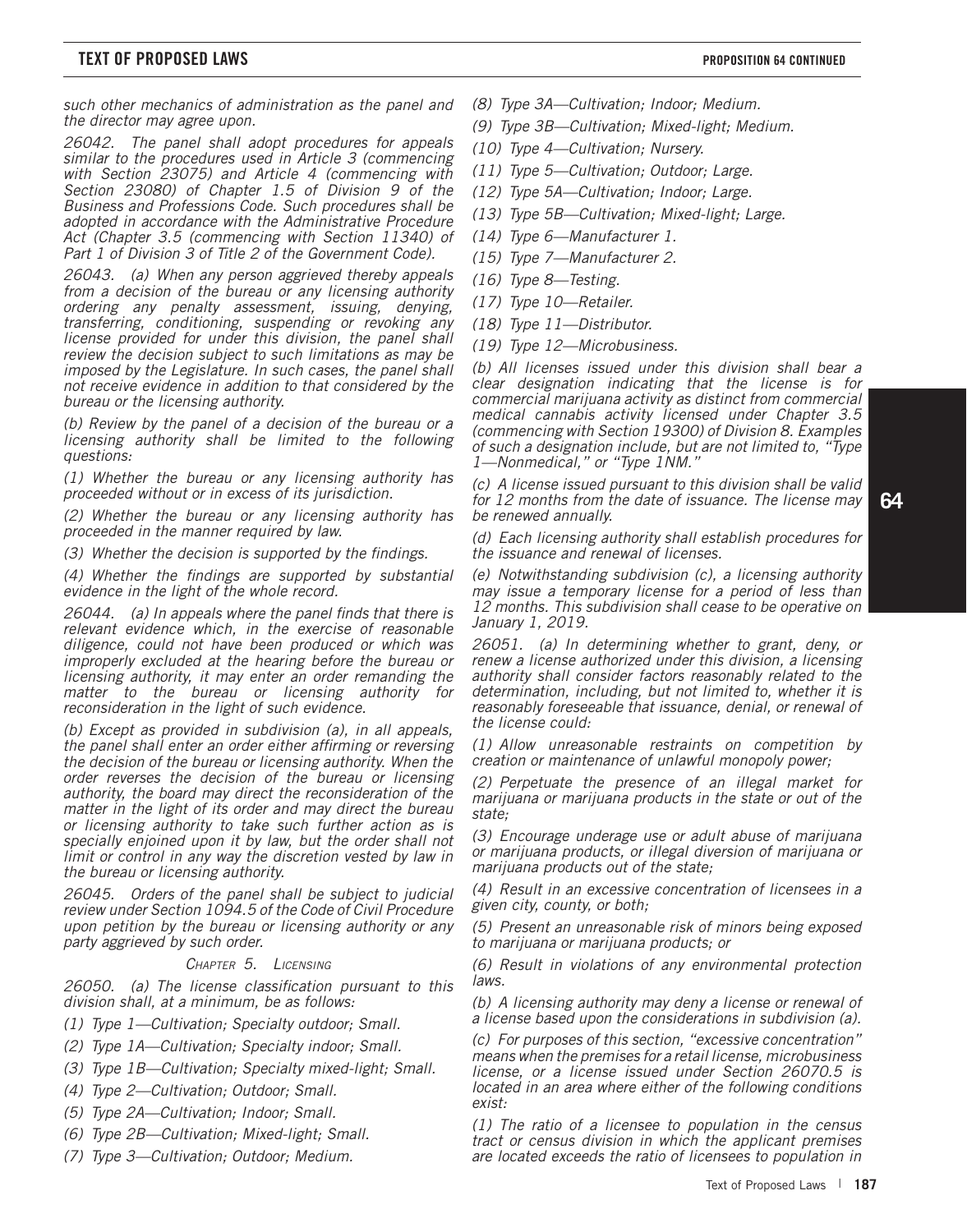**64** 

*the county in which the applicant premises are located, unless denial of the application would unduly limit the development of the legal market so as to perpetuate the illegal market for marijuana or marijuana products.* 

*(2) The ratio of retail licenses, microbusiness licenses, or licenses under Section 26070.5 to population in the census tract, division or jurisdiction exceeds that allowable by local ordinance adopted under Section 26200.* 

*26052. (a) No licensee shall perform any of the following acts, or permit any such acts to be performed by any employee, agent, or contractor of such licensee:* 

*(1) Make any contract in restraint of trade in violation of Section 16600;* 

*(2) Form a trust or other prohibited organization in restraint of trade in violation of Section 16720;* 

*(3) Make a sale or contract for the sale of marijuana or marijuana products, or to fix a price charged therefor, or discount from, or rebate upon, such price, on the condition, agreement or understanding that the consumer or purchaser thereof shall not use or deal in the goods, merchandise, machinery, supplies, commodities, or services of a competitor or competitors of such seller, where the effect of such sale, contract, condition, agreement or understanding may be to substantially lessen competition or tend to create a monopoly in any line of trade or commerce;* 

*(4) Sell any marijuana or marijuana products at less than cost for the purpose of injuring competitors, destroying competition, or misleading or deceiving purchasers or prospective purchasers;* 

*(5) Discriminate between different sections, communities, or cities or portions thereof, or between different locations in such sections, communities, cities or portions thereof in this state, by selling or furnishing marijuana or marijuana products at a lower price in one section, community, or city or any portion thereof, or in one location in such section, community, or city or any portion thereof, than in another, for the purpose of injuring competitors or destroying competition; or* 

*(6) Sell any marijuana or marijuana products at less than the cost thereof to such vendor, or to give away any article or product for the purpose of injuring competitors or destroying competition.* 

*(b) Any person who, either as director, officer or agent of any firm or corporation, or as agent of any person, violates the provisions of this chapter, assists or aids, directly or indirectly, in such violation is responsible therefor equally with the person, firm or corporation for which such person acts.* 

*(c) A licensing authority may enforce this section by appropriate regulation.* 

*(d) Any person or trade association may bring an action to enjoin and restrain any violation of this section for the recovery of damages.* 

*26053. (a) The bureau and licensing authorities may issue licenses under this division to persons or entities that hold licenses under Chapter 3.5 (commencing with Section 19300) of Division 8.* 

*(b) Notwithstanding subdivision (a), a person or entity that holds a state testing license under this division or Chapter 3.5 (commencing with Section 19300) of Division 8 is prohibited from licensure for any other activity, except testing, as authorized under this division.* 

*(c) Except as provided in subdivision (b), a person or entity may apply for and be issued more than one license under this division.* 

*26054. (a) A licensee shall not also be licensed as a retailer of alcoholic beverages under Division 9 (commencing with Section 23000) or of tobacco products.* 

*(b) No licensee under this division shall be located within a 600-foot radius of a school providing instruction in kindergarten or any grades 1 through 12, day care center, or youth center that is in existence at the time the license is issued, unless a licensing authority or a local jurisdiction specifies a different radius. The distance specified in this section shall be measured in the same manner as provided in subdivision (c) of Section 11362.768 of the Health and Safety Code unless otherwise provided by law.* 

*(c) It shall be lawful under state and local law, and shall not be a violation of state or local law, for a business engaged in the manufacture of marijuana accessories to possess, transport, purchase or otherwise obtain small amounts of marijuana or marijuana products as necessary to conduct research and development related to such marijuana accessories, provided such marijuana and marijuana products are obtained from a person or entity licensed under this division or Chapter 3.5 (commencing with Section 19300) of Division 8 permitted to provide or deliver such marijuana or marijuana products.* 

*26054.1. (a) No licensing authority shall issue or renew a license to any person that cannot demonstrate continuous California residency from or before January 1, 2015. In the case of an applicant or licensee that is an entity, the entity shall not be considered a resident if any person controlling the entity cannot demonstrate continuous California residency from and before January 1, 2015.* 

*(b) Subdivision (a) shall cease to be operative on December 31, 2019, unless reenacted prior thereto by the Legislature.* 

*26054.2. (a) A licensing authority shall give priority in issuing licenses under this division to applicants that can demonstrate to the authority's satisfaction that the applicant operated in compliance with the Compassionate Use Act and its implementing laws before September 1, 2016, or currently operates in compliance with Chapter 3.5 (commencing with Section 19300) of Division 8.* 

*(b) The bureau shall request that local jurisdictions identify for the bureau potential applicants for licensure based on the applicants' prior operation in the local jurisdiction in compliance with state law, including the Compassionate Use Act and its implementing laws, and any applicable local laws. The bureau shall make the requested information available to licensing authorities.* 

*(c) In addition to or in lieu of the information described in subdivision (b), an applicant may furnish other evidence to demonstrate operation in compliance with the Compassionate Use Act or Chapter 3.5 (commencing with Section 19300) of Division 8. The bureau and licensing authorities may accept such evidence to demonstrate eligibility for the priority provided for in subdivision (a).* 

*(d) This section shall cease to be operative on December 31, 2019, unless otherwise provided by law.* 

*26055. (a) Licensing authorities may issue state licenses only to qualified applicants.* 

*(b) Revocation of a state license issued under this division shall terminate the ability of the licensee to operate within*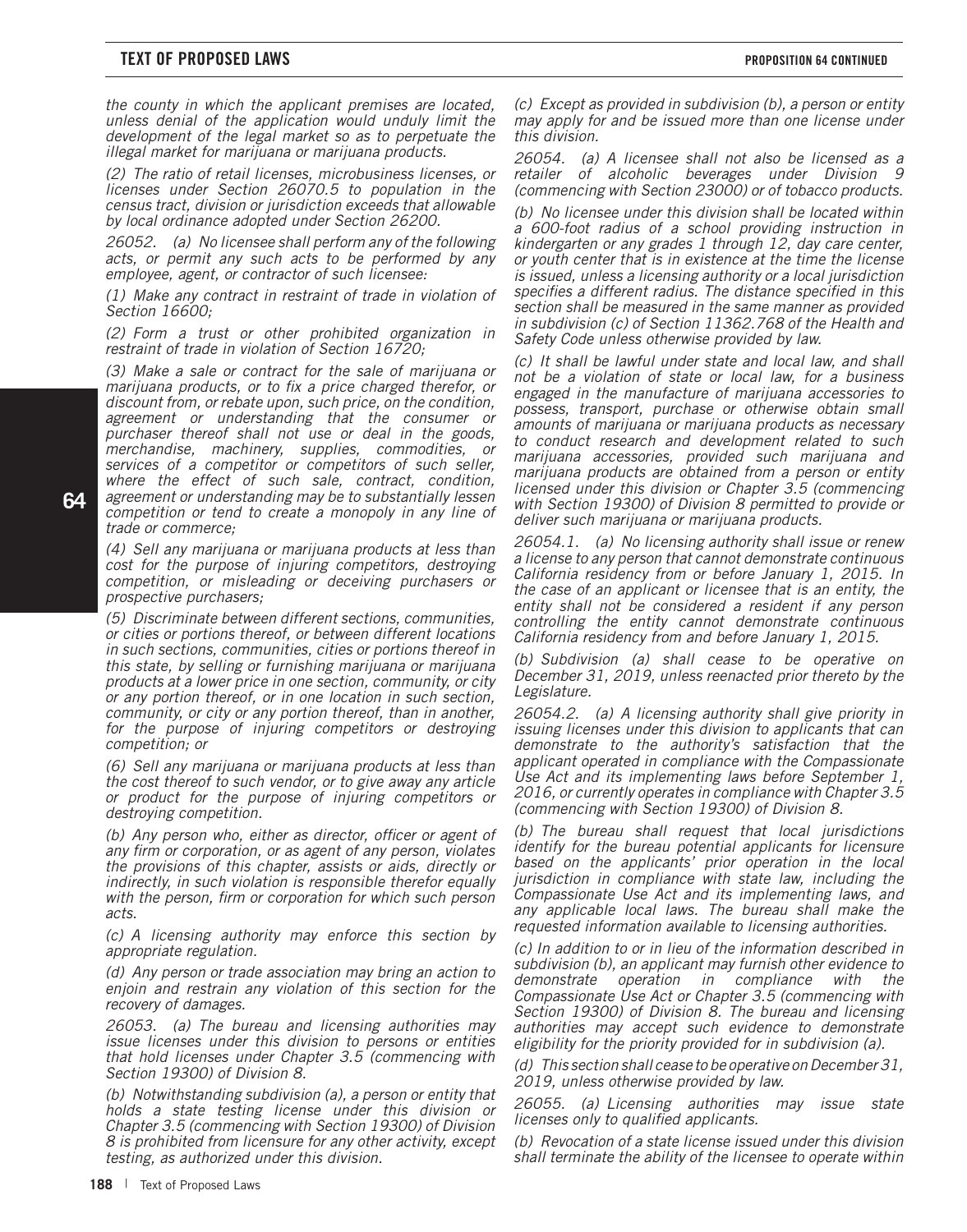*California until the licensing authority reinstates or reissues the state license.* 

*(c) Separate licenses shall be issued for each of the premises of any licensee having more than one location, except as otherwise authorized by law or regulation.* 

*(d) After issuance or transfer of a license, no licensee shall change or alter the premises in a manner which materially or substantially alters the premises, the usage of the premises, or the mode or character of business operation conducted from the premises, from the plan contained in the diagram on file with the application, unless and until prior written assent of the licensing authority or bureau has been obtained. For purposes of this section, material or substantial physical changes of the premises, or in the usage of the premises, shall include, but not be limited to, a substantial increase or decrease in the total area of the licensed premises previously diagrammed, or any other physical modification resulting in substantial change in the mode or character of business operation.* 

*(e) Licensing authorities shall not approve an application for a state license under this division if approval of the state license will violate the provisions of any local ordinance or regulation adopted in accordance with Section 26200.* 

*26056. An applicant for any type of state license issued pursuant to this division shall comply with the same requirements as set forth in Section 19322 unless otherwise provided by law, including electronic submission of fingerprint images, and any other requirements imposed by law or a licensing authority, except as follows:* 

*(a) Notwithstanding paragraph (2) of subdivision (a) of Section 19322, an applicant need not provide documentation that the applicant has obtained a license, permit or other authorization to operate from the local jurisdiction in which the applicant seeks to operate;* 

*(b) An application for a license under this division shall include evidence that the proposed location meets the restriction in subdivision (b) of Section 26054; and* 

*(c) For applicants seeking licensure to cultivate, distribute, or manufacture nonmedical marijuana or marijuana products, the application shall also include a detailed description of the applicant's operating procedures for all of the following, as required by the licensing authority:* 

- *(1) Cultivation.*
- *(2) Extraction and infusion methods.*
- *(3) The transportation process.*
- *(4) The inventory process.*
- *(5) Quality control procedures.*

*(6) The source or sources of water the applicant will use for the licensed activities, including a certification that the applicant may use that water legally under state law.* 

*(d) The applicant shall provide a complete detailed diagram of the proposed premises wherein the license privileges will be exercised, with sufficient particularity to enable ready determination of the bounds of the premises, showing all boundaries, dimensions, entrances and exits, interior partitions, walls, rooms, and common or shared entryways, and include a brief statement or description of the principal activity to be conducted therein, and, for licenses permitting cultivation, measurements of the planned canopy including aggregate square footage and* 

*individual square footage of separate cultivation areas, if any.* 

*26056.5. The bureau shall devise protocols that each licensing authority shall implement to ensure compliance with state laws and regulations related to environmental impacts, natural resource protection, water quality, water supply, hazardous materials, and pesticide use in accordance with regulations, including but not limited to, the California Environmental Quality Act (Division 13 (commencing with Section 21000) of the Public Resources Code), the California Endangered Species Act (Chapter 1.5 (commencing with Section 2050) of Division 3 of the Fish and Game Code), lake or streambed alteration agreements (Chapter 6 (commencing with Section 1600) of Division 2 of the Fish and Game Code), the Clean Water Act (33 U.S.C. Sec. 1251 et seq.), the Porter-Cologne Water Quality Control Act (Division 7 (commencing with Section 13000) of the Water Code), timber production zones, wastewater discharge requirements, and any permit or right necessary to divert water.* 

*26057. (a) The licensing authority shall deny an application if either the applicant, or the premises for which a state license is applied, do not qualify for licensure under this division.* 

*(b) The licensing authority may deny the application for licensure or renewal of a state license if any of the following conditions apply:*  **64** 

*(1) Failure to comply with the provisions of this division, any rule or regulation adopted pursuant to this division, or any requirement imposed to protect natural resources, including, but not limited to, protections for instream flow and water quality.* 

*(2) Conduct that constitutes grounds for denial of licensure under Chapter 2 (commencing with Section 480) of Division 1.5, except as otherwise specified in this section and Section 26059.* 

*(3) Failure to provide information required by the licensing authority.* 

*(4) The applicant or licensee has been convicted of an offense that is substantially related to the qualifications, functions, or duties of the business or profession for which the application is made, except that if the licensing authority determines that the applicant or licensee is otherwise suitable to be issued a license, and granting the license would not compromise public safety, the licensing authority shall conduct a thorough review of the nature of the crime, conviction, circumstances, and evidence of rehabilitation of the applicant, and shall evaluate the suitability of the applicant or licensee to be issued a license based on the evidence found through the review. In determining which offenses are substantially related to the qualifications, functions, or duties of the business or profession for which the application is made, the licensing authority shall include, but not be limited to, the following:* 

*(A) A violent felony conviction, as specified in subdivision (c) of Section 667.5 of the Penal Code.* 

*(B) A serious felony conviction, as specified in subdivision (c) of Section 1192.7 of the Penal Code.* 

*(C) A felony conviction involving fraud, deceit, or embezzlement.* 

*(D) A felony conviction for hiring, employing, or using a minor in transporting, carrying, selling, giving away, preparing for sale, or peddling, any controlled substance to a minor; or selling, offering to sell, furnishing, offering to*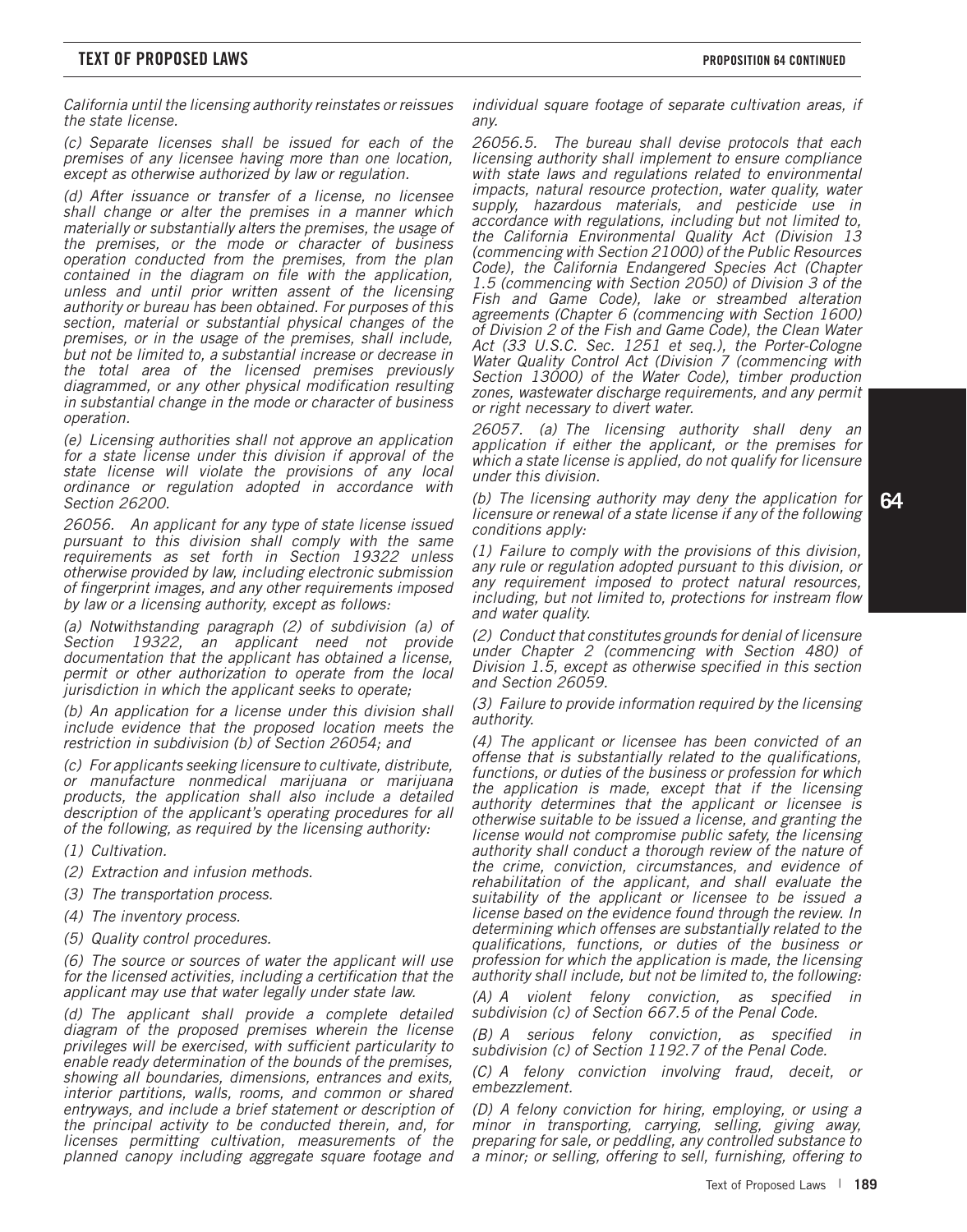*furnish, administering, or giving any controlled substance to a minor.* 

*(E) A felony conviction for drug trafficking with enhancements pursuant to Section 11370.4 or 11379.8.* 

*(5) Except as provided in subparagraphs (D) and (E) of paragraph (4) and notwithstanding Chapter 2 (commencing with Section 480) of Division 1.5, a prior conviction, where the sentence, including any term of probation, incarceration, or supervised release, is completed, for possession of, possession for sale, sale, manufacture, transportation, or cultivation of a controlled substance is not considered substantially related, and shall not be the sole ground for denial of a license. Conviction for any controlled substance felony subsequent to licensure shall be grounds for revocation of a license or denial of the renewal of a license.* 

*(6) The applicant, or any of its officers, directors, or owners, has been subject to fines or penalties for cultivation or production of a controlled substance on public or private lands pursuant to Section 12025 or 12025.1 of the Fish and Game Code.* 

*(7) The applicant, or any of its officers, directors, or owners, has been sanctioned by a licensing authority or a city, county, or city and county for unauthorized commercial marijuana activities or commercial medical cannabis activities, has had a license revoked under this division or Chapter 3.5 (commencing with Section 19300) of Division 8 in the three years immediately preceding the date the application is filed with the licensing authority, or has been sanctioned under Section 12025 or 12025.1 of the Fish and Game Code.* 

*(8) Failure to obtain and maintain a valid seller's permit required pursuant to Part 1 (commencing with Section 6001) of Division 2 of the Revenue and Taxation Code.* 

#### *(9) Any other condition specified in law.*

**64** 

*26058. Upon the denial of any application for a license, the licensing authority shall notify the applicant in writing.* 

*26059. An applicant shall not be denied a state license if the denial is based solely on any of the following:* 

*(a) A conviction or act that is substantially related to the qualifications, functions, or duties of the business or profession for which the application is made for which the applicant or licensee has obtained a certificate of rehabilitation pursuant to Chapter 3.5 (commencing with Section 4852.01) of Title 6 of Part 3 of the Penal Code.* 

*(b) A conviction that was subsequently dismissed pursuant to Section 1203.4, 1203.4a, or 1203.41 of the Penal Code or any other provision allowing for dismissal of a conviction.* 

#### *Chapter 6. liCensed Cultivation sites*

*26060. (a) Regulations issued by the Department of Food and Agriculture governing the licensing of indoor, outdoor, and mixed-light cultivation sites shall apply to licensed cultivators under this division.* 

*(b) Standards developed by the Department of Pesticide Regulation, in consultation with the Department of Food and Agriculture, for the use of pesticides in cultivation, and maximum tolerances for pesticides and other foreign object residue in harvested cannabis shall apply to licensed cultivators under this division.* 

*(c) The Department of Food and Agriculture shall include conditions in each license requested by the Department of Fish and Wildlife and the State Water Resources Control*  *Board to ensure that individual and cumulative effects of water diversion and discharge associated with cultivation do not affect the instream flows needed for fish spawning, migration, and rearing, and the flows needed to maintain natural flow variability, and to otherwise protect fish, wildlife, fish and wildlife habitat, and water quality.* 

*(d) The regulations promulgated by the Department of Food and Agriculture under this division shall, at a minimum, address in relation to commercial marijuana activity, the same matters described in subdivision (e) of Section 19332.* 

*(e) The Department of Pesticide Regulation, in consultation with the State Water Resources Control Board, shall promulgate regulations that require that the application of pesticides or other pest control in connection with the indoor, outdoor, or mixed light cultivation of marijuana meets standards equivalent to Division 6 (commencing with Section 11401) of the Food and Agricultural Code and its implementing regulations.* 

*26061. (a) The state cultivator license types to be issued by the Department of Food and Agriculture under this division shall include Type 1, Type 1A, Type 1B, Type 2, Type 2A, Type 2B, Type 3, Type 3A, Type 3B, Type 4, and Type 5, Type 5A, and Type 5B unless otherwise provided by law.* 

*(b) Except as otherwise provided by law, Type 1, Type 1A, Type 1B, Type 2, Type 2A, Type 2B, Type 3, Type 3A, Type 3B and Type 4 licenses shall provide for the cultivation of marijuana in the same amount as the equivalent license type for cultivation of medical cannabis as specified in subdivision (g) of Section 19332.* 

*(c) Except as otherwise provided by law:* 

*(1) Type 5, or "outdoor," means for outdoor cultivation using no artificial lighting greater than one acre, inclusive, of total canopy size on one premises.* 

*(2) Type 5A, or "indoor," means for indoor cultivation using exclusively artificial lighting greater than 22,000 square feet, inclusive, of total canopy size on one premises.* 

*(3) Type 5B, or "mixed-light," means for cultivation using a combination of natural and supplemental artificial lighting at a maximum threshold to be determined by the licensing authority, greater than 22,000 square feet, inclusive, of total canopy size on one premises.* 

*(d) No Type 5, Type 5A, or Type 5B cultivation licenses may be issued before January 1, 2023.* 

*(e) Commencing on January 1, 2023, a Type 5, Type 5A, or Type 5B licensee may apply for and hold a Type 6 or Type 7 license and apply for and hold a Type 10 license. A Type 5, Type 5A, or Type 5B licensee shall not be eligible to apply for or hold a Type 8, Type 11, or Type 12 license.* 

*26062. The Department of Food and Agriculture, in conjunction with the bureau, shall establish a certified organic designation and organic certification program for marijuana and marijuana products in the same manner as provided in Section 19332.5.* 

*26063. (a) The bureau shall establish standards for recognition of a particular appellation of origin applicable to marijuana grown or cultivated in a certain geographical area in California.* 

*(b) Marijuana shall not be marketed, labeled, or sold as grown in a California county when the marijuana was not grown in that county.*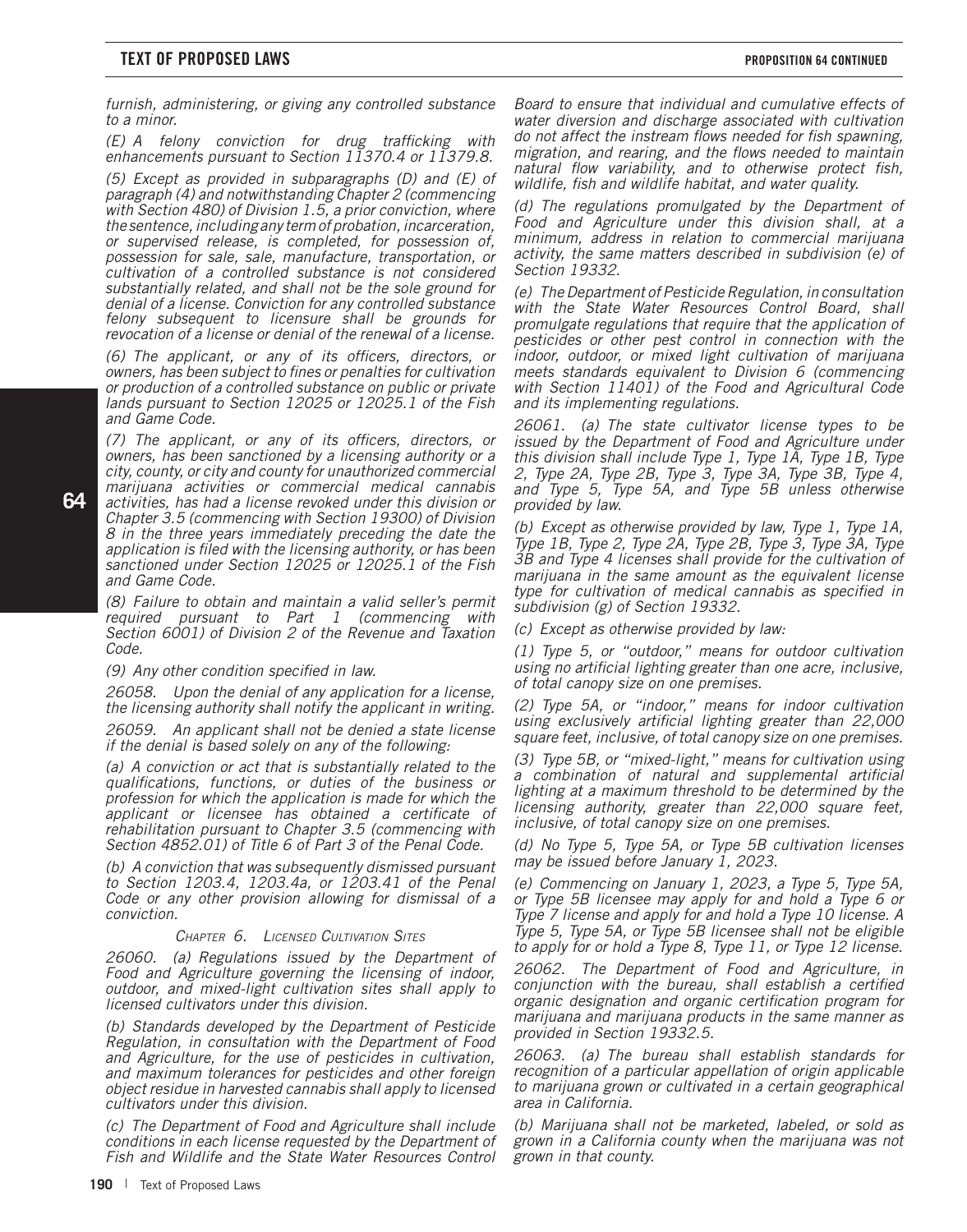**64** 

*(c) The name of a California county shall not be used in the labeling, marketing, or packaging of marijuana products unless the marijuana contained in the product was grown in that county.* 

*26064. Each licensed cultivator shall ensure that the licensed premises do not pose an unreasonable risk of fire or combustion. Each cultivator shall ensure that all lighting, wiring, electrical and mechanical devices, or other relevant property is carefully maintained to avoid unreasonable or dangerous risk to the property or others.* 

*26065. An employee engaged in the cultivation of marijuana under this division shall be subject to Wage Order No. 4-2001 of the Industrial Welfare Commission.* 

*26066. Indoor and outdoor marijuana cultivation by persons and entities licensed under this division shall be conducted in accordance with state and local laws related to land conversion, grading, electricity usage, water usage, water quality, woodland and riparian habitat protection, agricultural discharges, and similar matters. State agencies, including, but not limited to, the State Board of Forestry and Fire Protection, the Department of Fish and Wildlife, the State Water Resources Control Board, the California regional water quality control boards, and traditional state law enforcement agencies, shall address environmental impacts of marijuana cultivation and shall coordinate when appropriate with cities and counties and their law enforcement agencies in enforcement efforts.* 

*26067. (a) The Department of Food and Agriculture shall establish a Marijuana Cultivation Program to be administered by the Secretary of Food and Agriculture. The secretary shall administer this section as it pertains to the cultivation of marijuana. For purposes of this division, marijuana is an agricultural product.* 

*(b) A person or entity shall not cultivate marijuana without first obtaining a state license issued by the department pursuant to this section.* 

*(c) (1) The department, in consultation with, but not limited to, the bureau, the State Water Resources Control Board, and the Department of Fish and Wildlife, shall implement a unique identification program for marijuana. In implementing the program, the department shall consider issues including, but not limited to, water use and environmental impacts. In implementing the program, the department shall ensure that:* 

*(A) Individual and cumulative effects of water diversion and discharge associated with cultivation do not affect the instream flows needed for fish spawning, migration, and rearing, and the flows needed to maintain natural flow variability. If a watershed cannot support additional cultivation, no new plant identifiers will be issued for that watershed.* 

*(B) Cultivation will not negatively impact springs, riparian wetlands and aquatic habitats.* 

*(2) The department shall establish a program for the identification of permitted marijuana plants at a cultivation site during the cultivation period. A unique identifier shall be issued for each marijuana plant. The department shall ensure that unique identifiers are issued as quickly as possible to ensure the implementation of this division. The unique identifier shall be attached at the base of each plant or as otherwise required by law or regulation.* 

*(A) Unique identifiers will only be issued to those persons appropriately licensed by this section.* 

*(B) Information associated with the assigned unique identifier and licensee shall be included in the trace and track program specified in Section 26170.* 

*(C) The department may charge a fee to cover the reasonable costs of issuing the unique identifier and monitoring, tracking, and inspecting each marijuana plant.* 

*(D) The department may promulgate regulations to implement this section.* 

*(3) The department shall take adequate steps to establish protections against fraudulent unique identifiers and limit illegal diversion of unique identifiers to unlicensed persons.* 

*(d) Unique identifiers and associated identifying information administered by local jurisdictions shall adhere to the requirements set by the department and be the equivalent to those administered by the department.* 

*(e) (1) This section does not apply to the cultivation of marijuana in accordance with Section 11362.1 of the Health and Safety Code or the Compassionate Use Act.* 

*(2) Subdivision (b) does not apply to persons or entities licensed under either paragraph (3) of subdivision (a) of Section 26070 or subdivision (b) of Section 26070.5.* 

*(f) "Department" for purposes of this section means the Department of Food and Agriculture.* 

*Chapter 7. retailers and distributors* 

*26070. Retailers and Distributors.* 

*(a) State licenses to be issued by the Department of Consumer Affairs are as follows:* 

*(1) "Retailer," for the retail sale and delivery of marijuana or marijuana products to customers.* 

*(2) "Distributor," for the distribution of marijuana and marijuana products. A distributor licensee shall be bonded and insured at a minimum level established by the licensing authority.* 

*(3) "Microbusiness," for the cultivation of marijuana on an area less than 10,000 square feet and to act as a licensed distributor, Level 1 manufacturer, and retailer under this division, provided such licensee complies with all requirements imposed by this division on licensed cultivators, distributors, Level 1 manufacturers, and retailers to the extent the licensee engages in such activities. Microbusiness licenses that authorize cultivation of marijuana shall include conditions requested by the Department of Fish and Wildlife and the State Water Resources Control Board to ensure that individual and cumulative effects of water diversion and discharge associated with cultivation do not affect the instream flows needed for fish spawning, migration, and rearing, and the flow needed to maintain flow variability, and otherwise protect fish, wildlife, fish and wildlife habitat, and water quality.* 

*(b) The bureau shall establish minimum security and transportation safety requirements for the commercial distribution and delivery of marijuana and marijuana products. The transportation safety standards established by the bureau shall include, but not be limited to, minimum standards governing the types of vehicles in which marijuana and marijuana products may be distributed and delivered and minimum qualifications for persons eligible to operate such vehicles.* 

*(c) Licensed retailers and microbusinesses, and licensed nonprofits under Section 26070.5, shall implement security measures reasonably designed to prevent*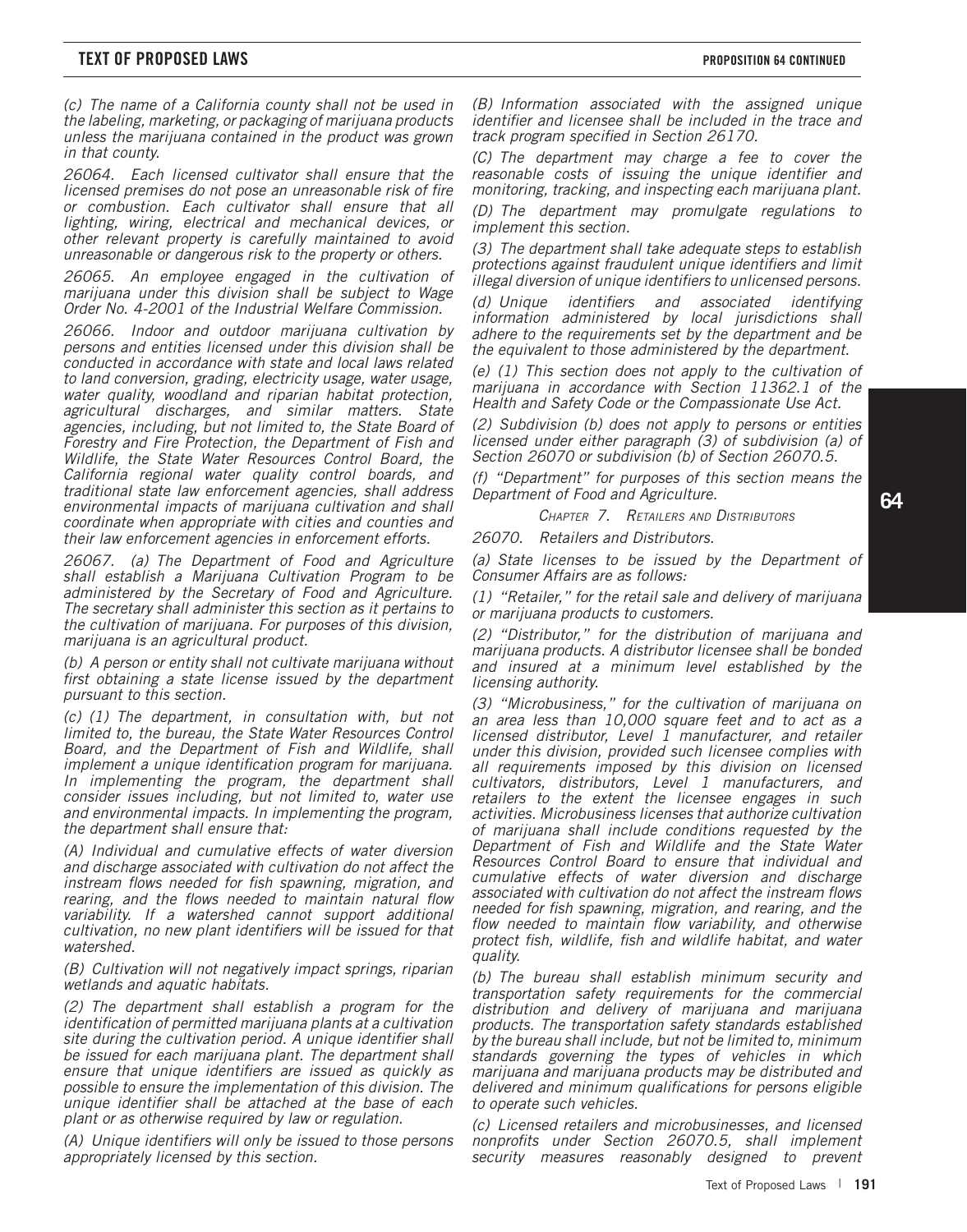**64** 

*unauthorized entrance into areas containing marijuana or marijuana products and theft of marijuana or marijuana products from the premises. These security measures shall include, but not be limited to, all of the following:* 

*(1) Prohibiting individuals from remaining on the licensee's premises if they are not engaging in activity expressly related to the operations of the dispensary.* 

*(2) Establishing limited access areas accessible only to authorized personnel.* 

*(3) Other than limited amounts of marijuana used for display purposes, samples, or immediate sale, storing all finished marijuana and marijuana products in a secured and locked room, safe, or vault, and in a manner reasonably designed to prevent diversion, theft, and loss.* 

*26070.5. (a) The bureau shall, by January 1, 2018, investigate the feasibility of creating one or more classifications of nonprofit licenses under this section. The feasibility determination shall be made in consultation with the relevant licensing agencies and representatives of local jurisdictions which issue temporary licenses pursuant to subdivision (b). The bureau shall consider factors including, but not limited to, the following:* 

*(1) Should nonprofit licensees be exempted from any or all state taxes, licensing fees and regulatory provisions applicable to other licenses in this division?* 

*(2) Should funding incentives be created to encourage others licensed under this division to provide professional 26090. (a) Deliveries, as defined in this division, may services at reduced or no cost to nonprofit licensees?* 

*(3) Should nonprofit licenses be limited to, or prioritize those, entities previously operating on a not-for-profit basis primarily providing whole-plant marijuana and marijuana products and a diversity of marijuana strains and seed stock to low-income persons?* 

*(b) Any local jurisdiction may issue temporary local licenses to nonprofit entities primarily providing wholeplant marijuana and marijuana products and a diversity of marijuana strains and seed stock to low-income persons so long as the local jurisdiction:* 

*(1) Confirms the license applicant's status as a nonprofit entity registered with the California Attorney General's Registry of Charitable Trusts and that the applicant is in good standing with all state requirements governing nonprofit entities;* 

*(2) Licenses and regulates any such entity to protect public health and safety, and so as to require compliance with all environmental requirements in this division;* 

*(3) Provides notice to the bureau of any such local licenses issued, including the name and location of any such licensed entity and all local regulations governing the licensed entity's operation, and;* 

*(4) Certifies to the bureau that any such licensed entity will not generate annual gross revenues in excess of two million dollars (\$2,000,000).* 

*(c) Temporary local licenses authorized under subdivision (b) shall expire after 12 months unless renewed by the local jurisdiction.* 

*(d) The bureau may impose reasonable additional requirements on the local licenses authorized under subdivision (b).* 

*(e) (1) No new temporary local licenses shall be issued pursuant to this section after the date the bureau determines that creation of nonprofit licenses under this*  *division is not feasible, or if the bureau determines such licenses are feasible, after the date a licensing agency commences issuing state nonprofit licenses.* 

*(2) If the bureau determines such licenses are feasible, no temporary license issued under subdivision (b) shall be renewed or extended after the date on which a licensing agency commences issuing state nonprofit licenses.* 

*(3) If the bureau determines that creation of nonprofit licenses under this division is not feasible, the bureau shall provide notice of this determination to all local jurisdictions that have issued temporary licenses under subdivision (b). The bureau may, in its discretion, permit any such local jurisdiction to renew or extend on an annual basis any temporary license previously issued under subdivision (b).* 

#### *Chapter 8. distribution and transport*

*26080. (a) This division shall not be construed to authorize or permit a licensee to transport or distribute, or cause to be transported or distributed, marijuana or marijuana products outside the state, unless authorized by federal law.* 

*(b) A local jurisdiction shall not prevent transportation of marijuana or marijuana products on public roads by a licensee transporting marijuana or marijuana products in compliance with this division.* 

#### *Chapter 9. delivery*

*only be made by a licensed retailer or microbusiness, or a licensed nonprofit under Section 26070.5.* 

*(b) A customer requesting delivery shall maintain a physical or electronic copy of the delivery request and shall make it available upon request by the licensing authority and law enforcement officers.* 

*(c) A local jurisdiction shall not prevent delivery of marijuana or marijuana products on public roads by a licensee acting in compliance with this division and local law as adopted under Section 26200.* 

*Chapter 10. manufaCturers and testinG laboratories* 

*26100. The State Department of Public Health shall promulgate regulations governing the licensing of marijuana manufacturers and testing laboratories. Licenses to be issued are as follows:* 

*(a) "Manufacturing Level 1," for sites that manufacture marijuana products using nonvolatile solvents, or no solvents.* 

*(b) "Manufacturing Level 2," for sites that manufacture marijuana products using volatile solvents.* 

*(c) "Testing," for testing of marijuana and marijuana products. Testing licensees shall have their facilities or devices licensed according to regulations set forth by the department. A testing licensee shall not hold a license in another license category of this division and shall not own or have ownership interest in a non-testing facility licensed pursuant to this division.* 

*(d) For purposes of this section, "volatile solvents" shall have the same meaning as in subdivision (d) of Section 11362.3 of the Health and Safety Code unless otherwise provided by law or regulation.* 

*26101. (a) Except as otherwise provided by law, no marijuana or marijuana products may be sold pursuant to a license provided for under this division unless a representative sample of such marijuana or marijuana*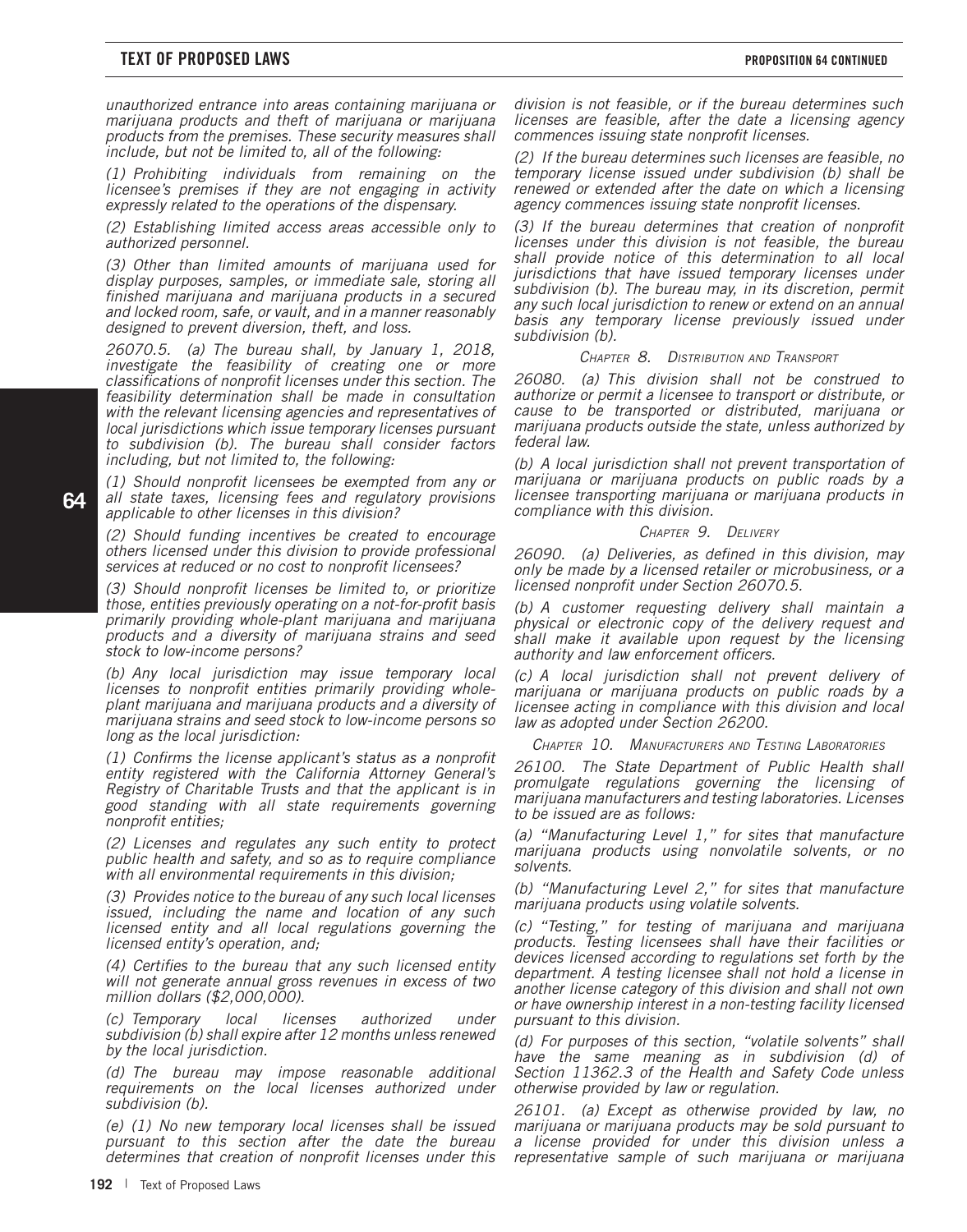**64** 

*product has been tested by a certified testing service to determine:* 

*(1) Whether the chemical profile of the sample conforms to the labeled content of compounds, including, but not limited to, all of the following:* 

*(A) Tetrahydrocannabinol (THC).* 

*(B) Tetrahydrocannabinolic Acid (THCA).* 

*(C) Cannabidiol (CBD).* 

*(D) Cannabidiolic Acid (CBDA).* 

*(E) The terpenes described in the most current version of the cannabis inflorescence monograph published by the American Herbal Pharmacopoeia.* 

*(F) Cannabigerol (CBG).* 

*(G) Cannabinol (CBN).* 

*(2) That the presence of contaminants does not exceed the levels in the most current version of the American Herbal Pharmacopoeia monograph. For purposes of this paragraph, contaminants includes, but is not limited to, all of the following:* 

*(A) Residual solvent or processing chemicals, including*  explosive gases, such as Butane, propane,  $O_2$  or H<sub>2</sub>, and *poisons, toxins, or carcinogens, such as Methanol, Isopropyl Alcohol, Methylene Chloride, Acetone, Benzene, Toluene, and Tri-chloro-ethylene.* 

*(B) Foreign material, including, but not limited to, hair, insects, or similar or related adulterant.* 

*(C) Microbiological impurity, including total aerobic microbial count, total yeast mold count, P. aeruginosa, aspergillus spp., s. aureus, aflatoxin B1, B2, G1, or G2, or ochratoxin A.* 

*(b) Residual levels of volatile organic compounds shall satisfy standards of the cannabis inflorescence monograph set by the United States Pharmacopeia (U.S.P. Chapter 467).* 

*(c) The testing required by paragraph (a) shall be performed in a manner consistent with general requirements for the competence of testing and calibrations activities, including sampling, using standard methods established by the International Organization for Standardization, specifically ISO/IEC 17020 and ISO/IEC 17025 to test marijuana and marijuana products that are approved by an accrediting body that is a signatory to the International Laboratory Accreditation Cooperation Mutual Recognition Agreement.* 

*(d) Any pre-sale inspection, testing transfer, or transportation of marijuana products pursuant to this section shall conform to a specified chain of custody protocol and any other requirements imposed under this division.* 

*26102. A licensed testing service shall not handle, test, or analyze marijuana or marijuana products unless the licensed testing laboratory meets the requirements of Section 19343 or unless otherwise provided by law.* 

*26103. A licensed testing service shall issue a certificate of analysis for each lot, with supporting data, to report the same information required in Section 19344 or unless otherwise provided by law.* 

*26104. (a) A licensed testing service shall, in performing activities concerning marijuana and marijuana products, comply with the requirements and restrictions set forth in applicable law and regulations.* 

*(b) The State Department of Public Health shall develop procedures to:* 

*(1) Ensure that testing of marijuana and marijuana products occurs prior to distribution to retailers, microbusinesses, or nonprofits licensed under Section 26070.5;* 

*(2) Specify how often licensees shall test marijuana and marijuana products, and that the cost of testing marijuana shall be borne by the licensed cultivators and the cost of testing marijuana products shall be borne by the licensed manufacturer, and that the costs of testing marijuana and marijuana products shall be borne by a nonprofit licensed under Section 26070.5; and* 

*(3) Require destruction of harvested batches whose testing samples indicate noncompliance with health and safety standards promulgated by the State Department of Public Health, unless remedial measures can bring the marijuana or marijuana products into compliance with quality assurance standards as promulgated by the State Department of Public Health.* 

*26105. Manufacturing Level 2 licensees shall enact sufficient methods or procedures to capture or otherwise limit risk of explosion, combustion, or any other unreasonably dangerous risk to public safety created by volatile solvents. The State Department of Public Health shall establish minimum standards concerning such methods and procedures for Level 2 licensees.* 

*26106. Standards for the production and labeling of all marijuana products developed by the State Department of Public Health shall apply to licensed manufacturers and microbusinesses, and nonprofits licensed under Section 26070.5 unless otherwise specified by the State Department of Public Health.* 

*Chapter 11. Quality assuranCe, inspeCtion, and testinG* 

*26110. (a) All marijuana and marijuana products shall be subject to quality assurance, inspection, and testing.* 

*(b) All marijuana and marijuana products shall undergo quality assurance, inspection, and testing in the same manner as provided in Section 19326, except as otherwise provided in this division or by law.* 

*Chapter 12. paCKaGinG and labelinG* 

*26120. (a) Prior to delivery or sale at a retailer, marijuana and marijuana products shall be labeled and placed in a resealable, child resistant package.* 

*(b) Packages and labels shall not be made to be attractive to children.* 

*(c) All marijuana and marijuana product labels and inserts shall include the following information prominently displayed in a clear and legible fashion in accordance with the requirements, including font size, prescribed by the bureau or the State Department of Public Health:* 

*(1) Manufacture date and source.* 

*(2) The following statements, in bold print:* 

*(A) For marijuana: "GOVERNMENT WARNING: THIS PACKAGE CONTAINS MARIJUANA, A SCHEDULE CONTROLLED SUBSTANCE. KEEP OUT OF REACH OF CHILDREN AND ANIMALS. MARIJUANA MAY ONLY BE POSSESSED OR CONSUMED BY PERSONS 21 YEARS OF AGE OR OLDER UNLESS THE PERSON IS A QUALIFIED PATIENT. MARIJUANA USE WHILE PREGNANT OR BREASTFEEDING MAY BE HARMFUL. CONSUMPTION OF MARIJUANA IMPAIRS YOUR ABILITY*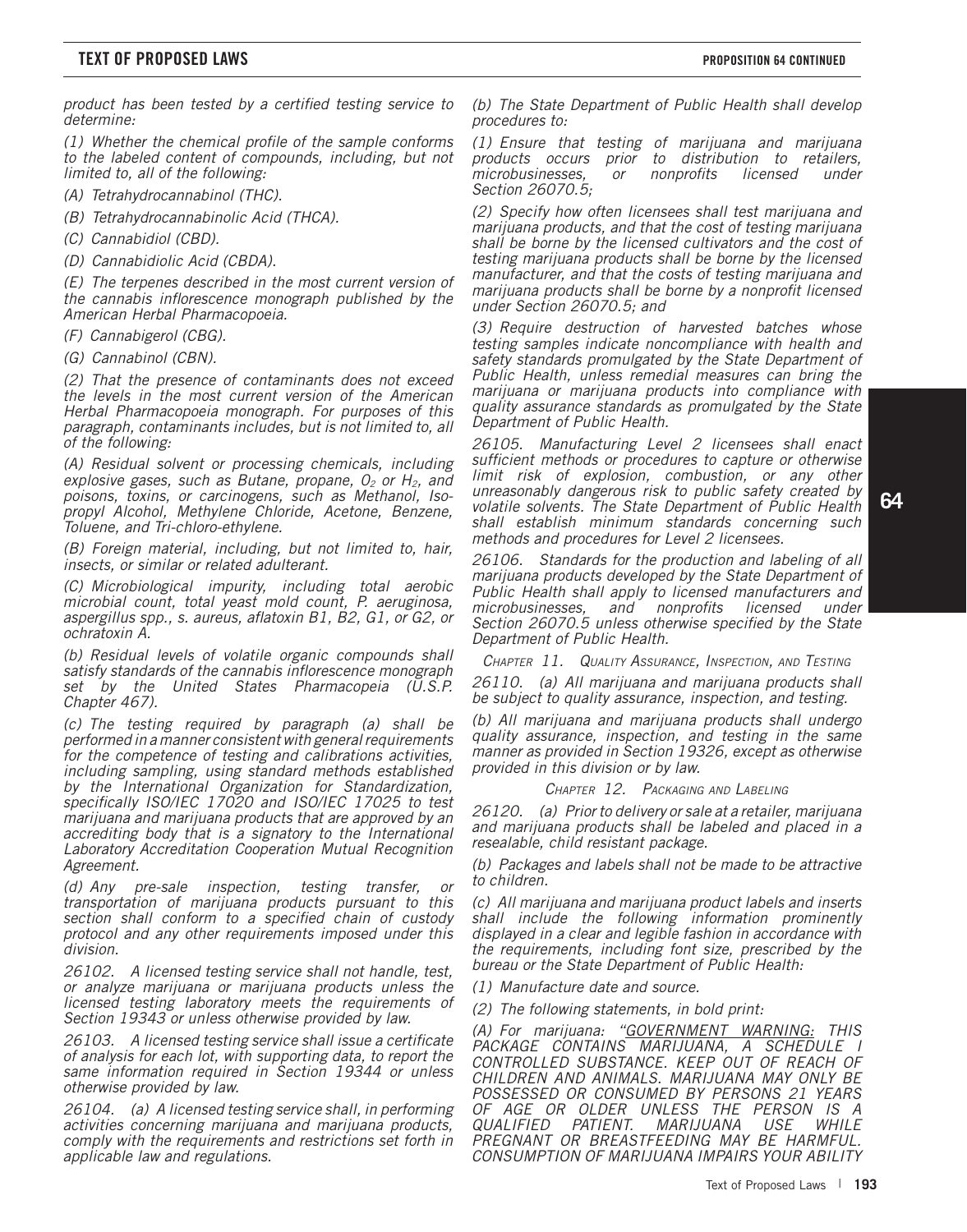*TO DRIVE AND OPERATE MACHINERY. PLEASE USE EXTREME CAUTION."* 

*(B) For marijuana products: "GOVERNMENT WARNING: THIS PRODUCT CONTAINS MARIJUANA, A SCHEDULE I CONTROLLED SUBSTANCE. KEEP OUT OF REACH OF CHILDREN AND ANIMALS. MARIJUANA PRODUCTS MAY ONLY BE POSSESSED OR CONSUMED BY PERSONS 21 YEARS OF AGE OR OLDER UNLESS THE PERSON IS A QUALIFIED PATIENT. THE INTOXICATING EFFECTS OF MARIJUANA PRODUCTS MAY BE DELAYED UP TO TWO HOURS. MARIJUANA USE WHILE PREGNANT OR BREASTFEEDING MAY BE HARMFUL. CONSUMPTION OF MARIJUANA PRODUCTS IMPAIRS YOUR ABILITY TO DRIVE AND OPERATE MACHINERY. PLEASE USE EXTREME CAUTION."* 

*(3) For packages containing only dried flower, the net weight of marijuana in the package.* 

*(4) Identification of the source and date of cultivation, the type of marijuana or marijuana product and the date of manufacturing and packaging.* 

*(5) The appellation of origin, if any.* 

**64** 

*(6) List of pharmacologically active ingredients, including, but not limited to, tetrahydrocannabinol (THC), cannabidiol (CBD), and other cannabinoid content, the THC and other cannabinoid amount in milligrams per serving, servings per package, and the THC and other cannabinoid amount in milligrams for the package total, and the potency of the marijuana or marijuana product by reference to the amount of tetrahydrocannabinol and cannabidiol in each serving.* 

*(7) For marijuana products, a list of all ingredients and disclosure of nutritional information in the same manner as the federal nutritional labeling requirements in Section 101.9 of Title 21 of the Code of Federal Regulations.* 

*(8) A list of any solvents, nonorganic pesticides, herbicides, and fertilizers that were used in the cultivation, production, and manufacture of such marijuana or marijuana product.* 

*(9) A warning if nuts or other known allergens are used.* 

*(10) Information associated with the unique identifier issued by the Department of Food and Agriculture.* 

*(11) Any other requirement set by the bureau or the State Department of Public Health.* 

*(d) Only generic food names may be used to describe the ingredients in edible marijuana products.* 

*(e) In the event the bureau determines that marijuana is no longer a schedule I controlled substance under federal law, the label prescribed in subdivision (c) shall no longer require a statement that marijuana is a schedule I controlled substance.* 

### *Chapter 13. marijuana produCts*

*26130. (a) Marijuana products shall be:* 

*(1) Not designed to be appealing to children or easily confused with commercially sold candy or foods that do not contain marijuana.* 

*(2) Produced and sold with a standardized dosage of cannabinoids not to exceed ten (10) milligrams tetrahydrocannabinol (THC) per serving.* 

*(3) Delineated or scored into standardized serving sizes if the marijuana product contains more than one serving and is an edible marijuana product in solid form.* 

*(4) Homogenized to ensure uniform disbursement of cannabinoids throughout the product.* 

*(5) Manufactured and sold under sanitation standards established by the State Department of Public Health, in consultation with the bureau, for preparation, storage, handling and sale of food products.* 

*(6) Provided to customers with sufficient information to enable the informed consumption of such product, including the potential effects of the marijuana product and directions as to how to consume the marijuana product, as necessary.* 

*(b) Marijuana, including concentrated cannabis, included in a marijuana product manufactured in compliance with law is not considered an adulterant under state law.* 

*Chapter 14. proteCtion of minors* 

*26140. (a) No licensee shall:* 

*(1) Sell marijuana or marijuana products to persons under 21 years of age.* 

*(2) Allow any person under 21 years of age on its premises.* 

*(3) Employ or retain persons under 21 years of age.* 

*(4) Sell or transfer marijuana or marijuana products unless the person to whom the marijuana or marijuana product is to be sold first presents documentation which reasonably appears to be a valid government-issued identification card showing that the person is 21 years of age or older.* 

*(b) Persons under 21 years of age may be used by peace officers in the enforcement of this division and to apprehend licensees, or employees or agents of licensees, or other persons who sell or furnish marijuana to minors. Notwithstanding any provision of law, any person under 21 years of age who purchases or attempts to purchase any marijuana while under the direction of a peace officer is immune from prosecution for that purchase or attempt to purchase marijuana. Guidelines with respect to the use of persons under 21 years of age as decoys shall be adopted and published by the bureau in accordance with the rulemaking portion of the Administrative Procedure Act (Chapter 3.5 (commencing with Section 11340) of Part 1 of Division 3 of Title 2 of the Government Code).* 

*(c) Notwithstanding subdivision (a), a licensee that is also a dispensary licensed under Chapter 3.5 (commencing with Section 19300) of Division 8 may:* 

*(1) Allow on the premises any person 18 years of age or older who possesses a valid identification card under Section 11362.71 of the Health and Safety Code and a valid government-issued identification card;* 

*(2) Sell marijuana, marijuana products, and marijuana accessories to a person 18 years of age or older who possesses a valid identification card under Section 11362.71 of the Health and Safety Code and a valid government-issued identification card.* 

*Chapter 15. advertisinG and marKetinG restriCtions* 

*26150. For purposes of this chapter:* 

*(a) "Advertise" means the publication or dissemination of an advertisement.* 

*(b) "Advertisement" includes any written or verbal statement, illustration, or depiction which is calculated to induce sales of marijuana or marijuana products, including any written, printed, graphic, or other material, billboard, sign, or other outdoor display, public transit card, other periodical literature, publication, or in a radio or television*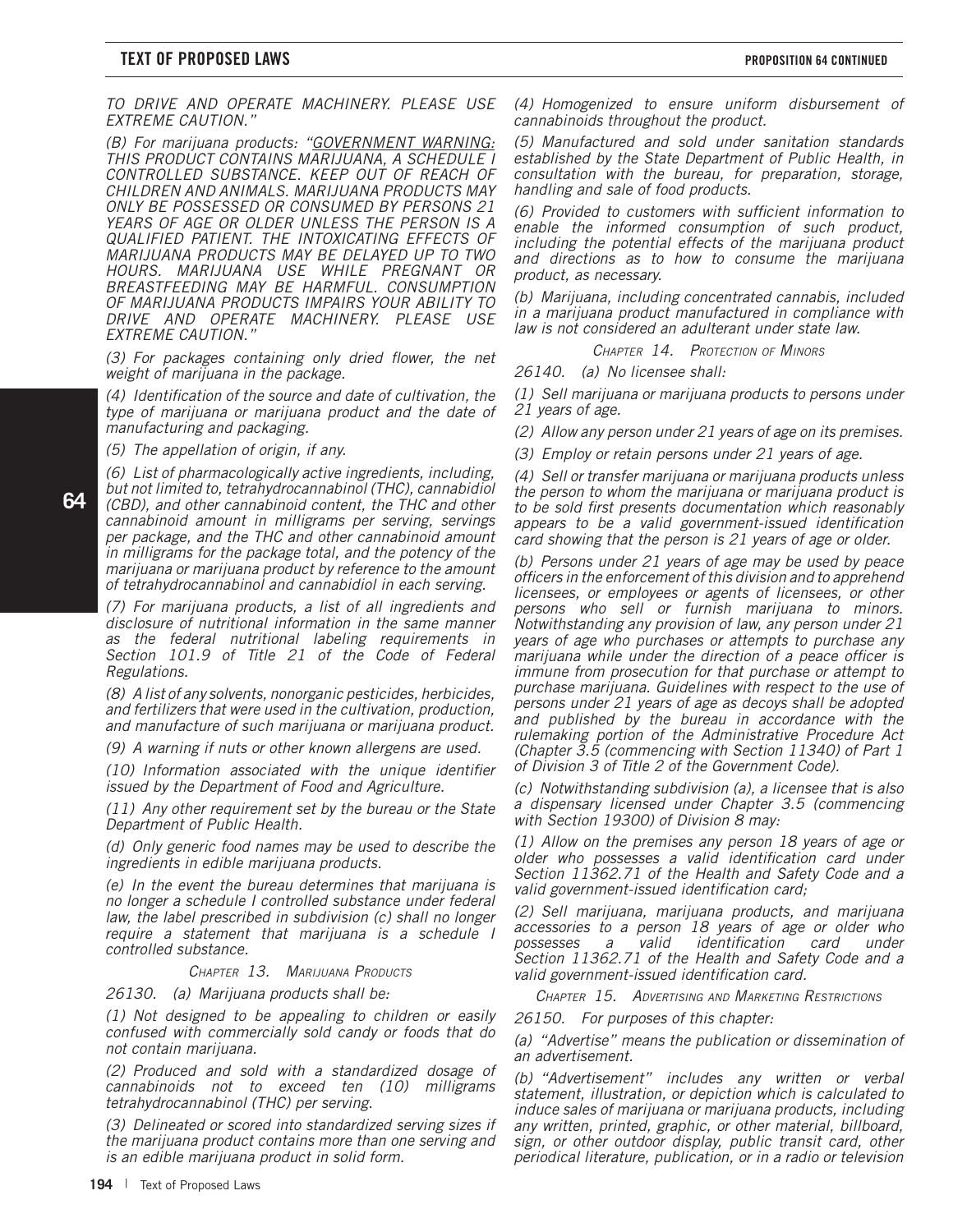**64** 

*broadcast, or in any other media; except that such term shall not include:* 

*(1) Any label affixed to any marijuana or marijuana products, or any individual covering, carton, or other wrapper of such container that constitutes a part of the labeling under provisions of this division.* 

*(2) Any editorial or other reading material (e.g., news release) in any periodical or publication or newspaper for the publication of which no money or valuable consideration is paid or promised, directly or indirectly, by any licensee, and which is not written by or at the direction of the licensee.* 

*(c) "Advertising sign" is any sign, poster, display, billboard, or any other stationary or permanently affixed advertisement promoting the sale of marijuana or marijuana products which are not cultivated, manufactured, distributed, or sold on the same lot.* 

*(d) "Health-related statement" means any statement related to health, and includes statements of a curative or therapeutic nature that, expressly or by implication, suggest a relationship between the consumption of marijuana or marijuana products and health benefits, or effects on health.* 

*(e) "Market" or "Marketing" means any act or process of promoting or selling marijuana or marijuana products, including, but not limited to, sponsorship of sporting events, point-of-sale advertising, and development of products specifically designed to appeal to certain demographics.* 

*26151. (a) All advertisements and marketing shall accurately and legibly identify the licensee responsible for its content.* 

*(b) Any advertising or marketing placed in broadcast, cable, radio, print and digital communications shall only be displayed where at least 71.6 percent of the audience is reasonably expected to be 21 years of age or older, as determined by reliable, up-to-date audience composition data.* 

*(c) Any advertising or marketing involving direct, individualized communication or dialogue controlled by the licensee shall utilize a method of age affirmation to verify that the recipient is 21 years of age or older prior to engaging in such communication or dialogue controlled by the licensee. For purposes of this section, such method of age affirmation may include user confirmation, birth date disclosure, or other similar registration method.* 

*(d) All advertising shall be truthful and appropriately substantiated.* 

*26152. No licensee shall:* 

*(a) Advertise or market in a manner that is false or untrue in any material particular, or that, irrespective of falsity, directly, or by ambiguity, omission, or inference, or by the addition of irrelevant, scientific or technical matter, tends to create a misleading impression;* 

*(b) Publish or disseminate advertising or marketing containing any statement concerning a brand or product that is inconsistent with any statement on the labeling thereof;* 

*(c) Publish or disseminate advertising or marketing containing any statement, design, device, or representation which tends to create the impression that the marijuana originated in a particular place or region, unless the label* 

*of the advertised product bears an appellation of origin, and such appellation of origin appears in the advertisement;* 

*(d) Advertise or market on a billboard or similar advertising device located on an Interstate Highway or State Highway which crosses the border of any other state;* 

*(e) Advertise or market marijuana or marijuana products in a manner intended to encourage persons under the age of 21 years to consume marijuana or marijuana products;* 

*(f) Publish or disseminate advertising or marketing containing symbols, language, music, gestures, cartoon characters or other content elements known to appeal primarily to persons below the legal age of consumption; or* 

*(g) Advertise or market marijuana or marijuana products on an advertising sign within 1,000 feet of a day care center, school providing instruction in kindergarten or any grades 1 through 12, playground, or youth center.* 

*26153. No licensee shall give away any amount of marijuana or marijuana products, or any marijuana accessories, as part of a business promotion or other commercial activity.* 

*26154. No licensee shall publish or disseminate advertising or marketing containing any health-related statement that is untrue in any particular manner or tends to create a misleading impression as to the effects on health of marijuana consumption.* 

*26155. (a) The provisions of subdivision (g) of Section 26152 shall not apply to the placement of advertising signs inside a licensed premises and which are not visible by normal unaided vision from a public place, provided that such advertising signs do not advertise marijuana or marijuana products in a manner intended to encourage persons under the age of 21 years to consume marijuana or marijuana products.* 

*(b) This chapter does not apply to any noncommercial speech.* 

## *Chapter 16. reCords*

*26160. (a) A licensee shall keep accurate records of commercial marijuana activity.* 

*(b) All records related to commercial marijuana activity as defined by the licensing authorities shall be maintained for a minimum of seven years.* 

*(c) The bureau may examine the books and records of a licensee and inspect the premises of a licensee as the licensing authority, or a state or local agency, deems necessary to perform its duties under this division. All inspections shall be conducted during standard business hours of the licensed facility or at any other reasonable time.* 

*(d) Licensees shall keep records identified by the licensing authorities on the premises of the location licensed. The licensing authorities may make any examination of the records of any licensee. Licensees shall also provide and deliver copies of documents to the licensing agency upon request.* 

*(e) A licensee, or its agent or employee, that refuses, impedes, obstructs, or interferes with an inspection of the premises or records of the licensee pursuant to this section, has engaged in a violation of this division.* 

*(f) If a licensee, or an agent or employee of a licensee,*  fails to maintain or provide the records required pursuant *to this section, the licensee shall be subject to a citation*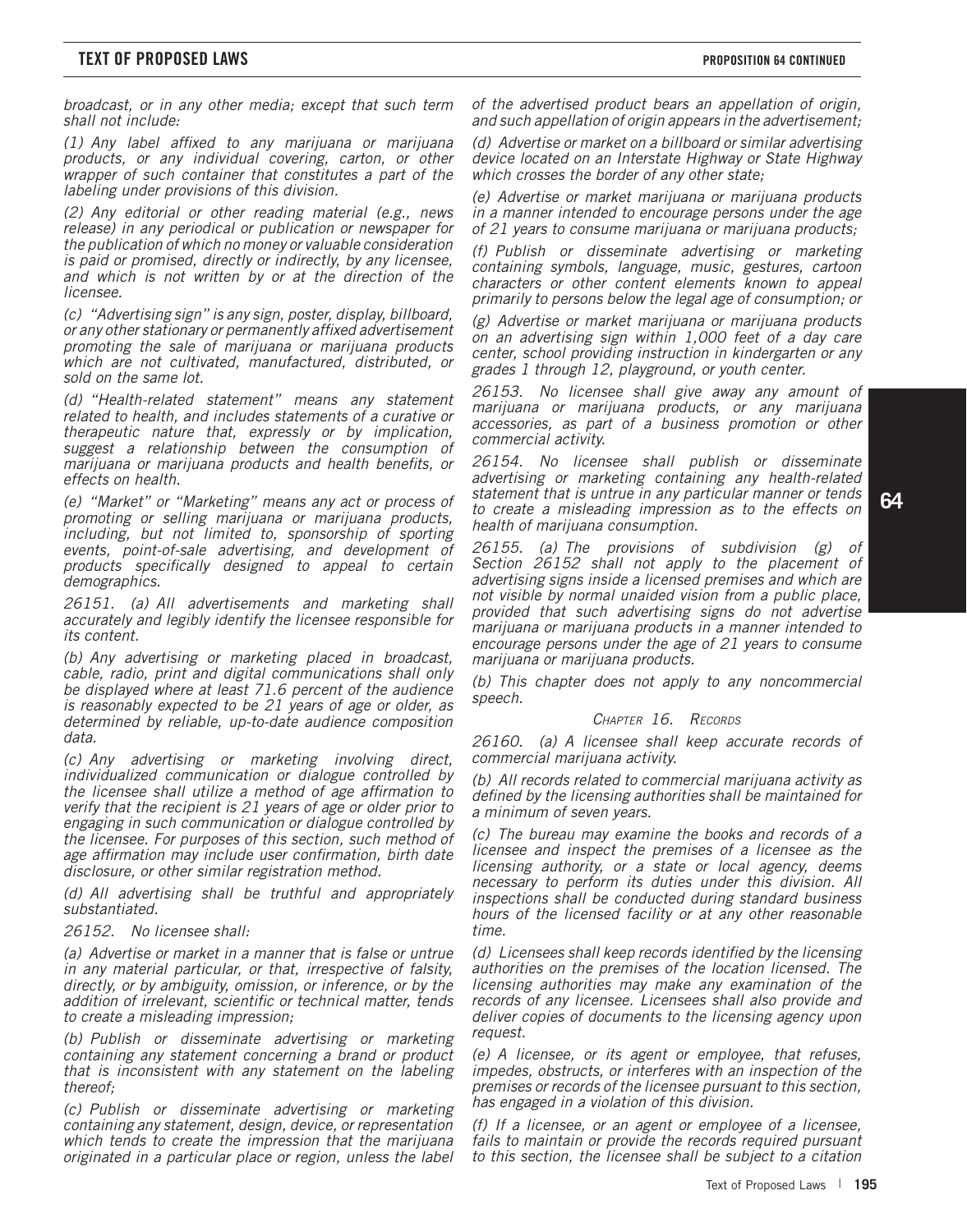*and fine of up to thirty thousand dollars (\$30,000) per individual violation.* 

*26161. (a) Every sale or transport of marijuana or marijuana products from one licensee to another licensee must be recorded on a sales invoice or receipt. Sales invoices and receipts may be maintained electronically and must be filed in such manner as to be readily accessible for examination by employees of the bureau or Board of Equalization and shall not be commingled with invoices covering other commodities.* 

*(b) Each sales invoice required by subdivision (a) shall include the name and address of the seller and shall include the following information:* 

*(1) Name and address of the purchaser.* 

*(2) Date of sale and invoice number.* 

**64** 

*(3) Kind, quantity, size, and capacity of packages of marijuana or marijuana products sold.* 

*(4) The cost to the purchaser, together with any discount applied to the price as shown on the invoice.* 

*(5) The place from which transport of the marijuana or marijuana product was made unless transport was made from the premises of the licensee.* 

*(6) Any other information specified by the bureau or the licensing authority.* 

#### CHAPTER 17. TRACK AND TRACE SYSTEM

*26170. (a) The Department of Food and Agriculture, in consultation with the bureau and the State Board of Equalization, shall expand the track and trace program provided for under Article 7.5 (commencing with Section 19335) of Chapter 3.5 of Division 8 to include the reporting of the movement of marijuana and marijuana products throughout the distribution chain and provide, at a minimum, the same level of information for marijuana and marijuana products as required to be reported for medical cannabis and medical cannabis products, and in addition, the amount of the cultivation tax due pursuant to Part 14.5 (commencing with Section 34010) of Division 2 of the Revenue and Taxation Code. The expanded track and trace program shall include an electronic seed to sale software tracking system with data points for the different stages of commercial activity including, but not limited to, cultivation, harvest, processing, distribution, inventory, and sale.* 

*(b) The department, in consultation with the bureau, shall ensure that licensees under this division are allowed to use third-party applications, programs and information technology systems to comply with the requirements of the expanded track and trace program described in subdivision (a) to report the movement of marijuana and marijuana products throughout the distribution chain and communicate such information to licensing agencies as required by law.* 

*(c) Any software, database or other information technology system utilized by the department to implement the expanded track and trace program shall support interoperability with third-party cannabis business software applications and allow all licensee-facing system activities to be performed through a secure application programming interface (API) or comparable technology which is well documented, bi-directional, and accessible to any thirdparty application that has been validated and has appropriate credentials. The API or comparable technology shall have version control and provide adequate notice of* 

*updates to third-party applications. The system should provide a test environment for third-party applications to access that mirrors the production environment.* 

#### *Chapter 18. liCense fees*

*26180. Each licensing authority shall establish a scale of application, licensing, and renewal fees, based upon the cost of enforcing this division, as follows:* 

*(a) Each licensing authority shall charge each licensee a licensure and renewal fee, as applicable. The licensure and renewal fee shall be calculated to cover the costs of administering this division. The licensure fee may vary depending upon the varying costs associated with administering the various regulatory requirements of this division as they relate to the nature and scope of the different licensure activities, including, but not limited to, the track and trace program required pursuant to Section 26170, but shall not exceed the reasonable regulatory costs to the licensing authority.* 

*(b) The total fees assessed pursuant to this division shall be set at an amount that will fairly and proportionately generate sufficient total revenue to fully cover the total costs of administering this division.* 

*(c) All license fees shall be set on a scaled basis by the licensing authority, dependent on the size of the business.* 

*(d) The licensing authority shall deposit all fees collected in a fee account specific to that licensing authority, to be established in the Marijuana Control Fund. Moneys in the licensing authority fee accounts shall be used, upon appropriation by the Legislature, by the designated licensing authority for the administration of this division.* 

*26181. The State Water Resources Control Board, the Department of Fish and Wildlife, and other agencies may establish fees to cover the costs of their marijuana regulatory programs.* 

CHAPTER 19. ANNUAL REPORTS; PERFORMANCE AUDIT

*26190. Beginning on March 1, 2020, and on or before March 1 of each year thereafter, each licensing authority shall prepare and submit to the Legislature an annual report on the authority's activities concerning commercial marijuana activities and post the report on the authority's Internet Web site. The report shall include, but not be limited to, the same type of information specified in Section 19353, and a detailed list of the petitions for regulatory relief or rulemaking changes received by the office from licensees requesting modifications of the enforcement of rules under this division.* 

*26191. (a) Commencing January 1, 2019, and by January 1 of each year thereafter, the California State Auditor's Office shall conduct a performance audit of the bureau's activities under this division, and shall report its findings to the bureau and the Legislature by July 1 of that same year. The report shall include, but not be limited to, the following:* 

*(1) The actual costs of the program.* 

*(2) The overall effectiveness of enforcement programs.* 

*(3) Any report submitted pursuant to this section shall be submitted in compliance with Section 9795 of the Government Code.* 

*(b) The Legislature shall provide sufficient funds to the California State Auditor's Office to conduct the annual audit required by this section.*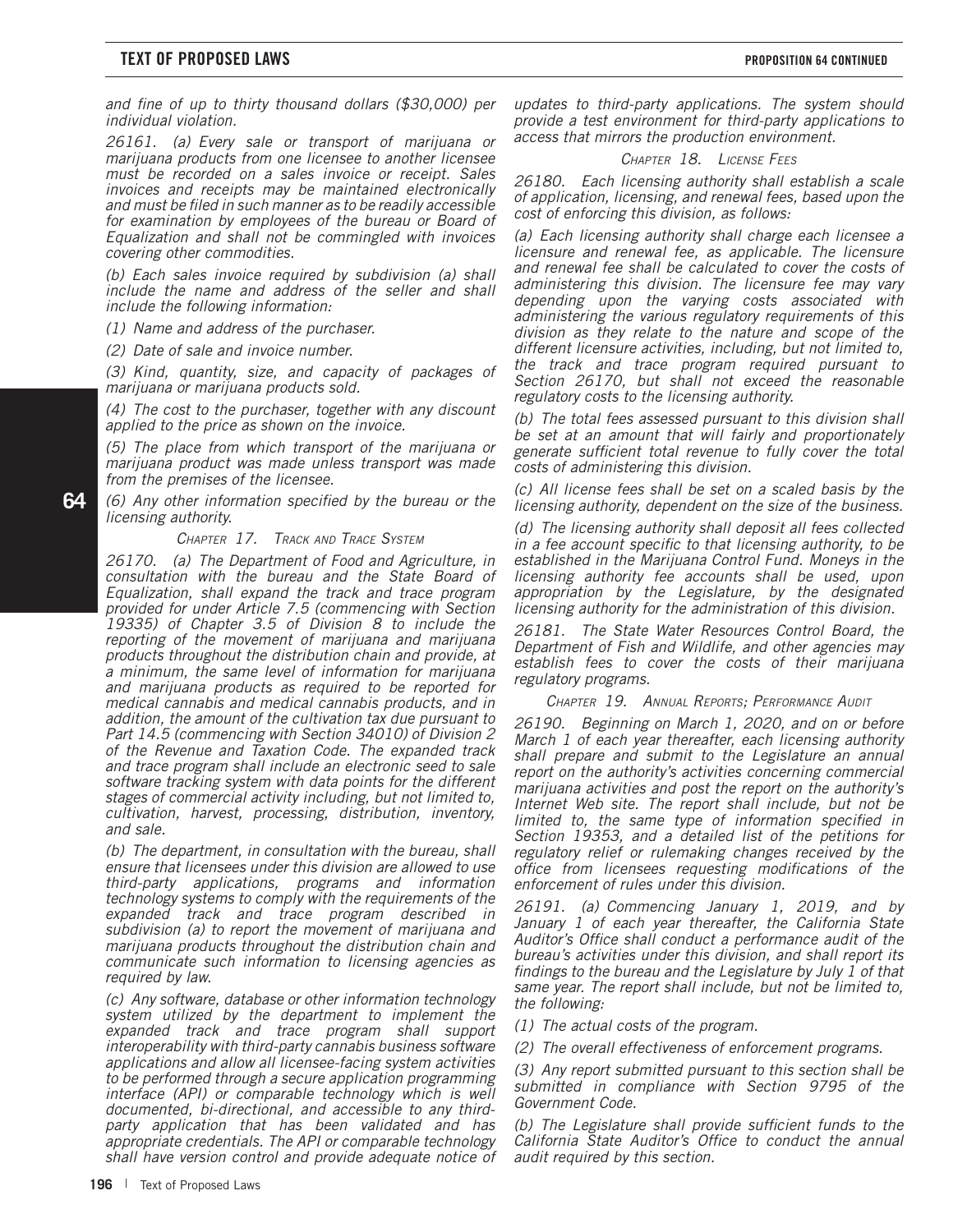### *Chapter 20. loCal Control*

*26200. (a) Nothing in this division shall be interpreted to supersede or limit the authority of a local jurisdiction to adopt and enforce local ordinances to regulate businesses licensed under this division, including, but not limited to, local zoning and land use requirements, business license requirements, and requirements related to reducing exposure to secondhand smoke, or to completely prohibit the establishment or operation of one or more types of businesses licensed under this division within the local jurisdiction.* 

*(b) Nothing in this division shall be interpreted to require a licensing authority to undertake local law enforcement responsibilities, enforce local zoning requirements, or enforce local licensing requirements.* 

*(c) A local jurisdiction shall notify the bureau upon revocation of any local license, permit, or authorization for a licensee to engage in commercial marijuana activity within the local jurisdiction. Within 10 days of notification, the bureau shall inform the relevant licensing authorities. Within 10 days of being so informed by the bureau, the relevant licensing authorities shall commence proceedings under Chapter 3 (commencing with Section 26030) to determine whether a license issued to the licensee should be suspended or revoked.* 

*(d) Notwithstanding paragraph (1) of subdivision (a) of Section 11362.3 of the Health and Safety Code, a local jurisdiction may allow for the smoking, vaporizing, and ingesting of marijuana or marijuana products on the premises of a retailer or microbusiness licensed under this division if:* 

*(1) Access to the area where marijuana consumption is allowed is restricted to persons 21 years of age and older;* 

*(2) Marijuana consumption is not visible from any public place or non-age restricted area; and* 

*(3) Sale or consumption of alcohol or tobacco is not allowed on the premises.* 

*26201. Any standards, requirements, and regulations regarding health and safety, environmental protection, testing, security, food safety, and worker protections established by the state shall be the minimum standards for all licensees under this division statewide. A local jurisdiction may establish additional standards, requirements, and regulations.* 

*26202. (a) A local jurisdiction may enforce this division and the regulations promulgated by the bureau or any licensing authority if delegated the power to do so by the bureau or a licensing authority.* 

*(b) The bureau or any licensing authority shall implement the delegation of enforcement authority in subdivision (a) through a memorandum of understanding between the bureau or licensing authority and the local jurisdiction to which enforcement authority is to be delegated.* 

#### *Chapter 21. fundinG*

*26210. (a) The Medical Cannabis Regulation and Safety Act Fund established in Section 19351 is hereby renamed the Marijuana Control Fund.* 

*(b) Upon the effective date of this section, whenever "Medical Cannabis Regulation and Safety Act Fund" appears in any statute, regulation, or contract, or in any other code, it shall be construed to refer to the Marijuana Control Fund.* 

*26211. (a) Funds for the initial establishment and support of the regulatory activities under this division, including the public information program described in subdivision (c), and for the activities of the Board of Equalization under Part 14.5 (commencing with Section 34010) of Division 2 of the Revenue and Taxation Code until July 1, 2017, or until the 2017 Budget Act is enacted, whichever occurs later, shall be advanced from the General Fund and shall be repaid by the initial proceeds from fees collected pursuant to this division, any rule or regulation adopted pursuant to this division, or revenues collected from the tax imposed by Sections 34011 and 34012 of the Revenue and Taxation Code, by January 1, 2025.* 

*(1) Funds advanced pursuant to this subdivision shall be appropriated to the bureau, which shall distribute the moneys to the appropriate licensing authorities, as necessary to implement the provisions of this division, and to the Board of Equalization, as necessary, to implement the provisions of Part 14.5 (commencing with Section 34010) of Division 2 of the Revenue and Taxation Code.* 

*(2) Within 45 days of this section becoming operative:* 

*(A) The Director of Finance shall determine an amount of the initial advance from the General Fund to the Marijuana Control Fund that does not exceed thirty million dollars (\$30,000,000); and* 

*(B) There shall be advanced a sum of five million dollars (\$5,000,000) from the General Fund to the State Department of Health Care Services to provide for the public information program described in subdivision (c).* 

*(b) Notwithstanding subdivision (a), the Legislature shall provide sufficient funds to the Marijuana Control Fund to support the activities of the bureau, state licensing authorities under this division, and the Board of Equalization to support its activities under Part 14.5 (commencing with Section 34010) of Division 2 of the Revenue and Taxation Code. It is anticipated that this funding will be provided annually beginning on July 1, 2017.* 

*(c) The State Department of Health Care Services shall establish and implement a public information program no later than September 1, 2017. This public information program shall, at a minimum, describe the provisions of the Control, Regulate and Tax Adult Use of Marijuana Act of 2016, the scientific basis for restricting access of marijuana and marijuana products to persons under the age of 21 years, describe the penalties for providing access to marijuana and marijuana products to persons under the age of 21 years, provide information regarding the dangers of driving a motor vehicle, boat, vessel, aircraft, or other vehicle used for transportation while impaired from marijuana use, the potential harms of using marijuana while pregnant or breastfeeding, and the potential harms of overusing marijuana or marijuana products.* 

SEC. 6.2. Section 147.6 is added to the Labor Code, to read:

*147.6. (a) By March 1, 2018, the Division of Occupational Safety and Health shall convene an advisory committee to evaluate whether there is a need to develop industry-specific regulations related to the activities of licensees under Division 10 (commencing with Section 26000) of the Business and Professions Code, including but not limited to, whether specific requirements are needed to address exposure to second-hand marijuana smoke by employees at facilities where on-site consumption*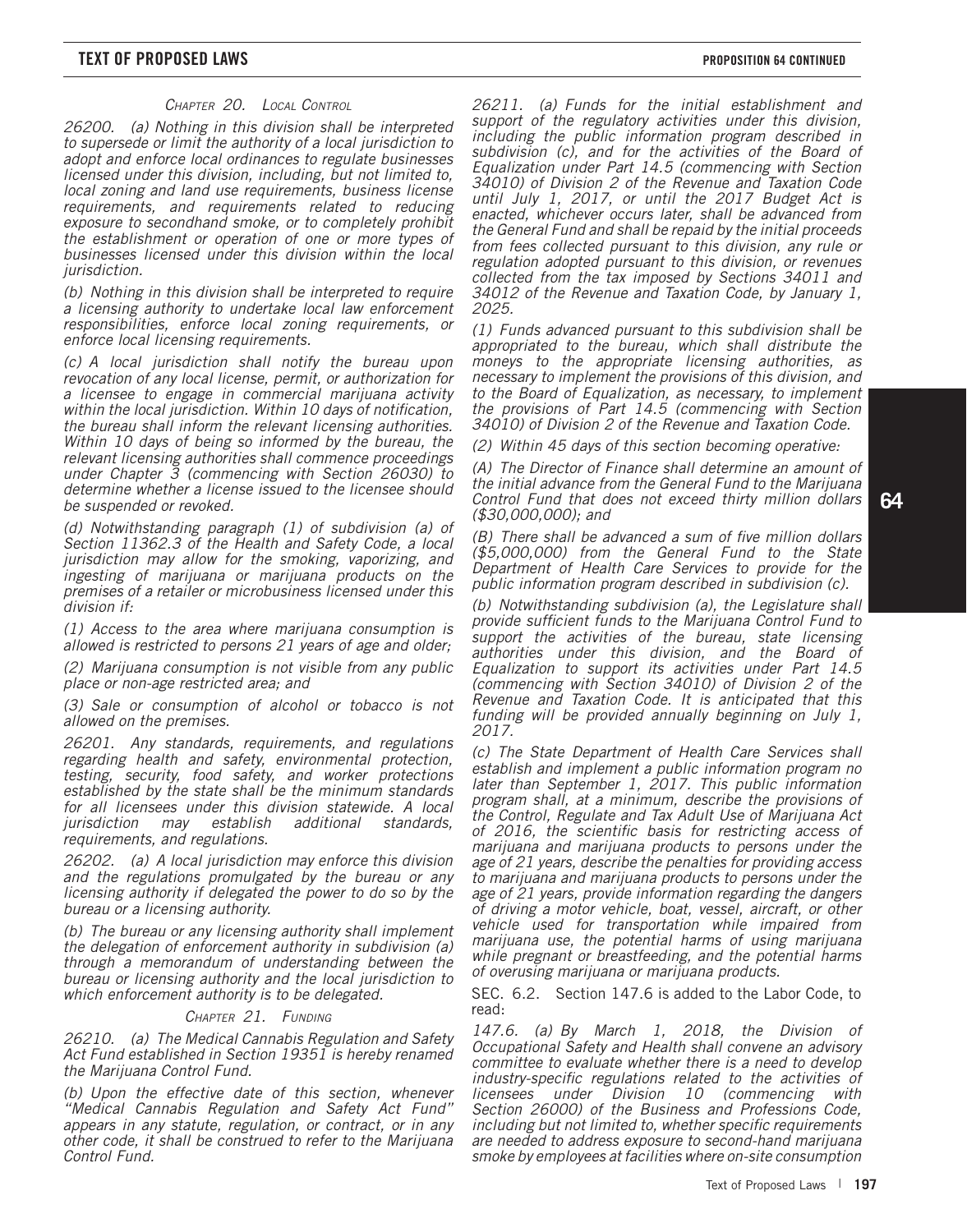*of marijuana is permitted under subdivision (d) of Section 26200 of the Business and Professions Code, and whether specific requirements are needed to address the potential risks of combustion, inhalation, armed robberies or repetitive strain injuries.* 

*(b) By October 1, 2018, the advisory committee shall present to the board its findings and recommendations for consideration by the board. By October 1, 2018, the board shall render a decision regarding the adoption of industryspecific regulations pursuant to this section.* 

SEC. 6.3. Section 13276 of the Water Code is amended to read:

13276. (a) The multiagency task force, the Department of Fish and Wildlife and State Water Resources Control Board pilot project to address the Environmental Impacts of Cannabis Cultivation, assigned to respond to the damages caused by marijuana cultivation on public and private lands in California, shall continue its enforcement efforts on a permanent basis and expand them to a statewide level to ensure the reduction of adverse impacts of marijuana cultivation on water quality and on fish and wildlife throughout the state.

(b) Each regional board shall, and the State Water Resources Control Board may, address discharges of waste resulting from medical marijuana cultivation *and commercial marijuana cultivation under Division 10 of the Business and Professions Code* and associated activities, including by adopting a general permit, establishing waste discharge requirements, or taking action pursuant to Section 13269. In addressing these discharges, each regional board shall include conditions to address items that include, but are not limited to, all of the following:

(1) Site development and maintenance, erosion control, and drainage features.

(2) Stream crossing installation and maintenance.

(3) Riparian and wetland protection and management.

(4) Soil disposal.

**64** 

(5) Water storage and use.

(6) Irrigation runoff.

(7) Fertilizers and soil.

(8) Pesticides and herbicides.

(9) Petroleum products and other chemicals.

(10) Cultivation-related waste.

(11) Refuse and human waste.

(12) Cleanup, restoration, and mitigation.

SEC. 7. Marijuana Tax.

SEC. 7.1. Part 14.5 (commencing with Section 34010) is added to Division 2 of the Revenue and Taxation Code, to read:

## *PART 14.5. MARIJUANA TAX*

*34010. For purposes of this part:* 

*(a) "Board" shall mean the Board of Equalization or its successor agency.* 

*(b) "Bureau" shall mean the Bureau of Marijuana Control within the Department of Consumer Affairs.* 

*(c) "Tax Fund" means the California Marijuana Tax Fund created by Section 34018.* 

*(d) "Marijuana" shall have the same meaning as set forth in Section 11018 of the Health and Safety Code and shall also mean medical cannabis.* 

*(e) "Marijuana products" shall have the same meaning as set forth in Section 11018.1 of the Health and Safety Code and shall also mean medical concentrates and medical cannabis products.* 

*(f) "Marijuana flowers" shall mean the dried flowers of the marijuana plant as defined by the board.* 

*(g) "Marijuana leaves" shall mean all parts of the marijuana plant other than marijuana flowers that are sold or consumed.* 

*(h) "Gross receipts" shall have the same meaning as set forth in Section 6012.* 

*(i) "Retail sale" shall have the same meaning as set forth in Section 6007.* 

*(j) "Person" shall have the same meaning as set forth in Section 6005.* 

*(k) "Microbusiness" shall have the same meaning as set forth in paragraph (3) of subdivision (a) of Section 26070 of the Business and Professions Code.* 

*(l) "Nonprofit" shall have the same meaning as set forth in Section 26070.5 of the Business and Professions Code.* 

*34011. (a) Effective January 1, 2018, a marijuana excise tax shall be imposed upon purchasers of marijuana or marijuana products sold in this state at the rate of 15 percent of the gross receipts of any retail sale by a dispensary or other person required to be licensed pursuant to Chapter 3.5 (commencing with Section 19300) of Division 8 of the Business and Professions Code or a retailer, microbusiness, nonprofit, or other person required to be licensed pursuant to Division 10 (commencing with Section 26000) of the Business and Professions Code to sell marijuana and marijuana products directly to a purchaser.* 

*(b) Except as otherwise provided by regulation, the tax levied under this section shall apply to the full price, if nonitemized, of any transaction involving both marijuana or marijuana products and any other otherwise distinct and identifiable goods or services, and the price of any goods or services, if a reduction in the price of marijuana or marijuana products is contingent on purchase of those goods or services.* 

*(c) A dispensary or other person required to be licensed pursuant to Chapter 3.5 (commencing with Section 19300) of Division 8 of the Business and Professions Code or a retailer, microbusiness, nonprofit, or other person required to be licensed pursuant to Division 10 (commencing with Section 26000) of the Business and Professions Code shall be responsible for collecting this tax and remitting it to the board in accordance with rules and procedures established under law and any regulations adopted by the board.* 

*(d) The excise tax imposed by this section shall be in addition to the sales and use tax imposed by the state and local governments.* 

*(e) Gross receipts from the sale of marijuana or marijuana products for purposes of assessing the sales and use tax under Part 1 of this division shall include the tax levied pursuant to this section.* 

*(f) No marijuana or marijuana products may be sold to a purchaser unless the excise tax required by law has been paid by the purchaser at the time of sale.*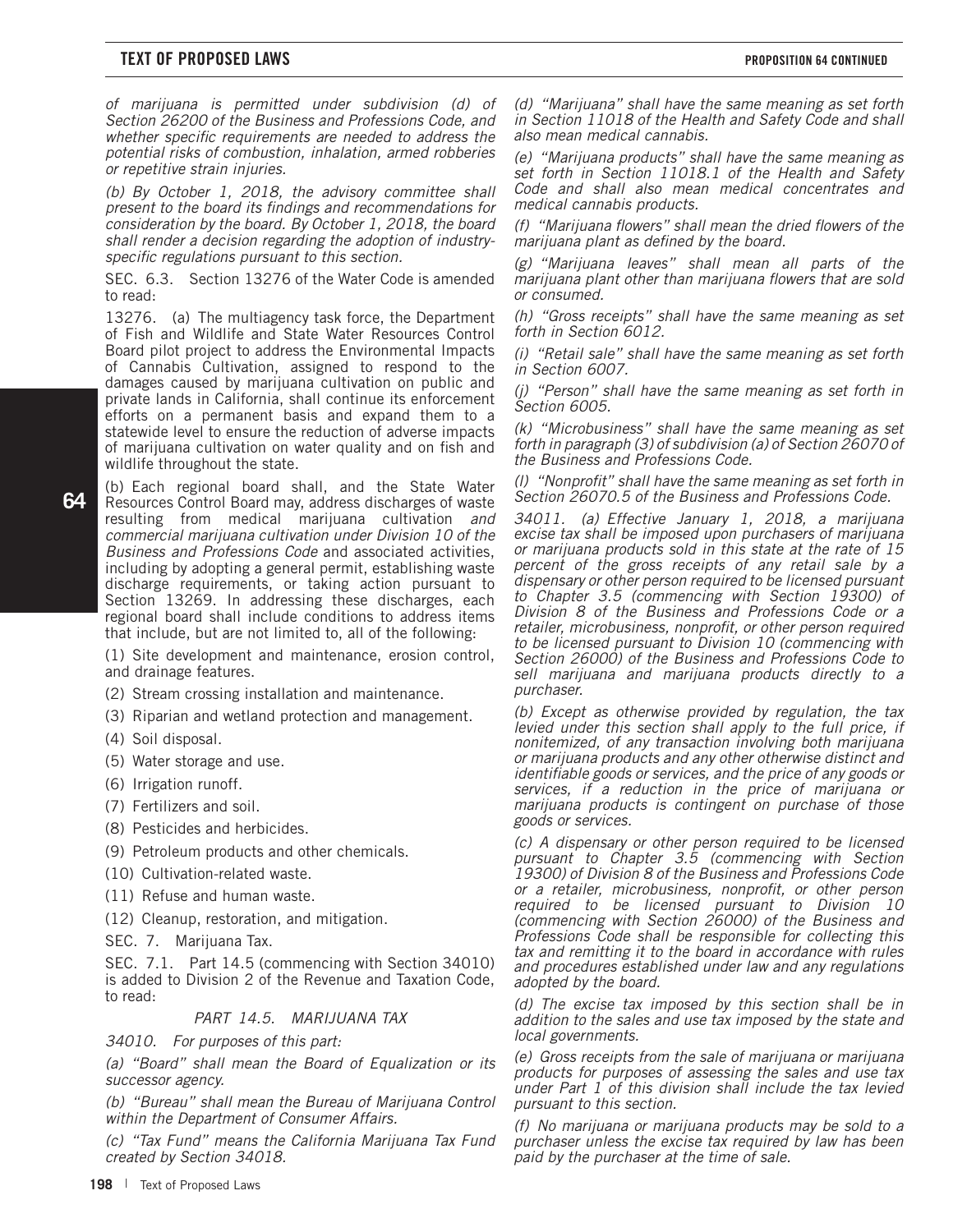*(g) The sales and use tax imposed by Part 1 (commencing with Section 6001) shall not apply to retail sales of medical cannabis, medical cannabis concentrate, edible medical cannabis products or topical cannabis as those terms are defined in Chapter 3.5 (commencing with Section 19300) of Division 8 of the Business and Professions Code when a qualified patient or primary caregiver for a qualified patient provides his or her card issued under Section 11362.71 of the Health and Safety Code and a valid government-issued identification card.* 

*34012. (a) Effective January 1, 2018, there is hereby imposed a cultivation tax on all harvested marijuana that enters the commercial market upon all persons required to be licensed to cultivate marijuana pursuant to Chapter 3.5 (commencing with Section 19300) of Division 8 of the Business and Professions Code or Division 10 (commencing with Section 26000) of the Business and Professions Code. The tax shall be due after the marijuana is harvested.* 

*(1) The tax for marijuana flowers shall be nine dollars and twenty-five cents (\$9.25) per dry-weight ounce.* 

*(2) The tax for marijuana leaves shall be set at two dollars and seventy-five cents (\$2.75) per dry-weight ounce.* 

*(b) The board may adjust the tax rate for marijuana leaves annually to reflect fluctuations in the relative price of marijuana flowers to marijuana leaves.* 

*(c) The board may from time to time establish other categories of harvested marijuana, categories for unprocessed or frozen marijuana or immature plants, or marijuana that is shipped directly to manufacturers. These categories shall be taxed at their relative value compared with marijuana flowers.* 

*(d) The board may prescribe by regulation a method and manner for payment of the cultivation tax that utilizes tax stamps or state-issued product bags that indicate that all required tax has been paid on the product to which the tax stamp is affixed or in which the marijuana is packaged.* 

*(e) The tax stamps and product bags shall be of the designs, specifications and denominations as may be prescribed by the board and may be purchased by any licensee under Chapter 3.5 (commencing with Section 19300) of Division 8 of the Business and Professions Code or under Division 10 (commencing with Section 26000) of the Business and Professions Code.* 

*(f) Subsequent to the establishment of a tax stamp program, the board may by regulation provide that no marijuana may be removed from a licensed cultivation facility or transported on a public highway unless in a state-issued product bag bearing a tax stamp in the proper denomination.* 

*(g) The tax stamps and product bags shall be capable of being read by a scanning or similar device and must be traceable utilizing the track and trace system pursuant to Section 26170 of the Business and Professions Code.* 

*(h) Persons required to be licensed to cultivate marijuana pursuant to Chapter 3.5 (commencing with Section 19300) of Division 8 of the Business and Professions Code or Division 10 (commencing with Section 26000) of the Business and Professions Code shall be responsible for payment of the tax pursuant to regulations adopted by the board. No marijuana may be sold unless the tax has been paid as provided in this part.* 

*(i) All marijuana removed from a cultivator's premises, except for plant waste, shall be presumed to be sold and thereby taxable under this section.* 

*(j) The tax imposed by this section shall be imposed on all marijuana cultivated in the state pursuant to rules and regulations promulgated by the board, but shall not apply to marijuana cultivated for personal use under Section 11362.1 of the Health and Safety Code or cultivated by a qualified patient or primary caregiver in accordance with the Compassionate Use Act.* 

*(k) Beginning January 1, 2020, the rates set forth in subdivisions (a), (b), and (c) shall be adjusted by the board annually thereafter for inflation.* 

*34013. (a) The board shall administer and collect the taxes imposed by this part pursuant to the Fee Collection Procedures Law (Part 30 (commencing with Section 55001) of Division 2). For purposes of this part, the references in the Fee Collection Procedures Law to "fee" shall include the tax imposed by this part, and references to "feepayer" shall include a person required to pay or collect the tax imposed by this part.* 

*(b) The board may prescribe, adopt, and enforce regulations relating to the administration and enforcement of this part, including, but not limited to, collections, reporting, refunds, and appeals.* 

*(c) The board shall adopt necessary rules and regulations to administer the taxes in this part. Such rules and regulations may include methods or procedures to tag marijuana or marijuana products, or the packages thereof, to designate prior tax payment.* 

**64** 

*(d) The board may prescribe, adopt, and enforce any emergency regulations as necessary to implement, administer and enforce its duties under this division. Any emergency regulation prescribed, adopted, or enforced pursuant to this section shall be adopted in accordance with Chapter 3.5 (commencing with Section 11340) of Part 1 of Division 3 of Title 2 of the Government Code, and, for purposes of that chapter, including Section 11349.6 of the Government Code, the adoption of the regulation is an emergency and shall be considered by the Office of Administrative Law as necessary for the immediate preservation of the public peace, health and safety, and general welfare. Notwithstanding any other provision of law, the emergency regulations adopted by the board may remain in effect for two years from adoption.* 

*(e) Any person who fails to pay the taxes imposed under this part shall, in addition to owing the taxes not paid, be subject to a penalty of at least one-half the amount of the taxes not paid, and shall be subject to having its license revoked pursuant to Section 26031 of the Business and Professions Code or pursuant to Chapter 3.5 (commencing with Section 19300) of Division 8 of the Business and Professions Code.* 

*(f) The board may bring such legal actions as are necessary to collect any deficiency in the tax required to be paid, and, upon the board's request, the Attorney General shall bring the actions.* 

*34014. (a) All persons required to be licensed involved in the cultivation and retail sale of marijuana or marijuana products must obtain a separate permit from the board pursuant to regulations adopted by the board. No fee shall be charged to any person for issuance of the permit. Any person required to obtain a permit who engages in business as a cultivator, dispensary, retailer, microbusiness or nonprofit pursuant to Chapter 3.5 (commencing with Section 19300) of Division 8 or Division 10 (commencing with Section 26000) of the Business and Professions Code without a permit or after a permit has been canceled,*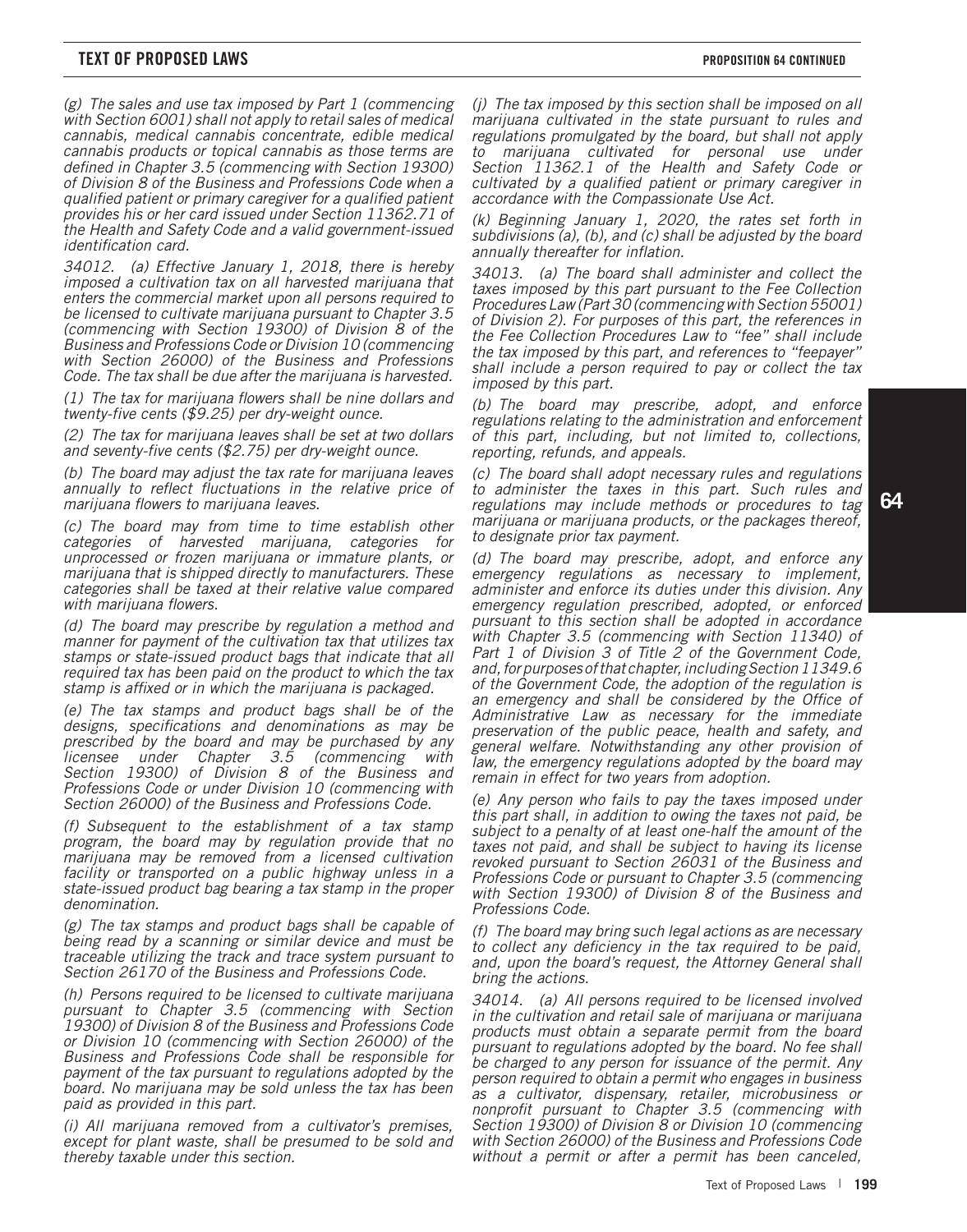**64** 

*suspended, or revoked, and each officer of any corporation which so engages in business, is guilty of a misdemeanor.* 

*(b) The board may require every licensed dispensary, cultivator, microbusiness, nonprofit, or other person required to be licensed, to provide security to cover the liability for taxes imposed by state law on marijuana produced or received by the cultivator, microbusiness, nonprofit, or other person required to be licensed in accordance with procedures to be established by the board. Notwithstanding anything herein to the contrary, the board may waive any security requirement it imposes for good cause, as determined by the board. "Good cause" includes, but is not limited to, the inability of a cultivator, microbusiness, nonprofit, or other person required to be licensed to obtain security due to a lack of service providers or the policies of service providers that prohibit service to a marijuana business. A person may not commence or continue any business or operation relating to marijuana cultivation until any surety required by the board with respect to the business or operation has been properly prepared, executed and submitted under this part.* 

*(c) In fixing the amount of any security required by the board, the board shall give consideration to the financial hardship that may be imposed on licensees as a result of any shortage of available surety providers.* 

*34015. (a) The marijuana excise tax and cultivation tax imposed by this part is due and payable to the board quarterly on or before the last day of the month following each quarterly period of three months. On or before the last day of the month following each quarterly period, a return for the preceding quarterly period shall be filed with the board by each person required to be licensed for cultivation or retail sale under Chapter 3.5 (commencing with Section 19300) of Division 8 or Division 10 (commencing with Section 26000) of the Business and Professions Code using electronic media. Returns shall be authenticated in a form or pursuant to methods as may be prescribed by the board. If the cultivation tax is paid by stamp pursuant to subdivision (d) of Section 34012 the board may by regulation determine when and how the tax shall be paid.* 

*(b) The board may require every person engaged in the cultivation, distribution or retail sale of marijuana and marijuana products required to be licensed pursuant to Chapter 3.5 (commencing with Section 19300) of Division 8 or Division 10 (commencing with Section 26000) of the Business and Professions Code to file, on or before the 25th day of each month, a report using electronic media respecting the person's inventory, purchases, and sales during the preceding month and any other information as the board may require to carry out the purposes of this part. Reports shall be authenticated in a form or pursuant to methods as may be prescribed by the board.* 

*34016. (a) Any peace officer or board employee granted limited peace officer status pursuant to paragraph (6) of subdivision (a) of Section 830.11 of the Penal Code, upon presenting appropriate credentials, is authorized to enter any place as described in paragraph (3) and to conduct inspections in accordance with the following paragraphs, inclusive.* 

*(1) Inspections shall be performed in a reasonable manner and at times that are reasonable under the circumstances, taking into consideration the normal business hours of the place to be entered.* 

*(2) Inspections may be at any place at which marijuana or marijuana products are sold to purchasers, cultivated, or stored, or at any site where evidence of activities involving evasion of tax may be discovered.* 

*(3) Inspections shall be requested or conducted no more than once in a 24-hour period.* 

*(b) Any person who fails or refuses to allow an inspection shall be guilty of a misdemeanor. Each offense shall be punished by a fine not to exceed five thousand dollars (\$5,000), or imprisonment not exceeding one year in a county jail, or both the fine and imprisonment. The court shall order any fines assessed be deposited in the California Marijuana Tax Fund.* 

*(c) Upon discovery by the board or a law enforcement agency that a licensee or any other person possesses, stores, owns, or has made a retail sale of marijuana or marijuana products, without evidence of tax payment or not contained in secure packaging, the board or the law enforcement agency shall be authorized to seize the marijuana or marijuana products. Any marijuana or marijuana products seized by a law enforcement agency or the board shall within seven days be deemed forfeited and the board shall comply with the procedures set forth in Sections 30436 through 30449, inclusive.* 

*(d) Any person who renders a false or fraudulent report is guilty of a misdemeanor and subject to a fine not to exceed one thousand dollars (\$1,000) for each offense.* 

*(e) Any violation of any provisions of this part, except as otherwise provided, is a misdemeanor and is punishable as such.* 

*(f) All moneys remitted to the board under this part shall be credited to the California Marijuana Tax Fund.* 

*34017. The Legislative Analyst's Office shall submit a report to the Legislature by January 1, 2020, with recommendations to the Legislature for adjustments to the tax rate to achieve the goals of undercutting illicit market prices and discouraging use by persons younger than 21 years of age while ensuring sufficient revenues are generated for the programs identified in Section 34019.* 

*34018. (a) The California Marijuana Tax Fund is hereby created in the State Treasury. The Tax Fund shall consist of all taxes, interest, penalties, and other amounts collected and paid to the board pursuant to this part, less payment of refunds.* 

*(b) Notwithstanding any other law, the California Marijuana Tax Fund is a special trust fund established solely to carry out the purposes of the Control, Regulate and Tax Adult Use of Marijuana Act and all revenues deposited into the Tax Fund, together with interest or dividends earned by the fund, are hereby continuously appropriated for the purposes of the Control, Regulate and Tax Adult Use of Marijuana Act without regard to fiscal year and shall be expended only in accordance with the provisions of this part and its purposes.* 

*(c) Notwithstanding any other law, the taxes imposed by this part and the revenue derived therefrom, including investment interest, shall not be considered to be part of the General Fund, as that term is used in Chapter 1 (commencing with Section 16300) of Part 2 of Division 4 of the Government Code, shall not be considered General Fund revenue for purposes of Section 8 of Article XVI of the California Constitution and its implementing statutes, and shall not be considered "moneys" for purposes of*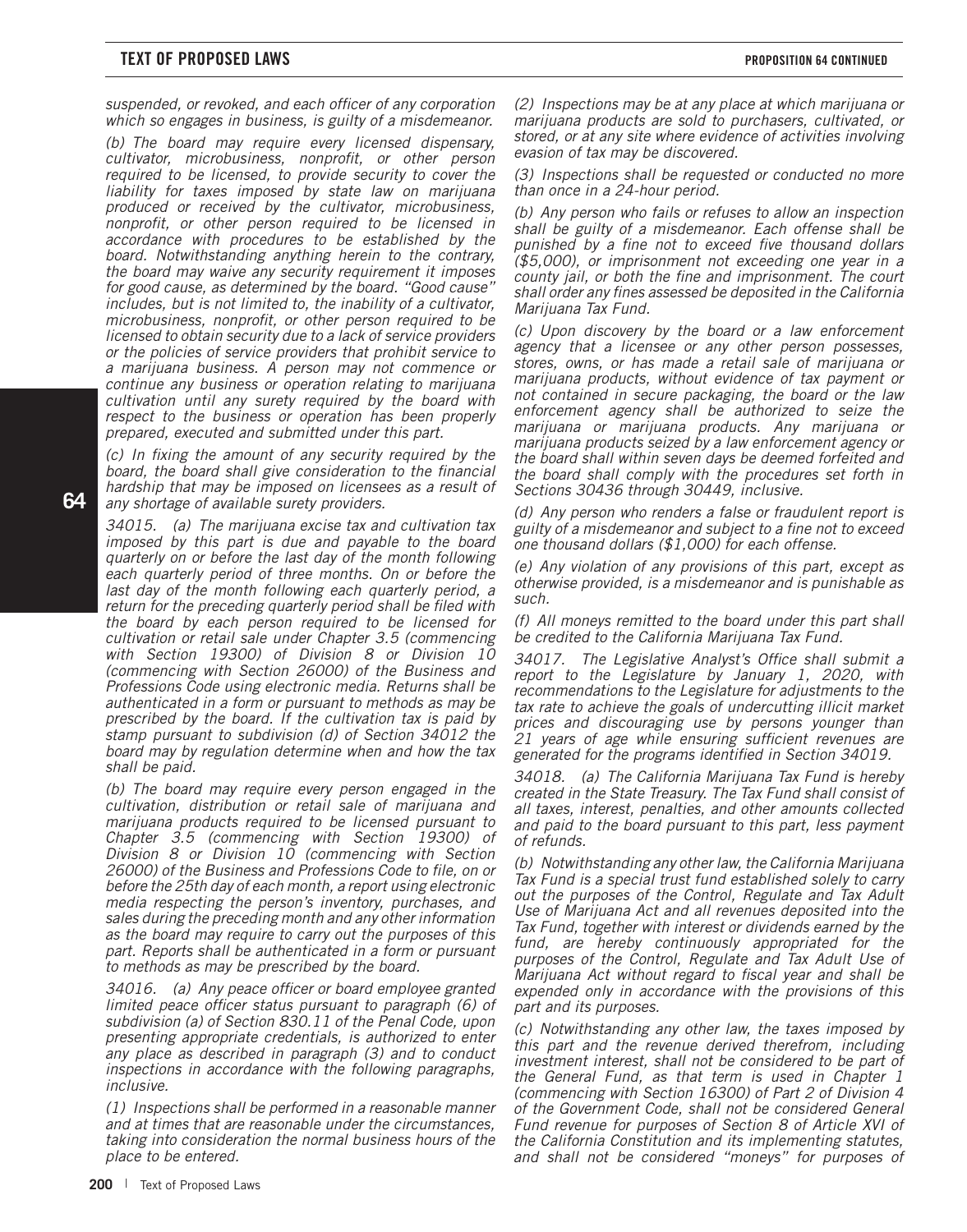*subdivisions (a) and (b) of Section 8 of Article XVI of the California Constitution and its implementing statutes.* 

*34019. (a) Beginning with fiscal year 2017–2018 the Department of Finance shall estimate revenues to be received pursuant to Sections 34011 and 34012 and provide those estimates to the Controller no later than June 15 of each year. The Controller shall use these estimates when disbursing funds pursuant to this section. Before any funds are disbursed pursuant to subdivisions (b), (c), (d), and (e) of this section, the Controller shall disburse from the Tax Fund to the appropriate account, without regard to fiscal year, the following:* 

*(1) Reasonable costs incurred by the board for administering and collecting the taxes imposed by this part; provided, however, such costs shall not exceed 4 percent of tax revenues received.* 

*(2) Reasonable costs incurred by the bureau, the Department of Consumer Affairs, the Department of Food and Agriculture, and the State Department of Public Health for implementing, administering, and enforcing Chapter 3.5 (commencing with Section 19300) of Division 8 of the Business and Professions Code and Division 10 (commencing with Section 26000) of the Business and Professions Code to the extent those costs are not reimbursed pursuant to Section 26180 of the Business and Professions Code or pursuant to Chapter 3.5 (commencing with Section 19300) of Division 8 of the Business and Professions Code. This paragraph shall remain operative through fiscal year 2022–2023.* 

*(3) Reasonable costs incurred by the Department of Fish and Wildlife, the State Water Resources Control Board, and the Department of Pesticide Regulation for carrying out their respective duties under Chapter 3.5 (commencing with Section 19300) of Division 8 or Division 10 (commencing with Section 26000) of the Business and Professions Code to the extent those costs are not otherwise reimbursed.* 

*(4) Reasonable costs incurred by the Controller for performing duties imposed by the Control, Regulate and Tax Adult Use of Marijuana Act, including the audit required by Section 34020.* 

*(5) Reasonable costs incurred by the State Auditor for conducting the performance audit pursuant to Section 26191 of the Business and Professions Code.* 

*(6) Reasonable costs incurred by the Legislative Analyst's Office for performing duties imposed by Section 34017.* 

*(7) Sufficient funds to reimburse the Division of Labor Standards Enforcement and the Division of Occupational Safety and Health within the Department of Industrial Relations and the Employment Development Department for the costs of applying and enforcing state labor laws to licensees under Chapter 3.5 (commencing with Section 19300) of Division 8 and Division 10 (commencing with Section 26000) of the Business and Professions Code.* 

*(b) The Controller shall next disburse the sum of ten million dollars (\$10,000,000) to a public university or universities in California annually beginning with fiscal year 2018–2019 until fiscal year 2028–2029 to research and evaluate the implementation and effect of the Control, Regulate and Tax Adult Use of Marijuana Act, and shall, if appropriate, make recommendations to the Legislature and Governor regarding possible amendments to the Control, Regulate and Tax Adult Use of Marijuana Act. The recipients of these funds shall publish reports on their* 

*findings at a minimum of every two years and shall make the reports available to the public. The bureau shall select the universities to be funded. The research funded pursuant to this subdivision shall include but not necessarily be limited to:* 

*(1) Impacts on public health, including health costs associated with marijuana use, as well as whether marijuana use is associated with an increase or decrease in use of alcohol or other drugs.* 

*(2) The impact of treatment for maladaptive marijuana use and the effectiveness of different treatment programs.* 

*(3) Public safety issues related to marijuana use, including studying the effectiveness of the packaging and labeling requirements and advertising and marketing restrictions contained in the act at preventing underage access to and use of marijuana and marijuana products, and studying the health-related effects among users of varying potency levels of marijuana and marijuana products.* 

*(4) Marijuana use rates, maladaptive use rates for adults and youth, and diagnosis rates of marijuana-related substance use disorders.* 

*(5) Marijuana market prices, illicit market prices, tax structures and rates, including an evaluation of how to best tax marijuana based on potency, and the structure and function of licensed marijuana businesses.* 

*(6) Whether additional protections are needed to prevent unlawful monopolies or anti-competitive behavior from occurring in the nonmedical marijuana industry and, if so, recommendations as to the most effective measures for preventing such behavior.* 

*(7) The economic impacts in the private and public sectors, including, but not necessarily limited to, job creation, workplace safety, revenues, taxes generated for state and local budgets, and criminal justice impacts, including, but not necessarily limited to, impacts on law enforcement and public resources, short and long term consequences of involvement in the criminal justice system, and state and local government agency administrative costs and revenue.* 

*(8) Whether the regulatory agencies tasked with implementing and enforcing the Control, Regulate and Tax Adult Use of Marijuana Act are doing so consistent with the purposes of the act, and whether different agencies might do so more effectively.* 

*(9) Environmental issues related to marijuana production and the criminal prohibition of marijuana production.* 

*(10) The geographic location, structure, and function of licensed marijuana businesses, and demographic data, including race, ethnicity, and gender, of license holders.* 

*(11) The outcomes achieved by the changes in criminal penalties made under the Control, Regulate and Tax Adult Use of Marijuana Act for marijuana-related offenses, and the outcomes of the juvenile justice system, in particular, probation-based treatments and the frequency of upcharging illegal possession of marijuana or marijuana products to a more serious offense.* 

*(c) The Controller shall next disburse the sum of three million dollars (\$3,000,000) annually to the Department of the California Highway Patrol beginning fiscal year 2018–2019 until fiscal year 2022–2023 to establish and adopt protocols to determine whether a driver is operating a vehicle while impaired, including impairment by the use of marijuana or marijuana products, and to establish and* 

**64**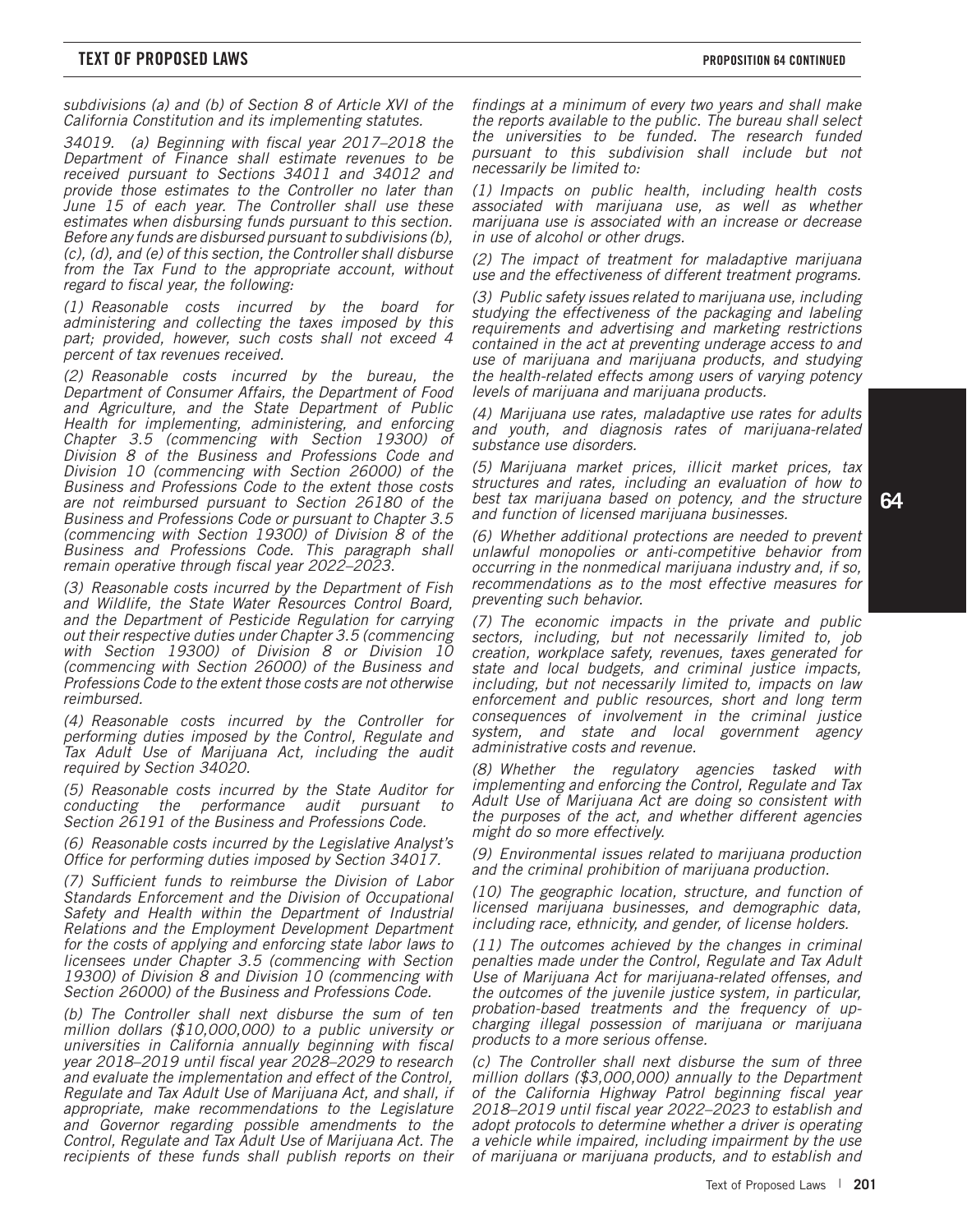**64** 

*adopt protocols setting forth best practices to assist law enforcement agencies. The department may hire personnel to establish the protocols specified in this subdivision. In addition, the department may make grants to public and private research institutions for the purpose of developing technology for determining when a driver is operating a vehicle while impaired, including impairment by the use of marijuana or marijuana products.* 

*(d) The Controller shall next disburse the sum of ten million dollars (\$10,000,000) beginning fiscal year 2018–2019 and increasing ten million dollars (\$10,000,000) each fiscal year thereafter until fiscal year 2022–2023, at which time the disbursement shall be fifty million dollars (\$50,000,000) each year thereafter, to the Governor's Office of Business and Economic Development, in consultation with the Labor and Workforce Development Agency and the State Department of Social Services, to administer a community reinvestments grants program to local health departments and at least 50 percent to qualified community-based nonprofit organizations to support job placement, mental health treatment, substance use disorder treatment, system navigation services, legal services to address barriers to reentry, and linkages to medical care for communities disproportionately affected by past federal and state drug policies. The office shall solicit input from community-based job skills, job placement, and legal service providers with relevant expertise as to the administration of the grants program. In addition, the office shall periodically evaluate the programs it is funding to determine the effectiveness of the programs, shall not spend more than 4 percent for administrative costs related to implementation, evaluation and oversight of the programs, and shall award grants annually, beginning no later than January 1, 2020.* 

*(e) The Controller shall next disburse the sum of two million dollars (\$2,000,000) annually to the University of California San Diego Center for Medicinal Cannabis Research to further the objectives of the center including the enhanced understanding of the efficacy and adverse effects of marijuana as a pharmacological agent.* 

*(f) By July 15 of each fiscal year beginning in fiscal year 2018–2019, the Controller shall, after disbursing funds pursuant to subdivisions (a), (b), (c), (d), and (e), disburse funds deposited in the Tax Fund during the prior fiscal year into sub-trust accounts, which are hereby created, as follows:* 

*(1) Sixty percent shall be deposited in the Youth Education, Prevention, Early Intervention and Treatment Account, and disbursed by the Controller to the State Department of Health Care Services for programs for youth that are designed to educate about and to prevent substance use disorders and to prevent harm from substance use. The State Department of Health Care Services shall enter into interagency agreements with the State Department of Public Health and the State Department of Education to implement and administer these programs. The programs shall emphasize accurate education, effective prevention, early intervention, school retention, and timely treatment services for youth, their families and caregivers. The programs may include, but are not limited to, the following components:* 

*(A) Prevention and early intervention services including outreach, risk survey and education to youth, families, caregivers, schools, primary care health providers, behavioral health and substance use disorder service providers, community and faith-based organizations, foster*  *care providers, juvenile and family courts, and others to recognize and reduce risks related to substance use, and the early signs of problematic use and of substance use disorders.* 

*(B) Grants to schools to develop and support student assistance programs, or other similar programs, designed to prevent and reduce substance use, and improve school retention and performance, by supporting students who are at risk of dropping out of school and promoting alternatives to suspension or expulsion that focus on school retention, remediation, and professional care. Schools with higher than average dropout rates should be prioritized for grants.* 

*(C) Grants to programs for outreach, education and treatment for homeless youth and out-of-school youth with substance use disorders.* 

*(D) Access and linkage to care provided by county behavioral health programs for youth, and their families and caregivers, who have a substance use disorder or who are at risk for developing a substance use disorder.* 

*(E) Youth-focused substance use disorder treatment programs that are culturally and gender competent, trauma-informed, evidence-based and provide a continuum of care that includes screening and assessment (substance use disorder as well as mental health), early intervention, active treatment, family involvement, case management, overdose prevention, prevention of communicable diseases related to substance use, relapse management for substance use and other co-occurring behavioral health disorders, vocational services, literacy services, parenting classes, family therapy and counseling services, medication-assisted treatments, psychiatric medication and psychotherapy. When indicated, referrals must be made to other providers.* 

*(F) To the extent permitted by law and where indicated, interventions shall utilize a two-generation approach to addressing substance use disorders with the capacity to treat youth and adults together. This would include supporting the development of family-based interventions that address substance use disorders and related problems within the context of families, including parents, foster parents, caregivers and all their children.* 

*(G) Programs to assist individuals, as well as families and friends of drug using young people, to reduce the stigma associated with substance use including being diagnosed with a substance use disorder or seeking substance use disorder services. This includes peer-run outreach and education to reduce stigma, anti-stigma campaigns, and community recovery networks.* 

*(H) Workforce training and wage structures that increase the hiring pool of behavioral health staff with substance use disorder prevention and treatment expertise. Provide ongoing education and coaching that increases substance use treatment providers' core competencies and trains providers on promising and evidenced-based practices.* 

*(I) Construction of community-based youth treatment facilities.* 

*(J) The departments may contract with each county behavioral health program for the provision of services.* 

*(K) Funds shall be allocated to counties based on demonstrated need, including the number of youth in the county, the prevalence of substance use disorders among adults, and confirmed through statistical data, validated*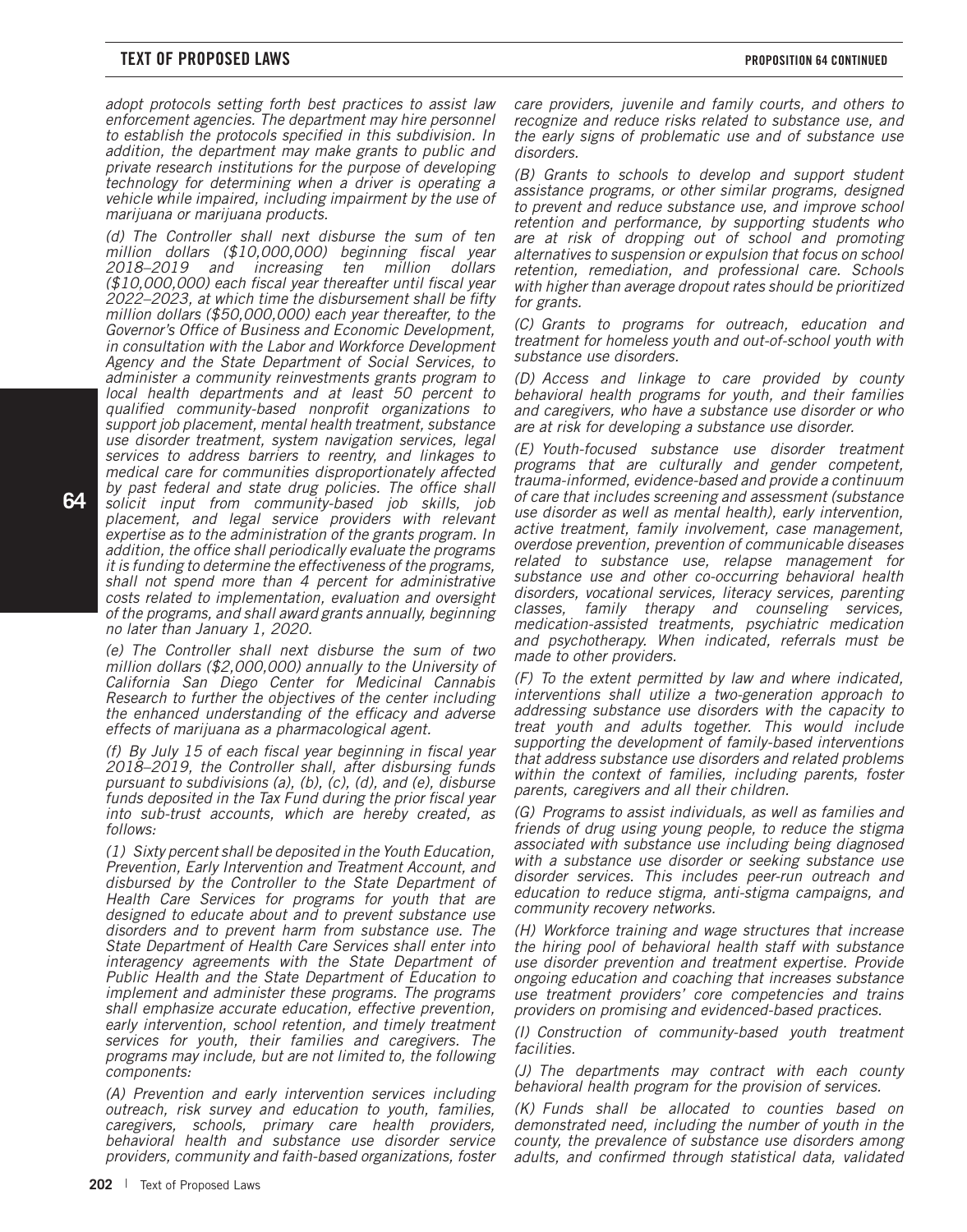*assessments or submitted reports prepared by the applicable county to demonstrate and validate need.* 

*(L) The departments shall periodically evaluate the programs they are funding to determine the effectiveness of the programs.* 

*(M) The departments may use up to 4 percent of the moneys allocated to the Youth Education, Prevention, Early Intervention and Treatment Account for administrative costs related to implementation, evaluation and oversight of the programs.* 

*(N) If the Department of Finance ever determines that funding pursuant to marijuana taxation exceeds demand for youth prevention and treatment services in the state, the departments shall provide a plan to the Department of Finance to provide treatment services to adults as well as youth using these funds.* 

*(O) The departments shall solicit input from volunteer health organizations, physicians who treat addiction, treatment researchers, family therapy and counseling providers, and professional education associations with relevant expertise as to the administration of any grants made pursuant to this paragraph.* 

*(2) Twenty percent shall be deposited in the Environmental Restoration and Protection Account, and disbursed by the Controller as follows:* 

*(A) To the Department of Fish and Wildlife and the Department of Parks and Recreation for the cleanup, remediation, and restoration of environmental damage in watersheds affected by marijuana cultivation and related activities including, but not limited to, damage that occurred prior to enactment of this part, and to support local partnerships for this purpose. The Department of Fish and Wildlife and the Department of Parks and Recreation may distribute a portion of the funds they receive from the Environmental Restoration and Protection Account through grants for purposes specified in this paragraph.* 

*(B) To the Department of Fish and Wildlife and the Department of Parks and Recreation for the stewardship and operation of state-owned wildlife habitat areas and state park units in a manner that discourages and prevents the illegal cultivation, production, sale and use of marijuana and marijuana products on public lands, and to facilitate the investigation, enforcement and prosecution of illegal cultivation, production, sale, and use of marijuana or marijuana products on public lands.* 

*(C) To the Department of Fish and Wildlife to assist in funding the watershed enforcement program and multiagency taskforce established pursuant to subdivisions (b) and (c) of Section 12029 of the Fish and Game Code to facilitate the investigation, enforcement, and prosecution of these offenses and to ensure the reduction of adverse impacts of marijuana cultivation, production, sale, and use on fish and wildlife habitats throughout the state.* 

*(D) For purposes of this paragraph, the Secretary of the Natural Resources Agency shall determine the allocation of revenues between the departments. During the first five years of implementation, first consideration should be given to funding purposes specified in subparagraph (A).* 

*(E) Funds allocated pursuant to this paragraph shall be used to increase and enhance activities described in subparagraphs (A), (B), and (C), and not replace allocation of other funding for these purposes. Accordingly, annual*  *General Fund appropriations to the Department of Fish and Wildlife and the Department of Parks and Recreation shall not be reduced below the levels provided in the Budget Act of 2014 (Chapter 25 of the Statutes of 2014).* 

*(3) Twenty percent shall be deposited into the State and Local Government Law Enforcement Account and disbursed by the Controller as follows:* 

*(A) To the Department of the California Highway Patrol for conducting training programs for detecting, testing and enforcing laws against driving under the influence of alcohol and other drugs, including driving under the influence of marijuana. The department may hire personnel to conduct the training programs specified in this subparagraph.* 

*(B) To the Department of the California Highway Patrol to fund internal California Highway Patrol programs and grants to qualified nonprofit organizations and local governments for education, prevention and enforcement of laws related to driving under the influence of alcohol and other drugs, including marijuana; programs that help enforce traffic laws, educate the public in traffic safety, provide varied and effective means of reducing fatalities, injuries and economic losses from collisions; and for the purchase of equipment related to enforcement of laws related to driving under the influence of alcohol and other drugs, including marijuana.* 

*(C) To the Board of State and Community Corrections for making grants to local governments to assist with law enforcement, fire protection, or other local programs addressing public health and safety associated with the implementation of the Control, Regulate and Tax Adult Use of Marijuana Act. The board shall not make any grants to local governments which have banned the cultivation, including personal cultivation under paragraph (3) of subdivision (b) of Section 11362.2 of the Health and Safety Code, or retail sale of marijuana or marijuana products pursuant to Section 26200 of the Business and Professions Code or as otherwise provided by law.* 

*(D) For purposes of this paragraph, the Department of Finance shall determine the allocation of revenues between the agencies; provided, however, beginning in fiscal year 2022–2023 the amount allocated pursuant to subparagraph (A) shall not be less than ten million dollars (\$10,000,000) annually and the amount allocated pursuant to subparagraph (B) shall not be less than forty million dollars (\$40,000,000) annually. In determining the amount to be allocated before fiscal year 2022–2023 pursuant to this paragraph, the Department of Finance shall give initial priority to subparagraph (A).* 

*(g) Funds allocated pursuant to subdivision (f) shall be used to increase the funding of programs and purposes identified and shall not be used to replace allocation of other funding for these purposes.* 

*(h) Effective July 1, 2028, the Legislature may amend this section by majority vote to further the purposes of the Control, Regulate and Tax Adult Use of Marijuana Act, including allocating funds to programs other than those specified in subdivisions (d) and (f). Any revisions pursuant to this subdivision shall not result in a reduction of funds to accounts established pursuant to subdivisions (d) and (f) in any subsequent year from the amount allocated to each account in fiscal year 2027–2028. Prior to July 1, 2028, the Legislature may not change the allocations to programs specified in subdivisions (d) and (f).* 

**64**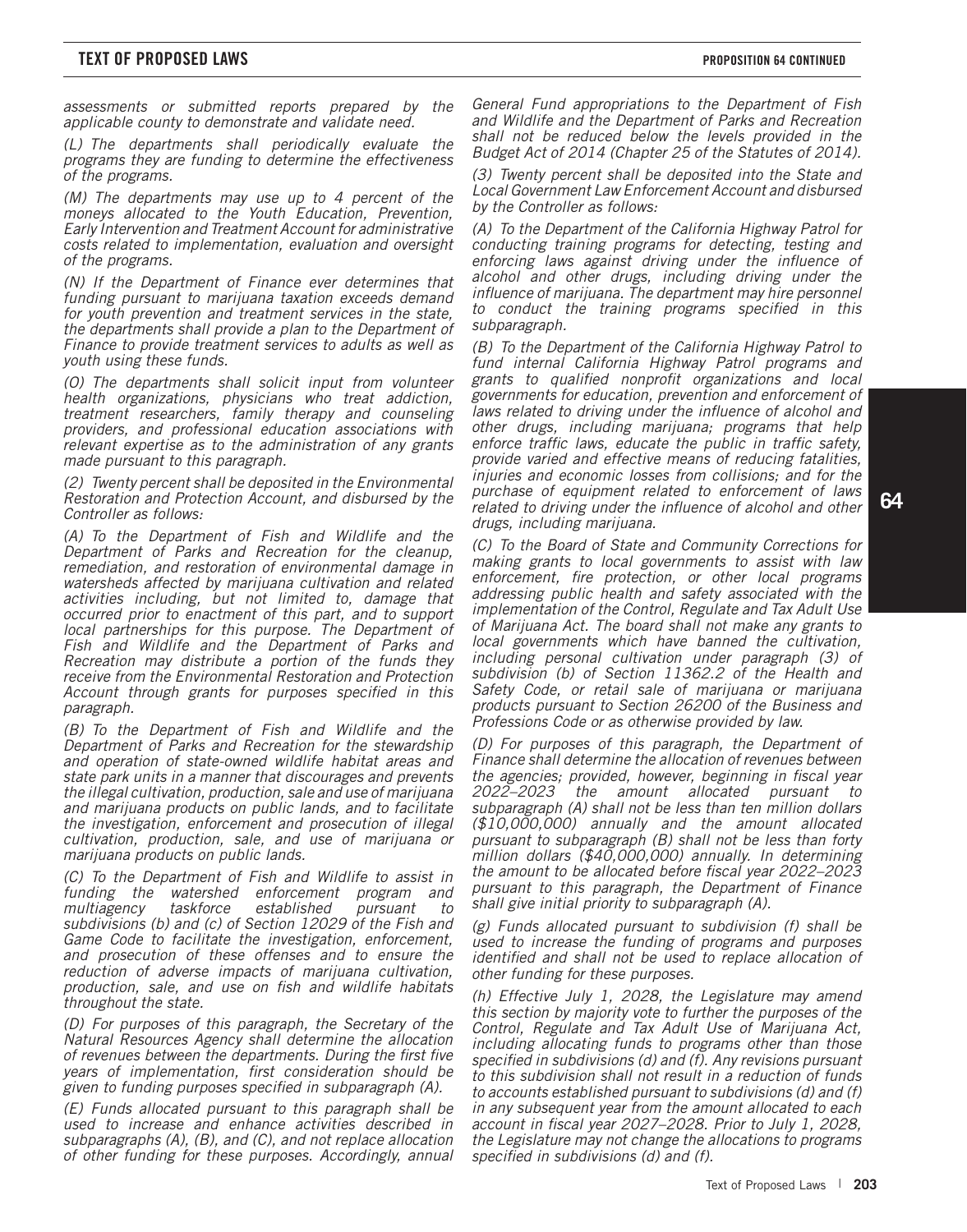**64** 

*34020. The Controller shall periodically audit the Tax Fund to ensure that those funds are used and accounted for in a manner consistent with this part and as otherwise required by law.* 

*34021. The taxes imposed by this part shall be in addition to any other tax imposed by a city, county, or city and county.* 

*34021.5. (a) (1) A county may impose a tax on the privilege of cultivating, manufacturing, producing, processing, preparing, storing, providing, donating, selling, or distributing marijuana or marijuana products by a licensee operating under Chapter 3.5 (commencing with Section 19300) of Division 8 or Division 10 (commencing with Section 26000) of the Business and Professions Code.* 

*(2) The board of supervisors shall specify in the ordinance proposing the tax the activities subject to the tax, the applicable rate or rates, the method of apportionment, if necessary, and the manner of collection of the tax. The tax may be imposed for general governmental purposes or for purposes specified in the ordinance by the board of supervisors.* 

*(3) In addition to any other method of collection authorized by law, the board of supervisors may provide for the collection of the tax imposed pursuant to this section in the same manner, and subject to the same penalties and priority of lien, as other charges and taxes fixed and collected by the county. A tax imposed pursuant to this section is a tax and not a fee or special assessment. The board of supervisors shall specify whether the tax applies throughout the entire county or within the unincorporated area of the county.* 

*(4) The tax authorized by this section may be imposed upon any or all of the activities set forth in paragraph (1), as specified in the ordinance, regardless of whether the activity is undertaken individually, collectively, or cooperatively, and regardless of whether the activity is for compensation or gratuitous, as determined by the board of supervisors.* 

*(b) A tax imposed pursuant to this section shall be subject to applicable voter approval requirements imposed by law.* 

*(c) This section is declaratory of existing law and does not limit or prohibit the levy or collection of any other fee, charge, or tax, or a license or service fee or charge upon, or related to, the activities set forth in subdivision (a) as otherwise provided by law. This section shall not be construed as a limitation upon the taxing authority of a county as provided by law.* 

*(d) This section shall not be construed to authorize a county to impose a sales or use tax in addition to the sales and use tax imposed under an ordinance conforming to the provisions of Sections 7202 and 7203 of the Revenue and Taxation Code.* 

SEC. 8. Criminal Offenses, Records, and Resentencing.

SEC. 8.1. Section 11357 of the Health and Safety Code is amended to read:

11357. *Possession.* (a) Except as authorized by law, every person who possesses any concentrated cannabis shall be punished by imprisonment in the county jail for a period of not more than one year or by a fine of not more than five hundred dollars (\$500), or by both such fine and imprisonment, except that such person may instead be punished pursuant to subdivision (h) of Section 1170 of the Penal Code if that person has one or more prior convictions for an offense specified in clause (iv) of subparagraph (C) of paragraph (2) of subdivision (e) of Section 667 of the Penal Code or for an offense requiring registration pursuant to subdivision (c) of Section 290 of the Penal Code.

(b) *(a)* Except as authorized by law, every person who possesses *possession of* not more than 28.5 grams of marijuana, other than *or not more than four grams of*  concentrated cannabis, is guilty of an infraction punishable by a fine of not more than one hundred dollars (\$100). *or both, shall be punished or adjudicated as follows:* 

*(1) Persons under the age of 18 shall be guilty of an infraction and shall be required to:* 

*(A) Upon a finding that a first offense has been committed, complete four hours of drug education or counseling and up to 10 hours of community service over a period not to exceed 60 days.* 

*(B) Upon a finding that a second offense or subsequent offense has been committed, complete six hours of drug education or counseling and up to 20 hours of community service over a period not to exceed 90 days.* 

*(2) Persons at least 18 years of age but less than 21 years of age shall be guilty of an infraction and punishable by a fine of not more than one hundred dollars (\$100).* 

(c) *(b)* Except as authorized by law, every person who possesses *possession of* more than 28.5 grams of marijuana, *or more than four grams of* other than concentrated cannabis, shall be punished *as follows:* 

*(1) Persons under the age of 18 who possess more than 28.5 grams of marijuana or more than four grams of concentrated cannabis, or both, shall be guilty of an infraction and shall be required to:* 

*(A) Upon a finding that a first offense has been committed, complete eight hours of drug education or counseling and up to 40 hours of community service over a period not to exceed 90 days.* 

*(B) Upon a finding that a second or subsequent offense has been committed, complete 10 hours of drug education or counseling and up to 60 hours of community service over a period not to exceed 120 days.* 

(*2) Persons 18 years of age or over who possess more than 28.5 grams of marijuana, or more than four grams of concentrated cannabis, or both, shall be punished* by imprisonment in a county jail for a period of not more than six months or by a fine of not more than five hundred dollars (\$500), or by both such fine and imprisonment.

(d) *(c)* Except as authorized by law, every person 18 years of age or over who possesses not more than 28.5 grams of marijuana, *or not more than four grams of* other than concentrated cannabis, upon the grounds of, or within, any school providing instruction in kindergarten or any of grades 1 through 12 during hours the school is open for classes or school-related programs is guilty of a misdemeanor and shall be punished by a *as follows:* 

*(1) A fine of not more than two hundred fifty dollars (\$250), upon a finding that a first offense has been committed.* 

*(2) A* fine of not more than five hundred dollars (\$500), or by imprisonment in a county jail for a period of not more than 10 days, or both, *upon a finding that a second or subsequent offense has been committed.* 

(e) *(d)* Except as authorized by law, every person under the age of 18 who possesses not more than 28.5 grams of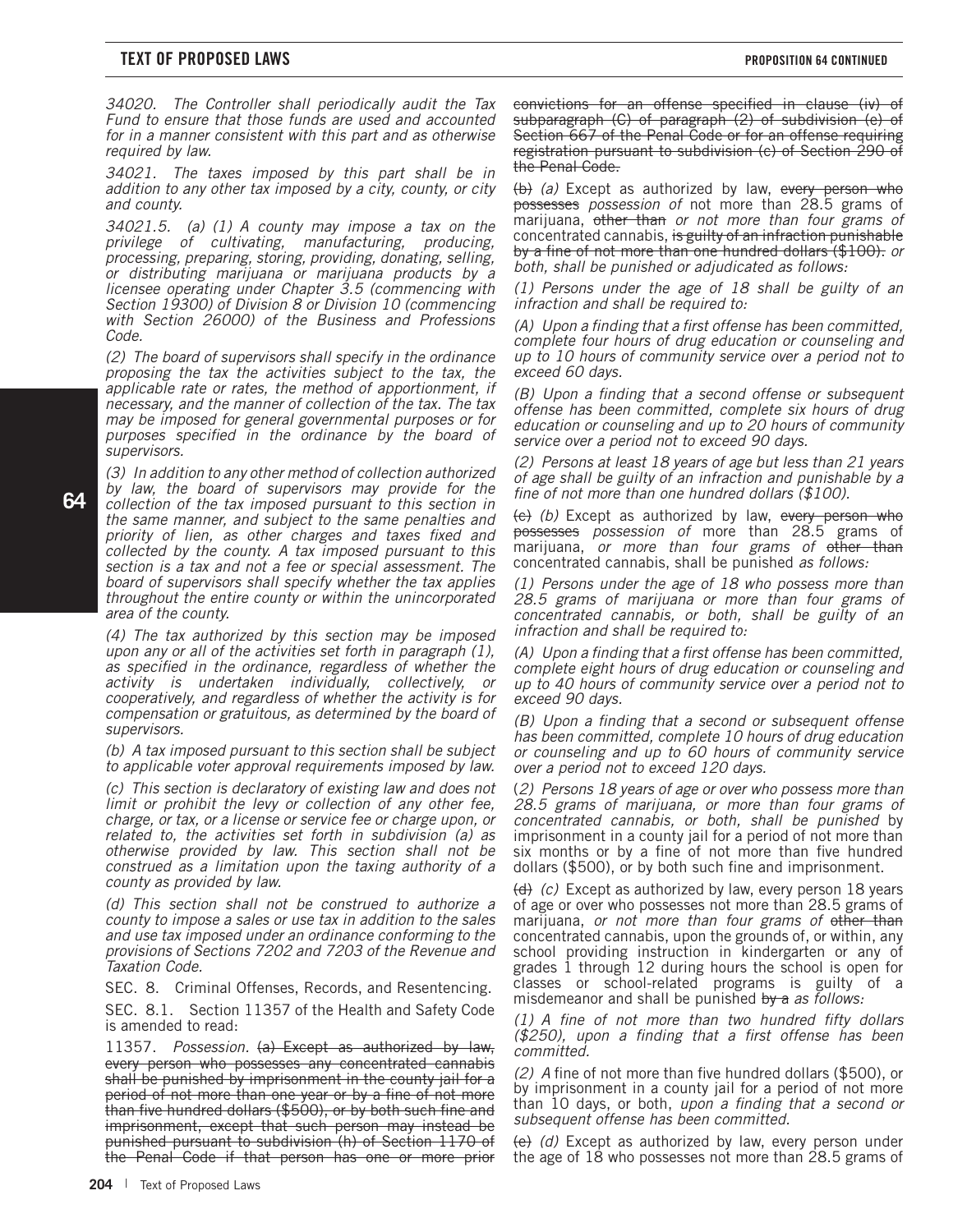**64** 

marijuana, *or not more than four grams of* other than concentrated cannabis, upon the grounds of, or within, any school providing instruction in kindergarten or any of grades 1 through 12 during hours the school is open for classes or school-related programs is guilty of a misdemeanor *an infraction* and shall be *punished in the same manner provided in paragraph (1) of subdivision (b).*  subject to the following dispositions:

(1) A fine of not more than two hundred fifty dollars (\$250), upon a finding that a first offense has been committed.

(2) A fine of not more than five hundred dollars (\$500), or commitment to a juvenile hall, ranch, camp, forestry camp, or secure juvenile home for a period of not more than 10 days, or both, upon a finding that a second or subsequent offense has been committed.

SEC. 8.2. Section 11358 of the Health and Safety Code is amended to read:

11358. *Planting, Harvesting, or Processing.* 

Every person who plants, cultivates, harvests, dries, or processes any marijuana *plants,* or any part thereof, except as otherwise provided by law, *shall be punished as follows:* 

*(a) Every person under the age of 18 who plants, cultivates, harvests, dries, or processes any marijuana plants shall be punished in the same manner provided in paragraph (1) of subdivision (b) of Section 11357.* 

*(b) Every person at least 18 years of age but less than 21 years of age who plants, cultivates, harvests, dries, or processes not more than six living marijuana plants shall be guilty of an infraction and a fine of not more than one hundred dollars (\$100).* 

*(c) Every person 18 years of age or over who plants, cultivates, harvests, dries, or processes more than six living marijuana plants shall be punished by imprisonment in a county jail for a period of not more than six months or by a fine of not more than five hundred dollars (\$500), or by both such fine and imprisonment.* 

*(d) Notwithstanding subdivision (c), a person 18 years of age or over who plants, cultivates, harvests, dries, or processes more than six living marijuana plants, or any*  part thereof, except as otherwise provided by law, shall *may* be punished by imprisonment pursuant to subdivision (h) of Section 1170 of the Penal Code *if:* 

*(1) The person has one or more prior convictions for an offense specified in clause (iv) of subparagraph (C) of paragraph (2) of subdivision (e) of Section 667 of the Penal Code or for an offense requiring registration pursuant to subdivision (c) of Section 290 of the Penal Code;* 

*(2) The person has two or more prior convictions under subdivision (c); or* 

*(3) The offense resulted in any of the following:* 

*(A) Violation of Section 1052 of the Water Code relating to illegal diversion of water;* 

*(B) Violation of Section 13260, 13264, 13272, or 13387 of the Water Code relating to discharge of waste;* 

*(C) Violation of Fish and Game Code Section 5650 or Section 5652 of the Fish and Game Code relating to waters of the state;* 

*(D) Violation of Section 1602 of the Fish and Game Code relating to rivers, streams and lakes;* 

*(E) Violation of Section 374.8 of the Penal Code relating to hazardous substances or Section 25189.5, 25189.6, or 25189.7 of the Health and Safety Code relating to hazardous waste;* 

*(F) Violation of Section 2080 of the Fish and Game Code relating to endangered and threatened species or Section 3513 of the Fish and Game Code relating to the Migratory Bird Treaty Act; or* 

*(G) Intentionally or with gross negligence causing substantial environmental harm to public lands or other public resources.* 

SEC. 8.3. Section 11359 of the Health and Safety Code is amended to read:

11359. *Possession for Sale.* 

Every person who possesses for sale any marijuana, except as otherwise provided by law, shall be punished *as follows:* 

*(a) Every person under the age of 18 who possesses marijuana for sale shall be punished in the same manner provided in paragraph (1) of subdivision (b) of Section 11357.* 

*(b) Every person 18 years of age or over who possesses marijuana for sale shall be punished by imprisonment in a county jail for a period of not more than six months or by a fine of not more than five hundred dollars (\$500), or by both such fine and imprisonment.* 

*(c) Notwithstanding subdivision (b), a person 18 years of age or over who possesses marijuana for sale may be punished* by imprisonment pursuant to subdivision (h) of Section 1170 of the Penal Code *if:* 

*(1) The person has one or more prior convictions for an offense specified in clause (iv) of subparagraph (C) of paragraph (2) of subdivision (e) of Section 667 of the Penal Code or for an offense requiring registration pursuant to subdivision (c) of Section 290 of the Penal Code;* 

*(2) The person has two or more prior convictions under subdivision (b); or* 

*(3) The offense occurred in connection with the knowing sale or attempted sale of marijuana to a person under the age of 18 years.* 

*(d) Notwithstanding subdivision (b), a person 21 years of age or over who possesses marijuana for sale may be punished by imprisonment pursuant to subdivision (h) of Section 1170 of the Penal Code if the offense involves knowingly hiring, employing, or using a person 20 years of age or younger in unlawfully cultivating, transporting, carrying, selling, offering to sell, giving away, preparing for sale, or peddling any marijuana*.

SEC. 8.4. Section 11360 of the Health and Safety Code is amended to read:

11360. *Unlawful Transportation, Importation, Sale, or Gift.* 

(a) Except as otherwise provided by this section or as authorized by law, every person who transports, imports into this state, sells, furnishes, administers, or gives away, or offers to transport, import into this state, sell, furnish, administer, or give away, or attempts to import into this state or transport any marijuana shall be punished *as follows:* 

*(1) Persons under the age of 18 years shall be punished in the same manner as provided in paragraph (1) of subdivision (b) of Section 11357.*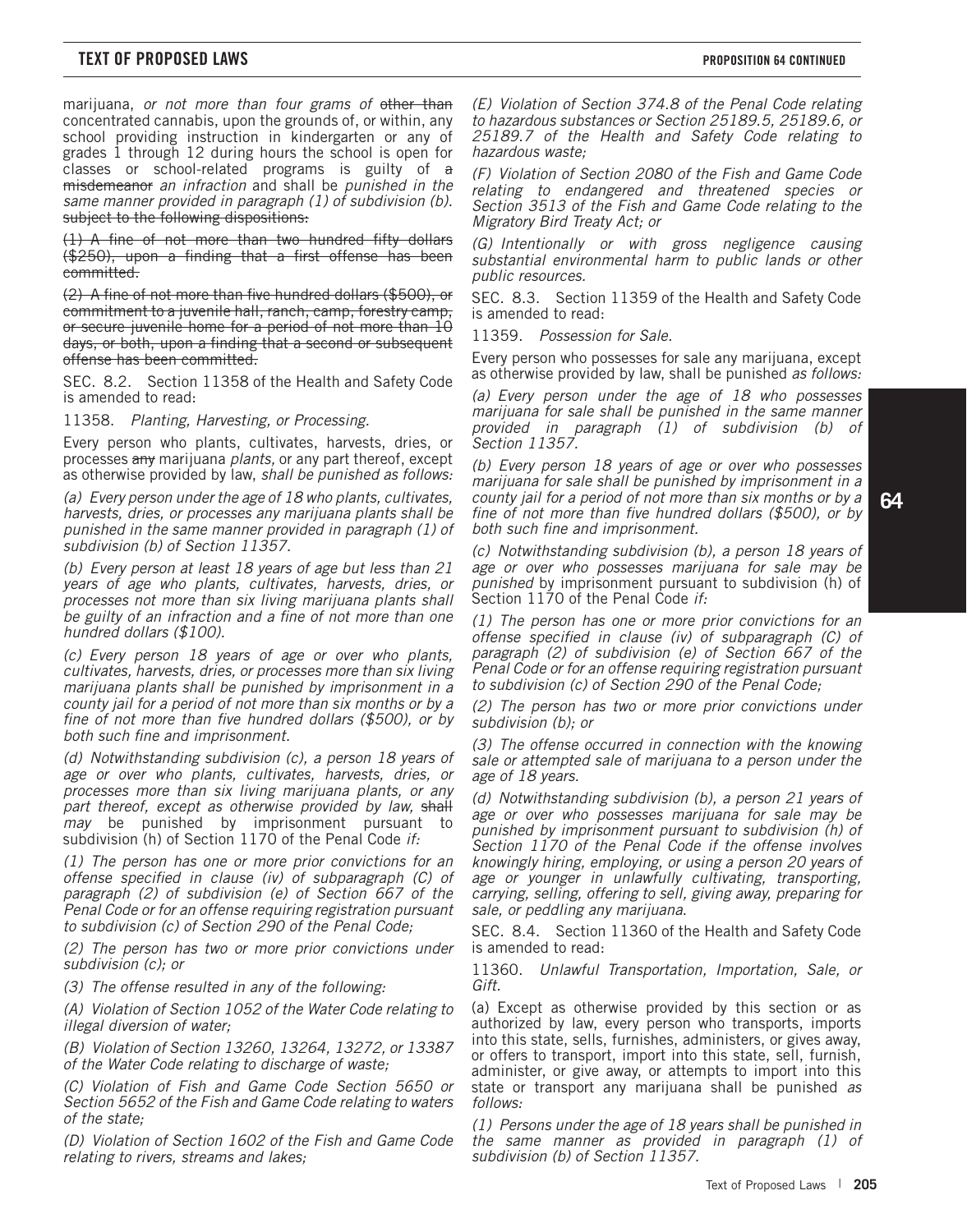**64** 

*(2) Persons 18 years of age or over shall be punished by imprisonment in a county jail for a period of not more than six months or by a fine of not more than five hundred dollars (\$500), or by both such fine and imprisonment.* 

*(3) Notwithstanding paragraph (2), a person 18 years of age or over may be punished* by imprisonment pursuant to subdivision (h) of Section 1170 of the Penal Code for a period of two, three or four years *if:* 

*(A) The person has one or more prior convictions for an offense specified in clause (iv) of subparagraph (C) of paragraph (2) of subdivision (e) of Section 667 of the Penal Code or for an offense requiring registration pursuant to subdivision (c) of Section 290 of the Penal Code;* 

*(B) The person has two or more prior convictions under paragraph (2);* 

*(C) The offense involved the knowing sale, attempted sale, or the knowing offer to sell, furnish, administer or give away marijuana to a person under the age of 18 years; or* 

*(D) The offense involved the import, offer to import, or attempted import into this state, or the transport for sale, offer to transport for sale, or attempted transport for sale out of this state, of more than 28.5 grams of marijuana or more than four grams of concentrated cannabis*.

(b) Except as authorized by law, every person who gives away, offers to give away, transports, offers to transport, or attempts to transport not more than 28.5 grams of marijuana, other than concentrated cannabis, is guilty of a*n infraction* misdemeanor and shall be punished by a fine of not more than one hundred dollars (\$100). In any case in which a person is arrested for a violation of this subdivision and does not demand to be taken before a magistrate, such person shall be released by the arresting officer upon presentation of satisfactory evidence of identity and giving his *or her* written promise to appear in court, as provided in Section 853.6 of the Penal Code, and shall not be subjected to booking.

(c) For purposes of this section, "transport" means to transport for sale.

(d) This section does not preclude or limit prosecution for any aiding and abetting or conspiracy offenses.

SEC. 8.5. Section 11361.1 is added to the Health and Safety Code, to read:

*11361.1. (a) The drug education and counseling requirements under Sections 11357, 11358, 11359, and 11360 shall be:* 

*(1) Mandatory, unless the court finds that such drug education or counseling is unnecessary for the person, or that a drug education or counseling program is unavailable;* 

*(2) Free to participants, and the drug education provides at least four hours of group discussion or instruction based on science and evidence-based principles and practices specific to the use and abuse of marijuana and other controlled substances.* 

*(b) For good cause, the court may grant an extension of time not to exceed 30 days for a person to complete the drug education and counseling required under Sections 11357, 11358, 11359, and 11360.* 

SEC. 8.6. Section 11361.5 of the Health and Safety Code is amended to read:

11361.5. *Destruction of Arrest and Conviction Records; Procedure; Exceptions.* 

(a) Records of any court of this state, any public or private agency that provides services upon referral under Section 1000.2 of the Penal Code, or of any state agency pertaining to the arrest or conviction of any person for a violation of subdivision  $(b)$ ,  $(c)$ ,  $(d)$ , or  $(e)$  of Section 11357 or subdivision (b) of Section 11360, *or pertaining to the arrest or conviction of any person under the age of 18 for a violation of any provision of this article except Section 11357.5,* shall not be kept beyond two years from the date of the conviction, or from the date of the arrest if there was no conviction, except with respect to a violation of subdivision (e) *(d)* of Section 11357*, or any other violation by a person under the age of 18 occurring upon the grounds of, or within, any school providing instruction in kindergarten or any of grades 1 through 12 during hours the school is open for classes or school-related programs*, the records shall be retained until the offender attains the age of 18 years at which time the records shall be destroyed as provided in this section. Any court or agency having custody of the records, *including the statewide criminal databases,* shall provide for the timely destruction of the records in accordance with subdivision (c), *and such records must also be purged from the statewide criminal databases. As used in this subdivision, "records pertaining to the arrest or conviction" shall include records of arrests resulting in the criminal proceeding and records relating to other offenses charged in the accusatory pleading, whether defendant was acquitted or charges were dismissed. The two-year period beyond which records shall not be kept pursuant to this subdivision shall not apply to any person who is, at the time at which this subdivision would otherwise require record destruction, incarcerated for an offense subject to this subdivision. For such persons, the two-year period shall begin to run from the date the person is released from custody.* The requirements of this subdivision do not apply to records of any conviction occurring prior to January 1, 1976, or records of any arrest not followed by a conviction occurring prior to that date, *or records of any arrest for an offense specified in subdivision (c) of Section 1192.7, or subdivision (c) of Section 667.5 of the Penal Code.* 

(b) This subdivision applies only to records of convictions and arrests not followed by conviction occurring prior to January 1, 1976, for any of the following offenses:

(1) Any violation of Section 11357 or a statutory predecessor thereof.

(2) Unlawful possession of a device, contrivance, instrument, or paraphernalia used for unlawfully smoking marijuana, in violation of Section 11364, as it existed prior to January 1, 1976, or a statutory predecessor thereof.

(3) Unlawful visitation or presence in a room or place in which marijuana is being unlawfully smoked or used, in violation of Section 11365, as it existed prior to January 1, 1976, or a statutory predecessor thereof.

(4) Unlawfully using or being under the influence of marijuana, in violation of Section 11550, as it existed prior to January 1, 1976, or a statutory predecessor thereof.

Any person subject to an arrest or conviction for those offenses may apply to the Department of Justice for destruction of records pertaining to the arrest or conviction if two or more years have elapsed since the date of the conviction, or since the date of the arrest if not followed by a conviction. The application shall be submitted upon a form supplied by the Department of Justice and shall be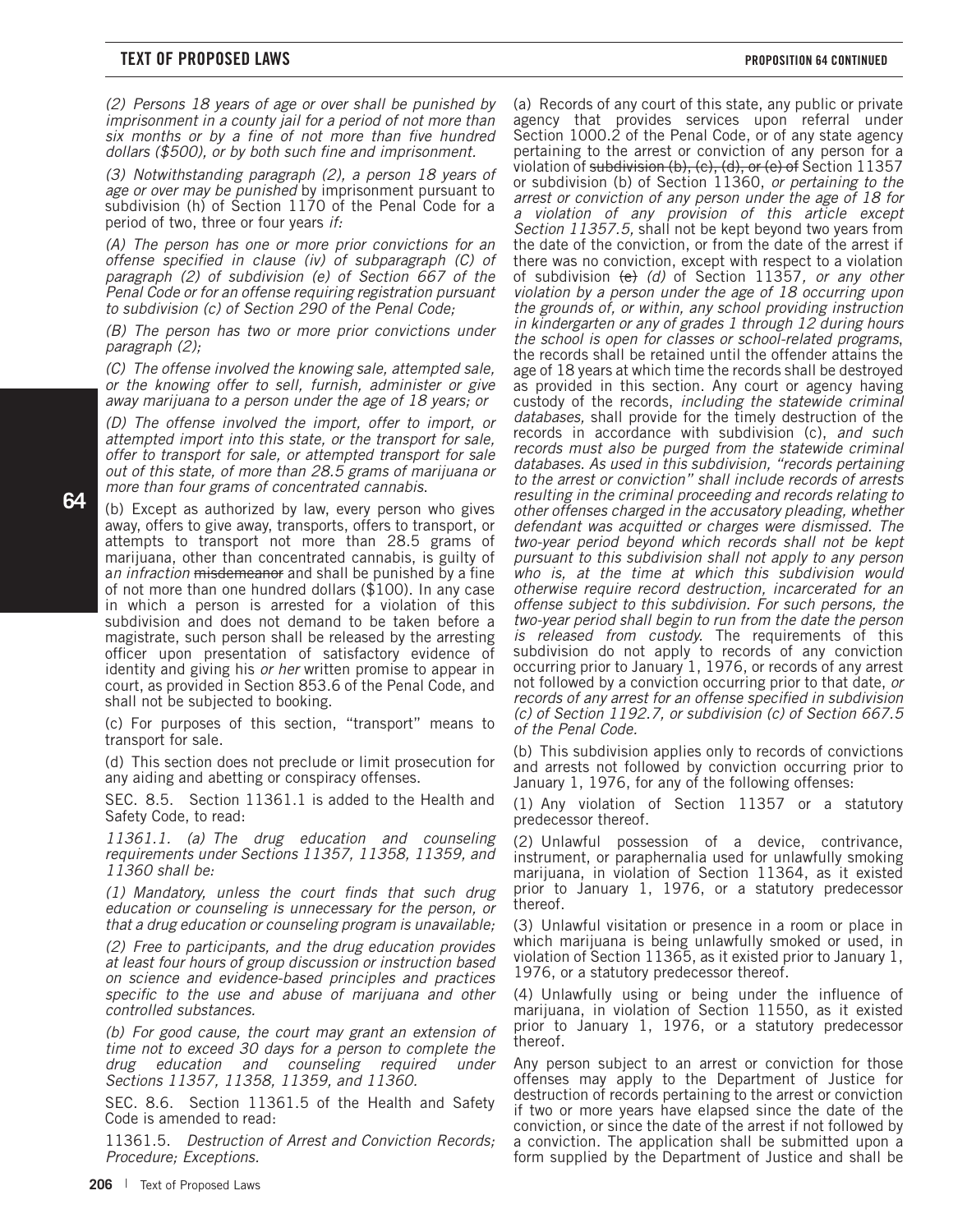**64** 

## **TEXT OF PROPOSED LAWS PROPOSITION 64 CONTINuED**

accompanied by a fee, which shall be established by the department in an amount which will defray the cost of administering this subdivision and costs incurred by the state under subdivision (c), but which shall not exceed thirty-seven dollars and fifty cents (\$37.50). The application form may be made available at every local police or sheriff's department and from the Department of Justice and may require that information which the department determines is necessary for purposes of identification.

The department may request, but not require, the applicant to include a self-administered fingerprint upon the application. If the department is unable to sufficiently identify the applicant for purposes of this subdivision without the fingerprint or without additional fingerprints, it shall so notify the applicant and shall request the applicant to submit any fingerprints which may be required to effect identification, including a complete set if necessary, or, alternatively, to abandon the application and request a refund of all or a portion of the fee submitted with the application, as provided in this section. If the applicant fails or refuses to submit fingerprints in accordance with the department's request within a reasonable time which shall be established by the department, or if the applicant requests a refund of the fee, the department shall promptly mail a refund to the applicant at the address specified in the application or at any other address which may be specified by the applicant. However, if the department has notified the applicant that election to abandon the application will result in forfeiture of a specified amount which is a portion of the fee, the department may retain a portion of the fee which the department determines will defray the actual costs of processing the application, provided the amount of the portion retained shall not exceed ten dollars (\$10).

Upon receipt of a sufficient application, the Department of Justice shall destroy records of the department, if any, pertaining to the arrest or conviction in the manner prescribed by subdivision (c) and shall notify the Federal Bureau of Investigation, the law enforcement agency which arrested the applicant, and, if the applicant was convicted, the probation department which investigated the applicant and the Department of Motor Vehicles, of the application.

(c) Destruction of records of arrest or conviction pursuant to subdivision (a) or (b) shall be accomplished by permanent obliteration of all entries or notations upon the records pertaining to the arrest or conviction, and the record shall be prepared again so that it appears that the arrest or conviction never occurred. However, where (1) the only entries upon the record pertain to the arrest or conviction and (2) the record can be destroyed without necessarily effecting the destruction of other records, then the document constituting the record shall be physically destroyed.

(d) Notwithstanding subdivision (a) or (b), written transcriptions of oral testimony in court proceedings and published judicial appellate reports are not subject to this section. Additionally, no records shall be destroyed pursuant to subdivision (a) if the defendant or a codefendant has filed a civil action against the peace officers or law enforcement jurisdiction which made the arrest or instituted the prosecution and if the agency which is the custodian of those records has received a certified copy of the complaint in the civil action, until the civil action has finally been resolved. Immediately following the final resolution of the civil action, records subject to subdivision (a) shall be destroyed pursuant to subdivision (c) if more

than two years have elapsed from the date of the conviction or arrest without conviction.

SEC. 8.7. Section 11361.8 is added to the Health and Safety Code, to read:

*11361.8. (a) A person currently serving a sentence for a conviction, whether by trial or by open or negotiated plea, who would not have been guilty of an offense, or who would have been guilty of a lesser offense under the Control, Regulate and Tax Adult Use of Marijuana Act had that act been in effect at the time of the offense may petition for a recall or dismissal of sentence before the trial court that entered the judgment of conviction in his or her case to request resentencing or dismissal in accordance with Sections 11357, 11358, 11359, 11360, 11362.1, 11362.2, 11362.3, and 11362.4 as those sections have been amended or added by that act.* 

*(b) Upon receiving a petition under subdivision (a), the court shall presume the petitioner satisfies the criteria in subdivision (a) unless the party opposing the petition proves by clear and convincing evidence that the petitioner does not satisfy the criteria. If the petitioner satisfies the criteria in subdivision (a), the court shall grant the petition to recall the sentence or dismiss the sentence because it is legally invalid unless the court determines that granting the petition would pose an unreasonable risk of danger to public safety.* 

*(1) In exercising its discretion, the court may consider, but shall not be limited to evidence provided for in subdivision (b) of Section 1170.18 of the Penal Code.* 

*(2) As used in this section, "unreasonable risk of danger to public safety" has the same meaning as provided in subdivision (c) of Section 1170.18 of the Penal Code.* 

*(c) A person who is serving a sentence and is resentenced pursuant to subdivision (b) shall be given credit for any time already served and shall be subject to supervision for one year following completion of his or her time in custody or shall be subject to whatever supervision time he or she would have otherwise been subject to after release, whichever is shorter, unless the court, in its discretion, as part of its resentencing order, releases the person from supervision. Such person is subject to parole supervision under Section 3000.08 of the Penal Code or post-release community supervision under subdivision (a) of Section 3451 of the Penal Code by the designated agency and the jurisdiction of the court in the county in which the offender is released or resides, or in which an alleged violation of supervision has occurred, for the purpose of hearing petitions to revoke supervision and impose a term of custody.* 

*(d) Under no circumstances may resentencing under this section result in the imposition of a term longer than the original sentence, or the reinstatement of charges dismissed pursuant to a negotiated plea agreement.* 

*(e) A person who has completed his or her sentence for a conviction under Sections 11357, 11358, 11359, and 11360, whether by trial or open or negotiated plea, who would not have been guilty of an offense or who would have been guilty of a lesser offense under the Control, Regulate and Tax Adult Use of Marijuana Act had that act been in effect at the time of the offense, may file an application before the trial court that entered the judgment of conviction in his or her case to have the conviction dismissed and sealed because the prior conviction is now legally invalid or redesignated as a misdemeanor or infraction in accordance with Sections 11357, 11358,*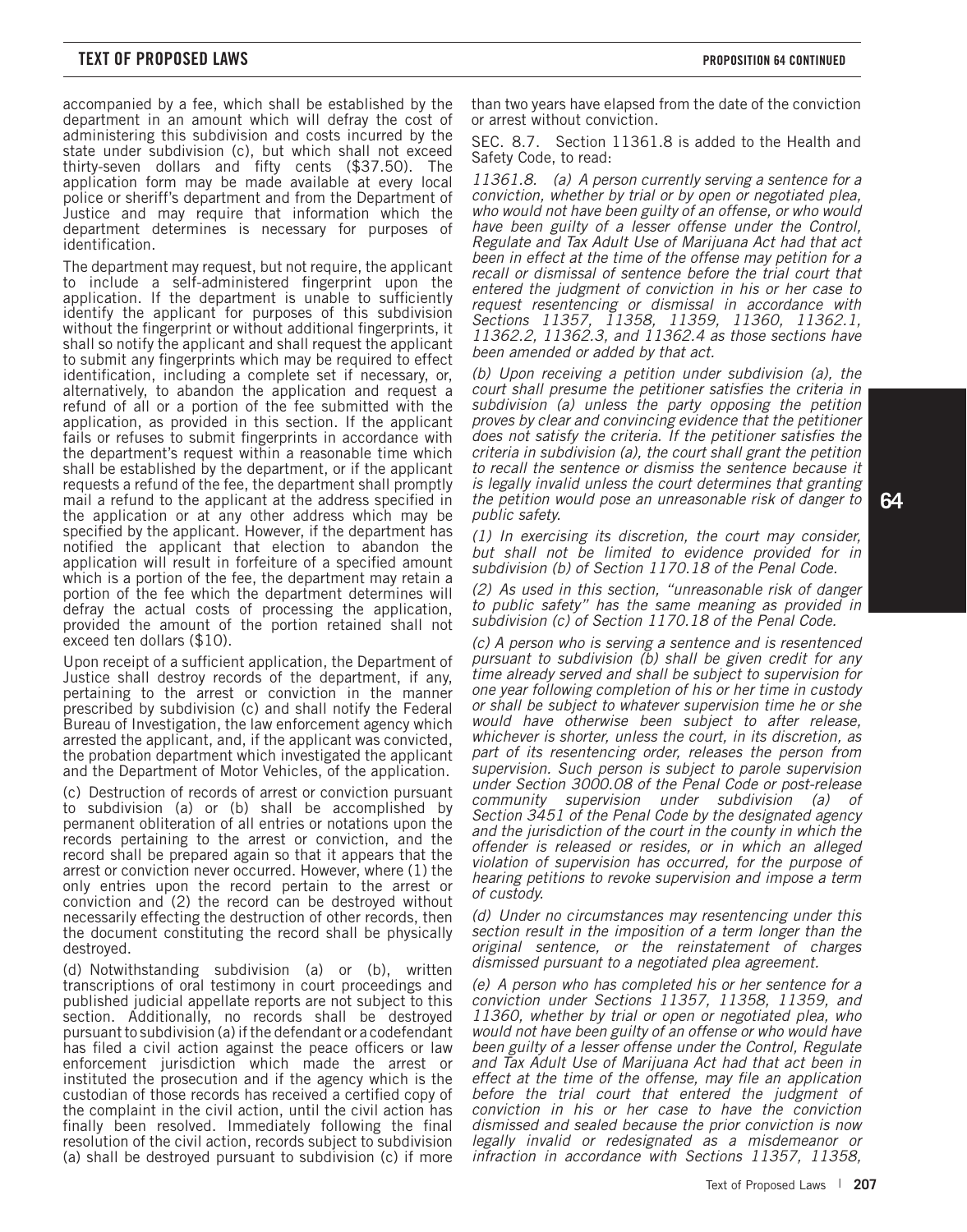*11359, 11360, 11362.1, 11362.2, 11362.3, and 11362.4 as those sections have been amended or added by that act.* 

*(f) The court shall presume the petitioner satisfies the criteria in subdivision (e) unless the party opposing the application proves by clear and convincing evidence that the petitioner does not satisfy the criteria in subdivision (e). Once the applicant satisfies the criteria in subdivision (e), the court shall redesignate the conviction as a misdemeanor or infraction or dismiss and seal the conviction as legally invalid as now established under the Control, Regulate and Tax Adult Use of Marijuana Act.* 

*(g) Unless requested by the applicant, no hearing is necessary to grant or deny an application filed under subdivision (e).* 

*(h) Any felony conviction that is recalled and resentenced under subdivision (b) or designated as a misdemeanor or infraction under subdivision (f) shall be considered a misdemeanor or infraction for all purposes. Any misdemeanor conviction that is recalled and resentenced under subdivision (b) or designated as an infraction under subdivision (f) shall be considered an infraction for all purposes.* 

*(i) If the court that originally sentenced the petitioner is not available, the presiding judge shall designate another judge to rule on the petition or application.* 

*(j) Nothing in this section is intended to diminish or abrogate any rights or remedies otherwise available to the petitioner or applicant.* 

*(k) Nothing in this and related sections is intended to diminish or abrogate the finality of judgments in any case not falling within the purview of the Control, Regulate and Tax Adult Use of Marijuana Act.* 

*(l) A resentencing hearing ordered under the Control, Regulate and Tax Adult Use of Marijuana Act shall constitute a "post-conviction release proceeding" under paragraph (7) of subdivision (b) of Section 28 of Article I of the California Constitution (Marsy's Law).* 

*(m) The provisions of this section shall apply equally to juvenile delinquency adjudications and dispositions under Section 602 of the Welfare and Institutions Code if the juvenile would not have been guilty of an offense or would have been guilty of a lesser offense under the Control, Regulate and Tax Adult Use of Marijuana Act.* 

*(n) The Judicial Council shall promulgate and make available all necessary forms to enable the filing of the petitions and applications provided in this section.* 

SEC. 9. Industrial Hemp.

**64** 

Code is amended to read:

#### 11018.5. *Industrial Hemp.*

*(a)* "Industrial hemp" means a fiber or oilseed crop, or both, that is limited to nonpsychoactive types of the plant Cannabis sativa L. and the seed produced therefrom, having no more than three-tenths of 1 percent tetrahydrocannabinol (THC) contained in the dried flowering tops, *whether growing or not;* and that is cultivated and processed exclusively for the purpose of producing the mature stalks of the plant, fiber produced from the stalks, oil or cake made from the seeds of the plant*;*, *the resin extracted from any part of the plant; and*  or any other *every* compound, manufacture, salt, derivative, mixture, or preparation of the *plant, its seeds or* mature

stalks, except the resin or flowering tops extracted *produced*  therefrom, fiber, oil, or cake, or the sterilized seed, or any component of the seed, of the plant that is incapable of germination.

*(b) The possession, use, purchase, sale, cultivation, processing, manufacture, packaging, labeling, transporting, storage, distribution, use and transfer of industrial hemp shall not be subject to the provisions of this division or of Division 10 (commencing with Section 26000) of the Business and Professions Code, but instead shall be regulated by the Department of Food and Agriculture in accordance with the provisions of Division 24 (commencing with Section 81000) of the Food and Agricultural Code, inclusive.* 

SEC. 9.2. Section 81000 of the Food and Agricultural Code is amended to read:

81000. *Definitions.* 

For purposes of this division, the following terms have the following meanings:

(a) "Board" means the Industrial Hemp Advisory Board.

(b) "Commissioner" means the county agricultural commissioner.

(c) "Established agricultural research institution" means a public or private institution or organization that maintains land for agricultural research, including colleges, universities, agricultural research centers, and conservation research centers. *any institution that is either:* 

*(1) A public or private institution or organization that maintains land or facilities for agricultural research, including colleges, universities, agricultural research centers, and conservation research centers; or* 

*(2) An institution of higher education (as defined in Section 1001 of the Higher Education Act of 1965 (20 U.S.C. 1001)) that grows, cultivates or manufactures industrial hemp for purposes of research conducted under an agricultural pilot program or other agricultural or academic research.* 

(d) "Industrial hemp" has the same meaning as that term is defined in Section 11018.5 of the Health and Safety Code.

(e) "Secretary" means the Secretary of Food and Agriculture.

(f) "Seed breeder" means an individual or public or private institution or organization that is registered with the commissioner to develop seed cultivars intended for sale or research.

SEC. 9.1. Section 11018.5 of the Health and Safety (g) "Seed cultivar" means a variety of industrial hemp.

(h) "Seed development plan" means a strategy devised by a seed breeder, or applicant seed breeder, detailing his or her planned approach to growing and developing a new seed cultivar for industrial hemp.

SEC. 9.3. Section 81006 of the Food and Agricultural Code is amended to read:

81006. *Industrial Hemp Growth Limitations; Prohibitions; Imports; Laboratory Testing.* 

(a) (1) Except when grown by an established agricultural research institution or a registered seed breeder, industrial hemp shall be grown only as a densely planted fiber or oilseed crop, or both, in acreages of not less than five acres *one-tenth of an acre* at the same time and no portion of an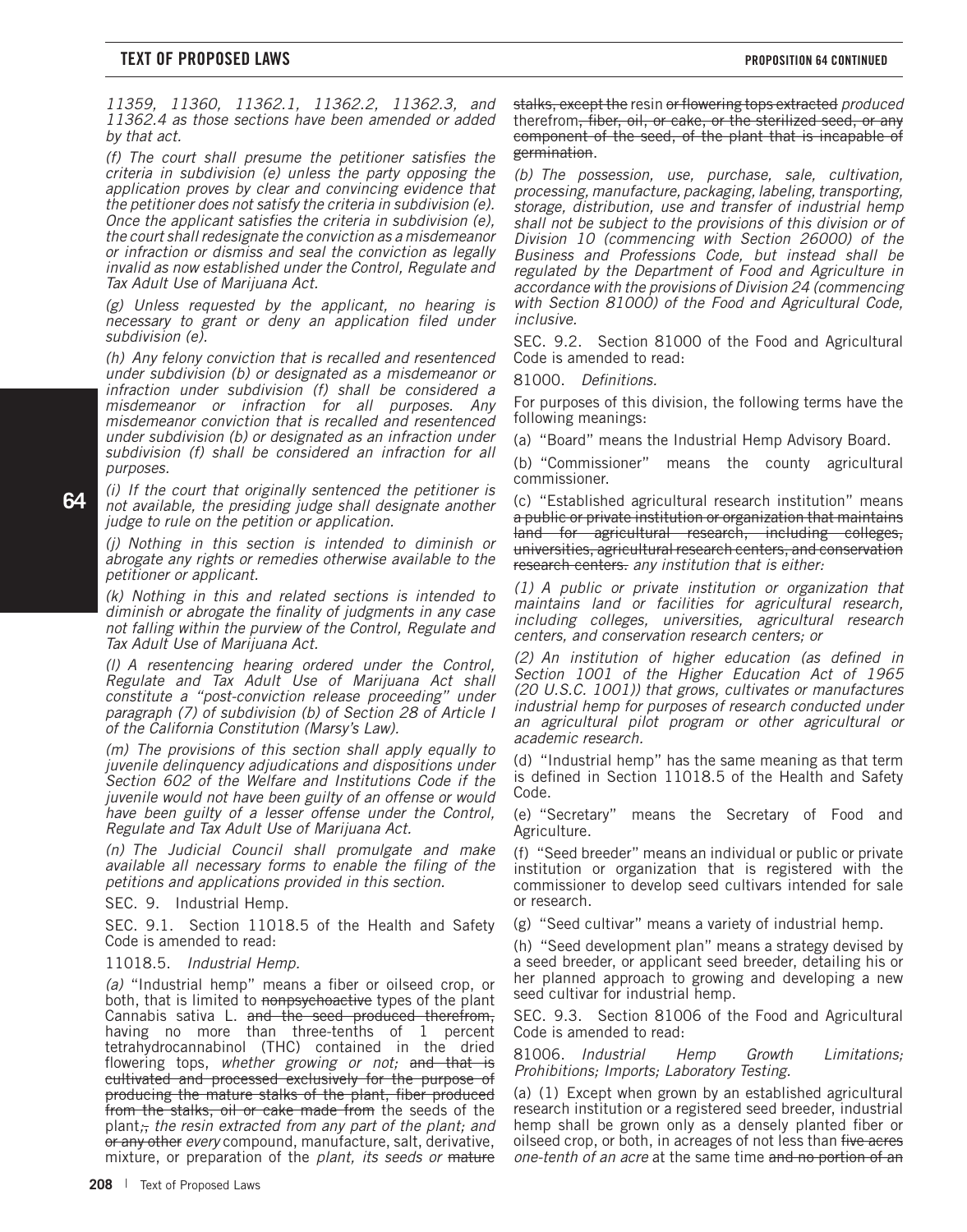### acreage of industrial hemp shall include plots of less than one contiguous acre.

(2) Registered seed breeders, for purposes of seed production, shall only grow industrial hemp as a densely planted crop in acreages of not less than *one-tenth of an*  two acres at the same time and no portion of the acreage of industrial hemp shall include plots of less than one contiguous acre.

(3) Registered seed breeders, for purposes of developing a new California seed cultivar, shall grow industrial hemp as densely as possible in dedicated acreage of not less than one*-tenth of an* acre and in accordance with the seed development plan. The entire area of the dedicated acreage is not required to be used for the cultivation of the particular seed cultivar.

(b) Ornamental and clandestine cultivation of industrial hemp is prohibited. All plots shall have adequate signage indicating they are industrial hemp.

(c) Pruning and tending of individual industrial hemp plants is prohibited, except when grown by an established agricultural research institution or when the action is necessary to perform the tetrahydrocannabinol (THC) testing described in this section.

(d) Culling of industrial hemp is prohibited, except when grown by an established agricultural research institution, when the action is necessary to perform the THC testing described in this section, or for purposes of seed production and development by a registered seed breeder.

(e) Industrial hemp shall include products imported under the Harmonized Tariff Schedule of the United States (2013) of the United States International Trade Commission, including, but not limited to, hemp seed, per subheading 1207.99.03, hemp oil, per subheading 1515.90.80, oilcake, per subheading 2306.90.01, true hemp, per heading 5302, true hemp yarn, per subheading 5308.20.00, and woven fabrics of true hemp fibers, per subheading 5311.00.40.

(f) Except when industrial hemp is grown by an established agricultural research institution, a registrant that grows industrial hemp under this section shall, before the harvest of each crop and as provided below, obtain a laboratory test report indicating the THC levels of a random sampling of the dried flowering tops of the industrial hemp grown.

(1) Sampling shall occur as soon as practicable when the THC content of the leaves surrounding the seeds is at its peak and shall commence as the seeds begin to mature, when the first seeds of approximately 50 percent of the plants are resistant to compression.

(2) The entire fruit-bearing part of the plant including the seeds shall be used as a sample. The sample cut shall be made directly underneath the inflorescence found in the top one-third of the plant.

(3) The sample collected for THC testing shall be accompanied by the following documentation:

(A) The registrant's proof of registration.

(B) Seed certification documentation for the seed cultivar used.

(C) The THC testing report for each certified seed cultivar used.

(4) The laboratory test report shall be issued by a laboratory registered with the federal Drug Enforcement Administration, shall state the percentage content of THC, shall indicate the date and location of samples taken, and shall state the Global Positioning System coordinates and total acreage of the crop. If the laboratory test report indicates a percentage content of THC that is equal to or less than three-tenths of 1 percent, the words "PASSED AS CALIFORNIA INDUSTRIAL HEMP" shall appear at or near the top of the laboratory test report. If the laboratory test report indicates a percentage content of THC that is greater than three-tenths of 1 percent, the words "FAILED AS CALIFORNIA INDUSTRIAL HEMP" shall appear at or near the top of the laboratory test report.

(5) If the laboratory test report indicates a percentage content of THC that is equal to or less than three-tenths of 1 percent, the laboratory shall provide the person who requested the testing not less than 10 original copies signed by an employee authorized by the laboratory and shall retain one or more original copies of the laboratory test report for a minimum of two years from its date of sampling.

(6) If the laboratory test report indicates a percentage content of THC that is greater than three-tenths of 1 percent and does not exceed 1 percent, the registrant that grows industrial hemp shall submit additional samples for testing of the industrial hemp grown.

(7) A registrant that grows industrial hemp shall destroy the industrial hemp grown upon receipt of a first laboratory test report indicating a percentage content of THC that exceeds 1 percent or a second laboratory test report pursuant to paragraph (6) indicating a percentage content of THC that exceeds three-tenths of 1 percent but is less than 1 percent. If the percentage content of THC exceeds 1 percent, the destruction shall take place within 48 hours after receipt of the laboratory test report. If the percentage content of THC in the second laboratory test report exceeds three-tenths of 1 percent but is less than 1 percent, the destruction shall take place as soon as practicable, but no later than 45 days after receipt of the second test report.

(8) A registrant that intends to grow industrial hemp and who complies with this section shall not be prosecuted for the cultivation or possession of marijuana as a result of a laboratory test report that indicates a percentage content of THC that is greater than three-tenths of 1 percent but does not exceed 1 percent.

(9) Established agricultural research institutions shall be permitted to cultivate or possess industrial hemp with a laboratory test report that indicates a percentage content of THC that is greater than three-tenths of 1 percent if that cultivation or possession contributes to the development of types of industrial hemp that will comply with the threetenths of 1 percent THC limit established in this division.

(10) Except for an established agricultural research institution, a registrant that grows industrial hemp shall retain an original signed copy of the laboratory test report for two years from its date of sampling, make an original signed copy of the laboratory test report available to the department, the commissioner, or law enforcement officials or their designees upon request, and shall provide an original copy of the laboratory test report to each person purchasing, transporting, or otherwise obtaining from the registrant that grows industrial hemp the fiber, oil, cake, or seed, or any component of the seed, of the plant.

(g) If, in the Attorney General's opinion issued pursuant to Section 8 of the act that added this division, it is determined that the provisions of this section are not sufficient to comply with federal law, the department, in

**64**